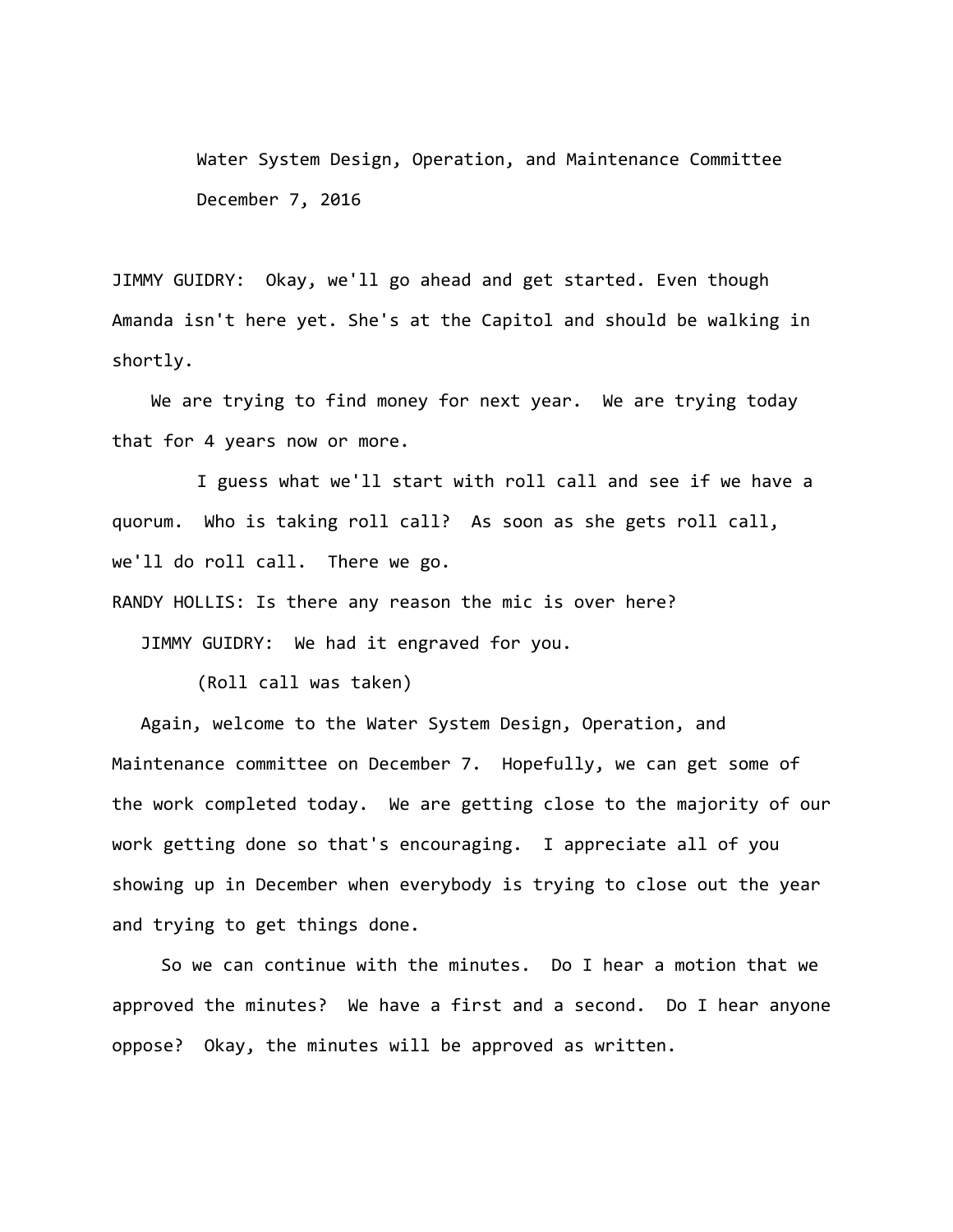Now we get to old business. We want to talk about 4.4 and 4.7. This is a final approval. Any discussion in what was sent to you on that section?

ROBERT BROU: Page 12, the first paragraph ended. Page 12. I don't know what we wanted to say. We missed something. JIMMY GUIDRY: I think she is going to retrieve some of the language. RANDY HOLLIS: I have the original language from previous copies. The way it read at the end was "of service or any other polluted waters or following lime soda softener". That's just the end of the sentence got cut off. I would think it's supposed to be "(inaudible) or following lime soda softener".

JIMMY GUIDRY: Let's try to use the microphone so it will make it easier for the note taker. If you got it, read it one more time. RANDY HOLLIS: Karen, I found the original language. That's it. JIMMY GUIDRY: That was quick. Any other discussion about this section?

RANDY HOLLIS: One thing. Right below there on the same page on the design, we talk about this is the underdrain system with a minimum wall to it of 5 feet. This is convergence, not really for the purpose of that depth. It's for horizontal filter, if you've got that clearance between the top of your bed and the back walls draw at the time then it's still operable.

RANDY HOLLIS: But that's not the shell height. The shed, it is convergence, yeah, but you still got the shell height. It's laid down, you still got that minimal 5 feet. The description is in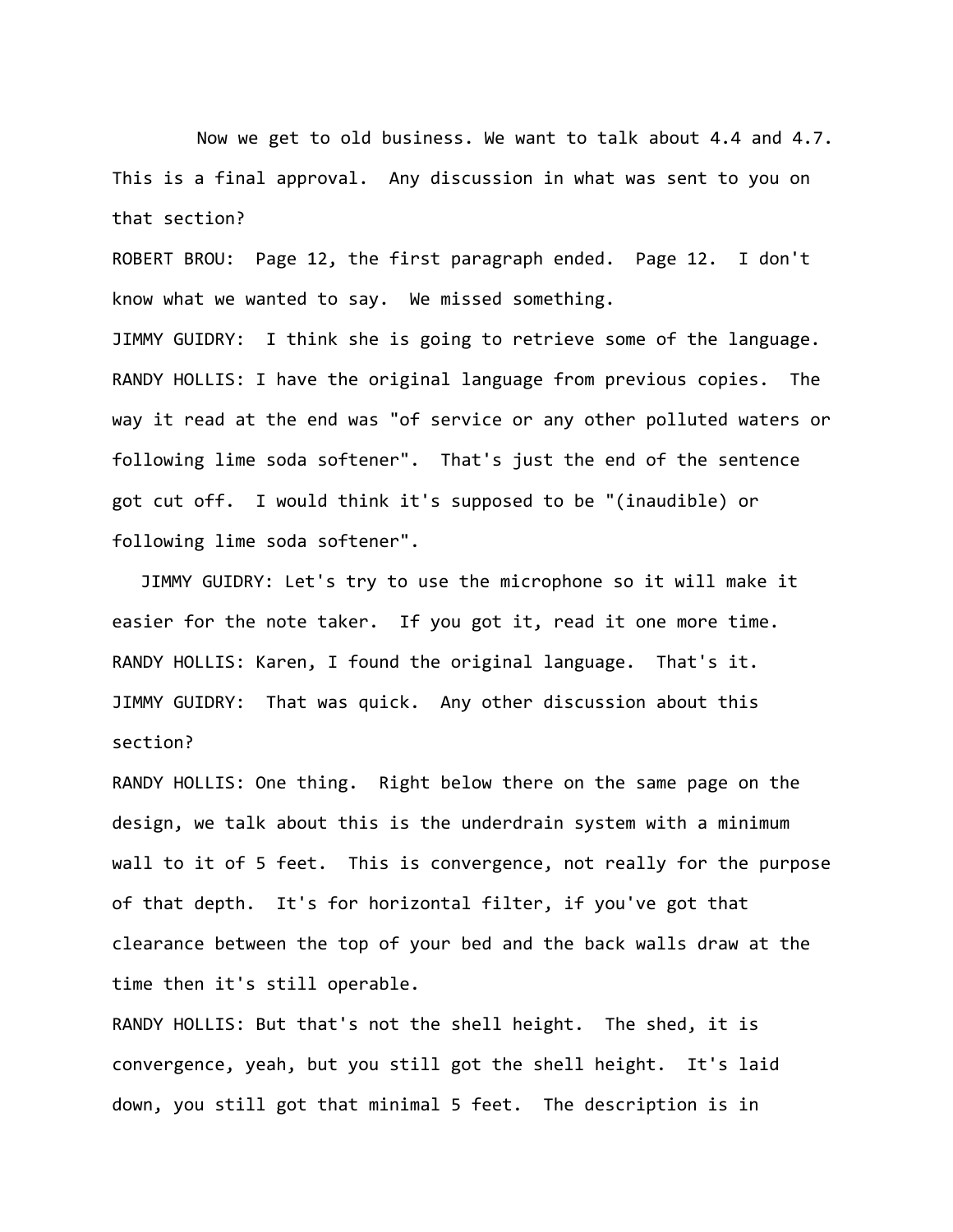(inaudible) or apply very well.

CHRIS RICHARD: But is it measured from convergence? It's the vertical portion of the shell.

RANDY HOLLIS: (Inaudible).

CHRIS RICHARD: So it's described from the top of the underdrain from the backwash trough like that.

RANDY HOLLIS: You can see on hole filter design, the shell height is about 4 feet. It's the standard the most units. The bottom goes vertical 5 feet and that's what we are designing to, not horizontal. It doesn't apply to edge. That's why I was trying to clarify this. It was really just recommended for vertical filters. This is is side wall.

KEITH SHACKLEFORD: You need a further description to address the horizontal side wall.

RANDY HOLLIS: Yes, we do. I thought that was something in under the clearance between the media and the backwash convergence. There it is, C. Above the surface of the media. Is it C or it moved? Not C, it's E. Sorry.

RANDY HOLLIS: And that's true for holes. Especially for vertical ones. You don't have the collector. It just goes out the top. You have the single pipe at the top. Maybe that's the reliably for vertical.

UNIDENTIFIED SPEAKER: They put it under vertical. If you say side wall heights, it should be 5 feet.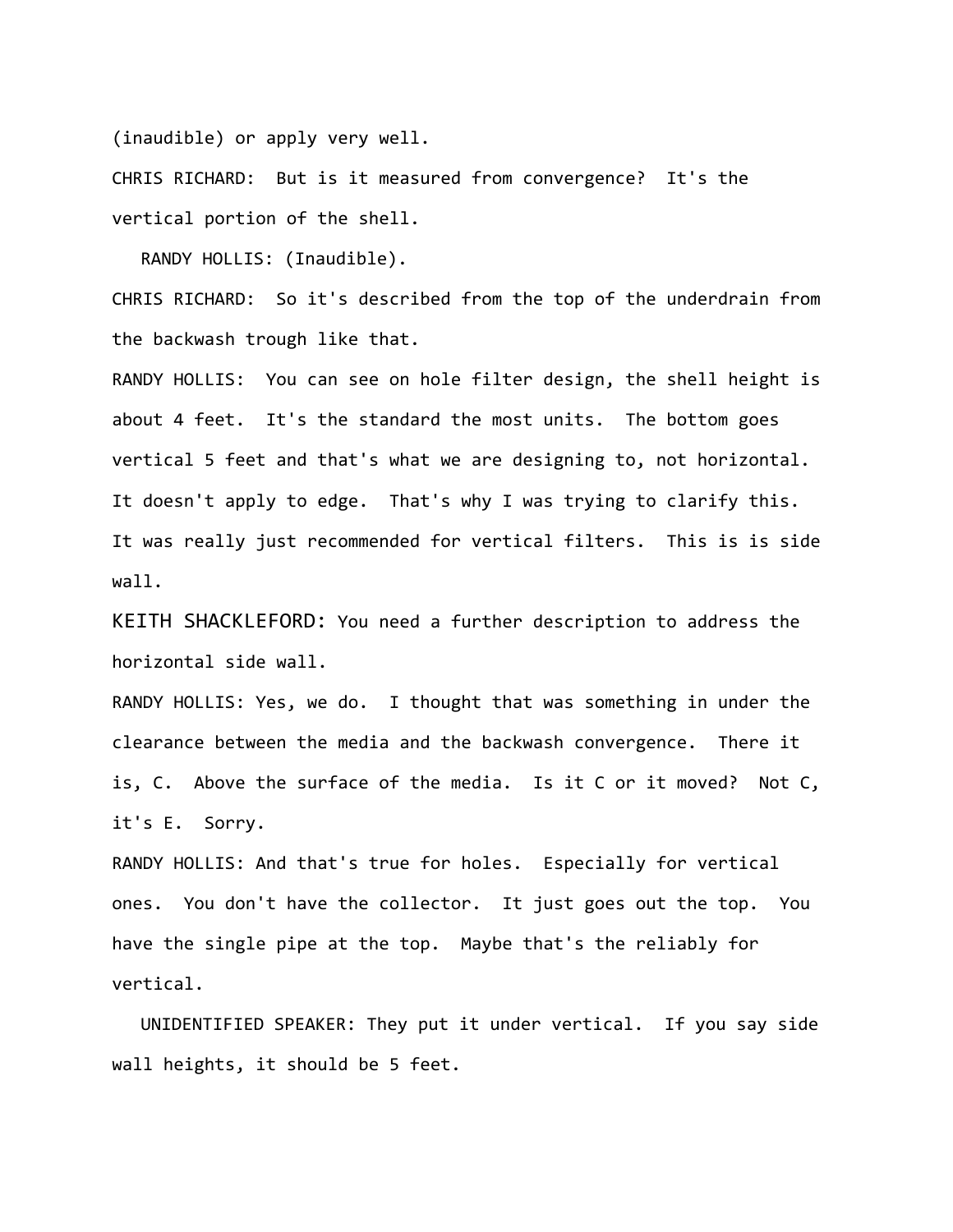RANDY HOLLIS: Yes. Shell height of 5 feet for vertical filters. And then under E, you could put the top of the wash water collector for other filters.

CHRIS RICHARD: It can apply to both. Just leave it as it is. RANDY HOLLIS: Could it apply for vertical? Because they don't have logical collection roughs. Okay. What you could do is at the top of ‐‐ at least means okay a minimum .0618 inches. We can leave it like it is and we can apply it to both.

JIMMY GUIDRY: Further discussion on the section? RANDY HOLLIS: Let me check my notes. We are going through what part of this?

UNIDENTIFIED SPEAKER: 4.7. We are in the specs that we approved last time. So we'll have to have a vote to make this change. JIMMY GUIDRY: Right. I wanted to make sure before I brought it to a vote that there were no changes in this section. This was already voted on but it's amending it one more time. We passed it last time. We discussed the changes at the;last meeting. We need a motion that we accept those changes first, second, anybody opposed? That section is complete. Thank you.

All right. Getting on to new business. Now we are looking at 4.4 to 4.7.5.4.

PATRICK KERR: 4.4.

RANDY HOLLIS: I have a question for the staff, on the first one, under disinfection, it says this is in accordance with paragraph 355 and 357 of this part. That means it's inclusive within of these standards?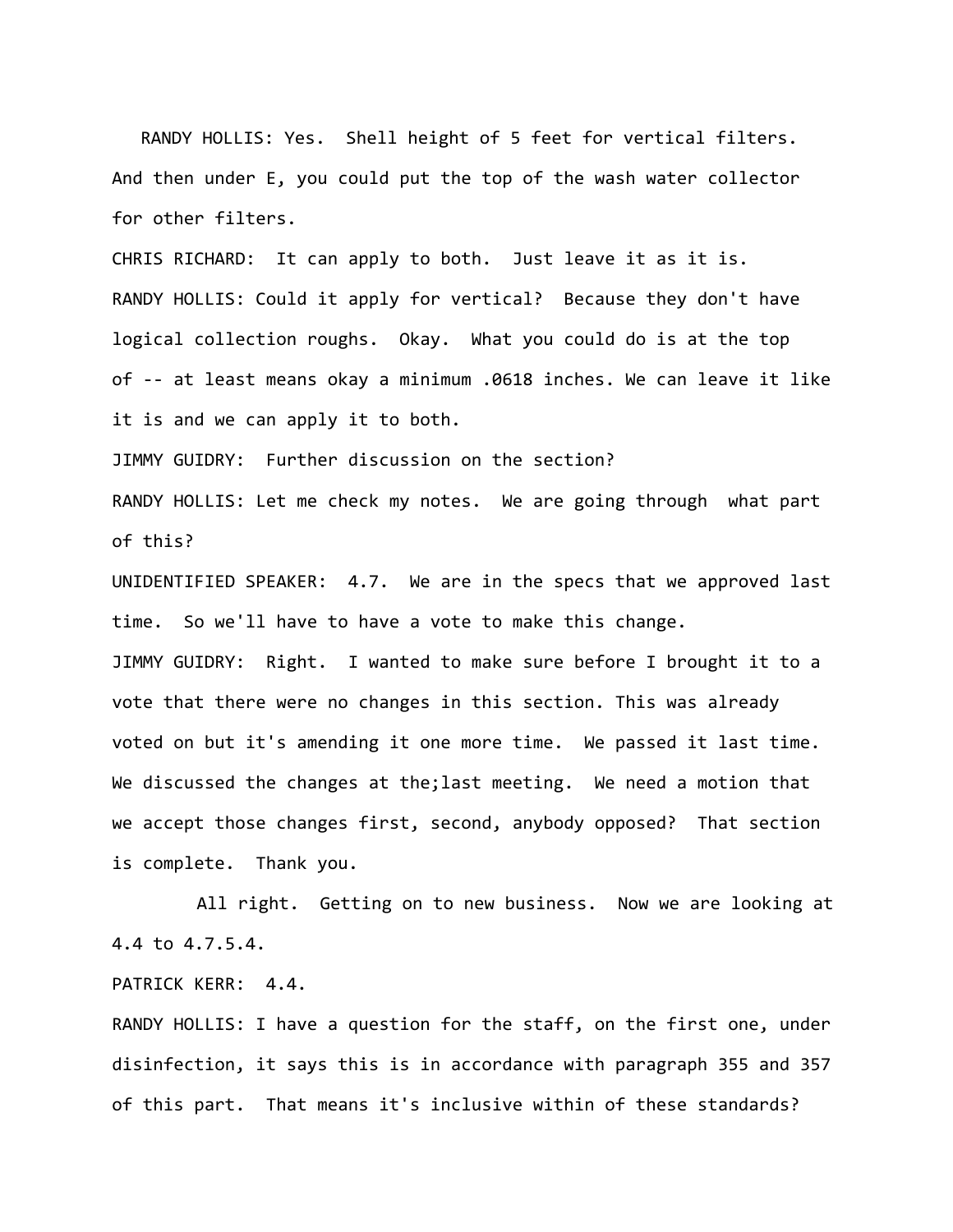PATRICK KERR: No, part 12.

RANDY HOLLIS: Oh, part 12.

PATRICK KERR: Right. If that's understood, I'm okay.

JIMMY GUIDRY: We need to be careful how we put that in there. Let's pull it up and then everyone can see.

RANDY HOLLIS: And that occurred numerous places in the section. JIMMY GUIDRY: You didn't say that. Now we have to do all the changes.

RANDY HOLLIS: Let's do a search and if it's understood, and y'all understand the law better than I do, leave it like it is. JIMMY GUIDRY: Our job is to make things as clear as we can going forward so people don't have to go search somewhere, and they know where to search if they have to. There is no guess work. If someone submits anything they misunderstood, it's more work for all of us. I certainly agree we make it clear as possible.

Other suggestions as we go through these parts? RANDY HOLLIS: On the -- page 21, the next page. It says in red, in Chapter 11 of this part, do we have Chapter 11? So that's where I got thrown off. Where is Chapter 11 of this part? Because that's not ‐‐ KAREN: (Inaudible) is known as there will be no chapter in the design section.

RANDY HOLLIS: Right. That's where I saw Chapter 11 of part 12. CHRIS RICHARD: Or name it a treatment. You want to make that official?

RANDY HOLLIS: One other little one here. Under page 23.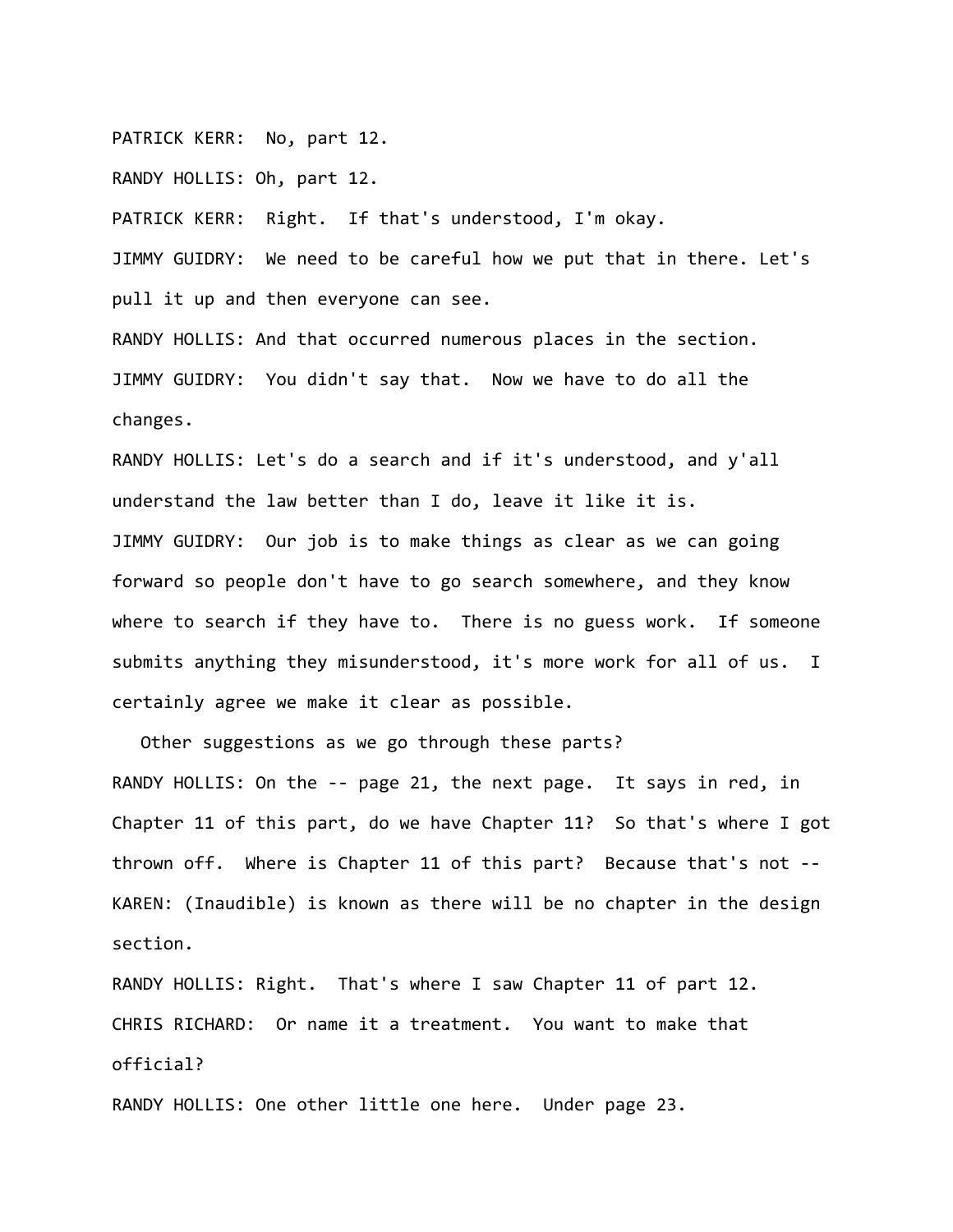PATRICK KERR: I found something in 22.

RANDY HOLLIS: Go for it. 23, under Pipe Material 4.4.6.6 under Pipe Material, you change it to aqua ammonia, but the last is for aqueous ammonia solutions we are going to.

PATRICK KERR: Aqua ammonia is the feed stock. It's a form of ammonia in water, I believe. So what aqua ammonia but we don't say we add any ammonia to water. It's an aqueous solution. We are talking about any ammonia in water.

RANDY HOLLIS: Don't change the first one Karen, because that is anhydrous. So the second sentence is aqua. That's the part you are talking about?

PATRICK KERR: I believe we do use different solutions after we inject the aqua into water.

ROBERT BROU: After we make it a solution.

PATRICK KERR: You could make it water.

RANDY HOLLIS: I understand the clarification. You can -- I'm okay with leaving it like it is.

PATRICK KERR: Back to 2. If you don't have the 4.4 pipe material, I think we should have a reference to it. There is a lot of verbiage in there. For example, while 400 we use for transfer tubes is not addressed in this part. If you rather not use that, we probably need to list all of the different metallic and manual pipes that are listed in 6. I think the other material that are recommended would be fine. And they say to use PVC if we choose to. That's fine. It's very specific in accordance to the requirements so...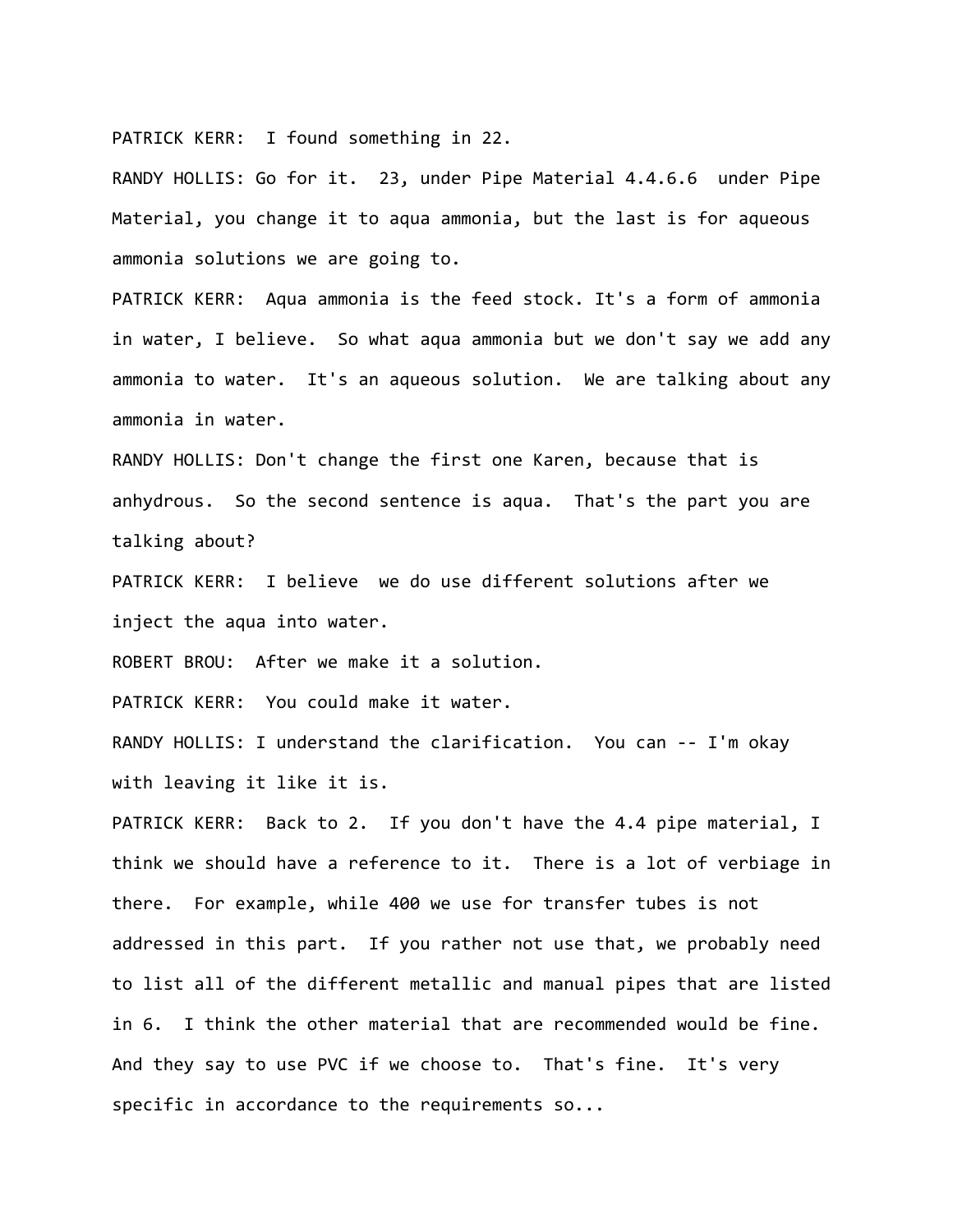And on the next page 23, 4.4.6.4, just some terminology. And maybe I'm off-base here but we actually feed aqua ammonia through, here we go again, aqua ammonia is again the base chemical. The diffusers are at the end of the ammonia solution line where we inject them into the pipe. And I know in Baton Rouge we do not use diffusers; we use injection quills. I can't figure out the difference is but ammonia solution should be fed through injectors, however you want to call it. But we address the meshing else where. I don't quite know how to fix it, except the quills are designed for replacing center flow for mixing, but they are (inaudible) not diffusers however you want to call it. And diffuser I would take aqua off of there, and say "should be fed through injection. You could say injectors/diffusers. I thought I was getting more specific because we are mixing at the point of injection but ‐‐

I'm going to bring something up half of people in the room may kick me, but other oxidants, we say a change should result in public notice because ‐‐

KAREN: It impacts the public.

PATRICK KERR: To people that are doing (inaudible) change one to free chlorine. I wonder if we could have something in there about notice. KAREN: We require ‐‐

AMANDA LAUGHLIN: You are saying you want to add it?

PATRICK KERR: Chlorine dioxide. The government wants us to notify if we change to free chlorine chlorine or not.

RANDY HOLLIS: These are design standards. I don't think we ought to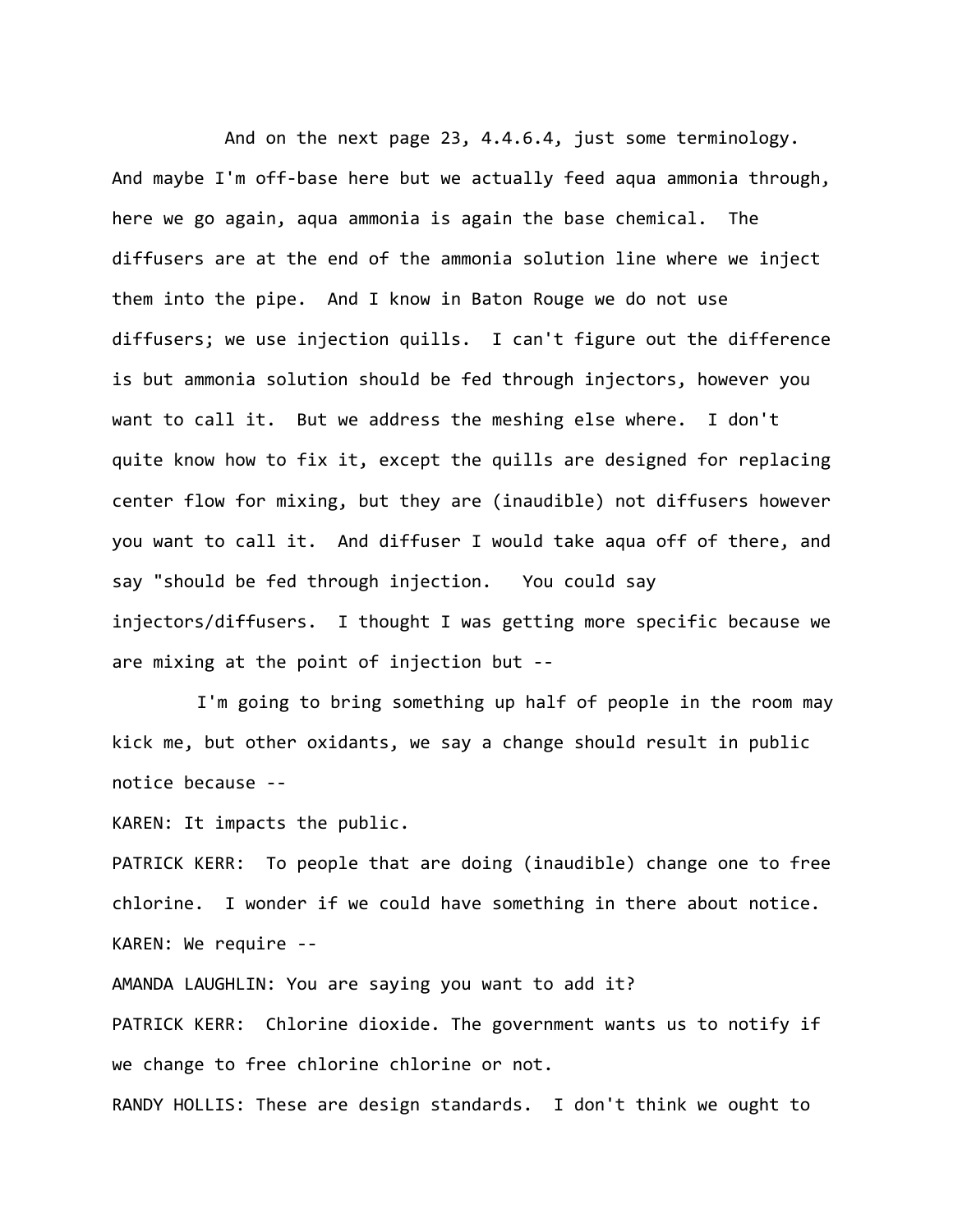put it in design standards.

PATRICK KERR: Okay. The code already requires it. That's all I've got for a few pages.

RANDY HOLLIS: Can we go to the very end of the section, page 41 of what we are looking at right now? It's under packed tower aeration, section 4.7.5.3. There are a lot of questions in this that were left in comments. H. Would be the next page. In blue it says, For what purpose? If you have multiple towers and you are (inaudible) or something, shouldn't you go the flow to each tower? So why did we take that out? It should be meters? It can be a manual meter but do we take it out? Power or not, no matter how will we try to do the piping, it's not going to be an even split. That's something important in the process.

KAREN: That was a revision.

JIMMY GUIDRY: Anybody have a problem with that? Reinstating it? RANDY HOLLIS: I recommend that we leave it in. It's a very minor cost for a huge benefit.

CHRIS RICHARD: If it says it needs to be, I would say put a means of measuring the ‐‐ if you have redundancy, you can have 2 towers and you are only using one. You don't have to put another one on the line. You have a backup.

PATRICK KERR: That would be consistent with the other change. CHRIS RICHARD: We didn't say what to do if you are using both of them.

BEN BRIDGES: It goes in use of the report. I think that's why, I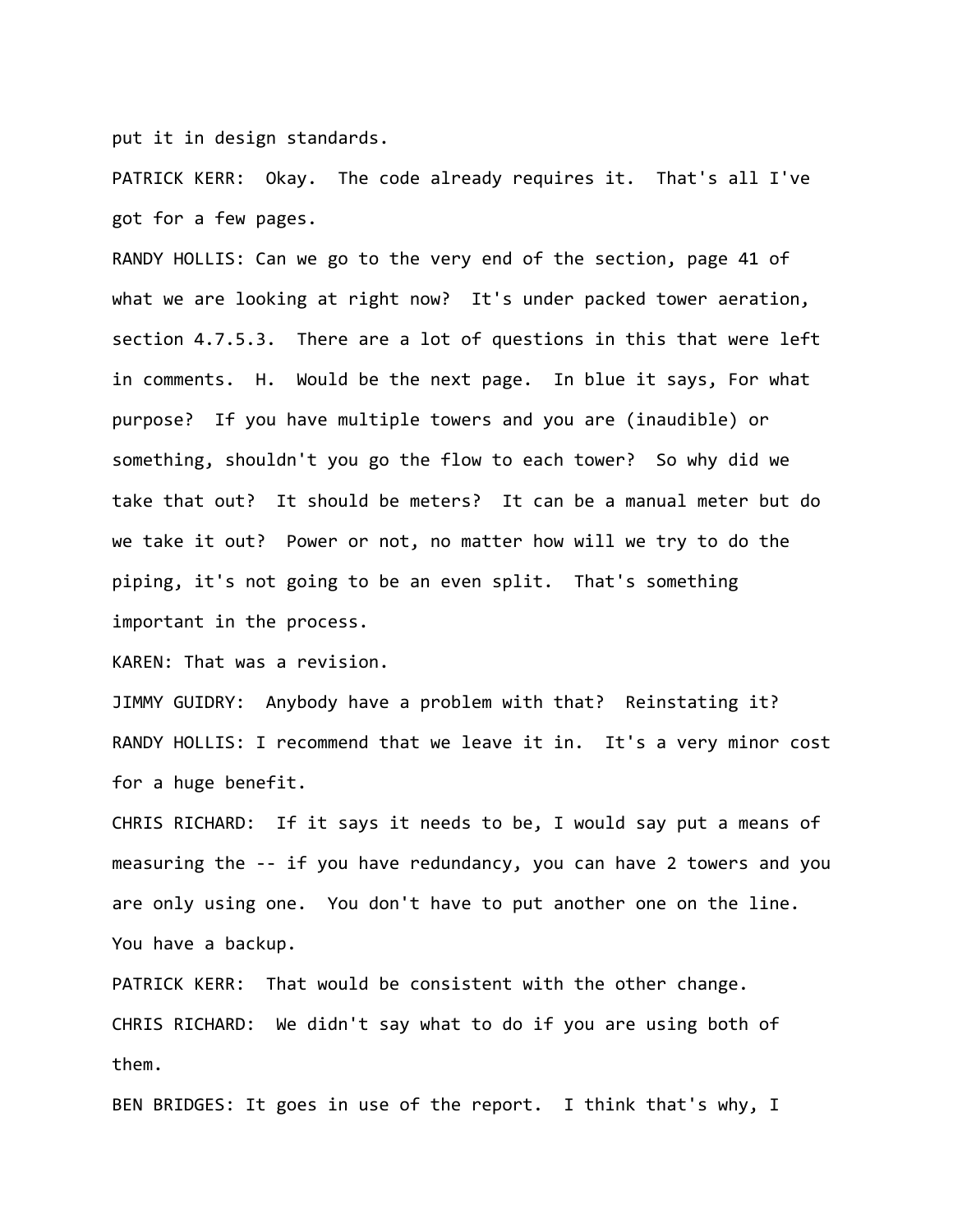think ‐‐

JIMMY GUIDRY: So it says meter should be ‐‐

CHRIS RICHARD: Should be the means of measuring the flow.

BEN BRIDGES: Would it be at the source? One for the discharge and one for the ‐‐

RANDY HOLLIS: There should be a means for measuring the flow to each tower.

KAREN: Should or shall?

RANDY HOLLIS: Shall. I guess I never seen a plant with redundant towers that never operated.

CHRIS RICHARD: If you have one tower and you have a couple of different wells that come to it, you have 2 wells pumping. This covered it because you have a means. I don't have to have one at the tower.

RANDY HOLLIS: I agree if it's a single tower, but if you have multiple towers. Meaning more than one. So if you have got more than one I can see the measuring of each one. Measure it, then you can throttle it and you can go.

PATRICK KERR: That works, yeah.

RANDY HOLLIS: Okay. So if you go down a couple of paragraphs, you will see there a number of comments in here. Are we going to address each one of these today? These are comments that should be in the standard.

CHRIS RICHARD: The comments were why it was stricken. It was to give a reason instead of just striking something. The blue would not be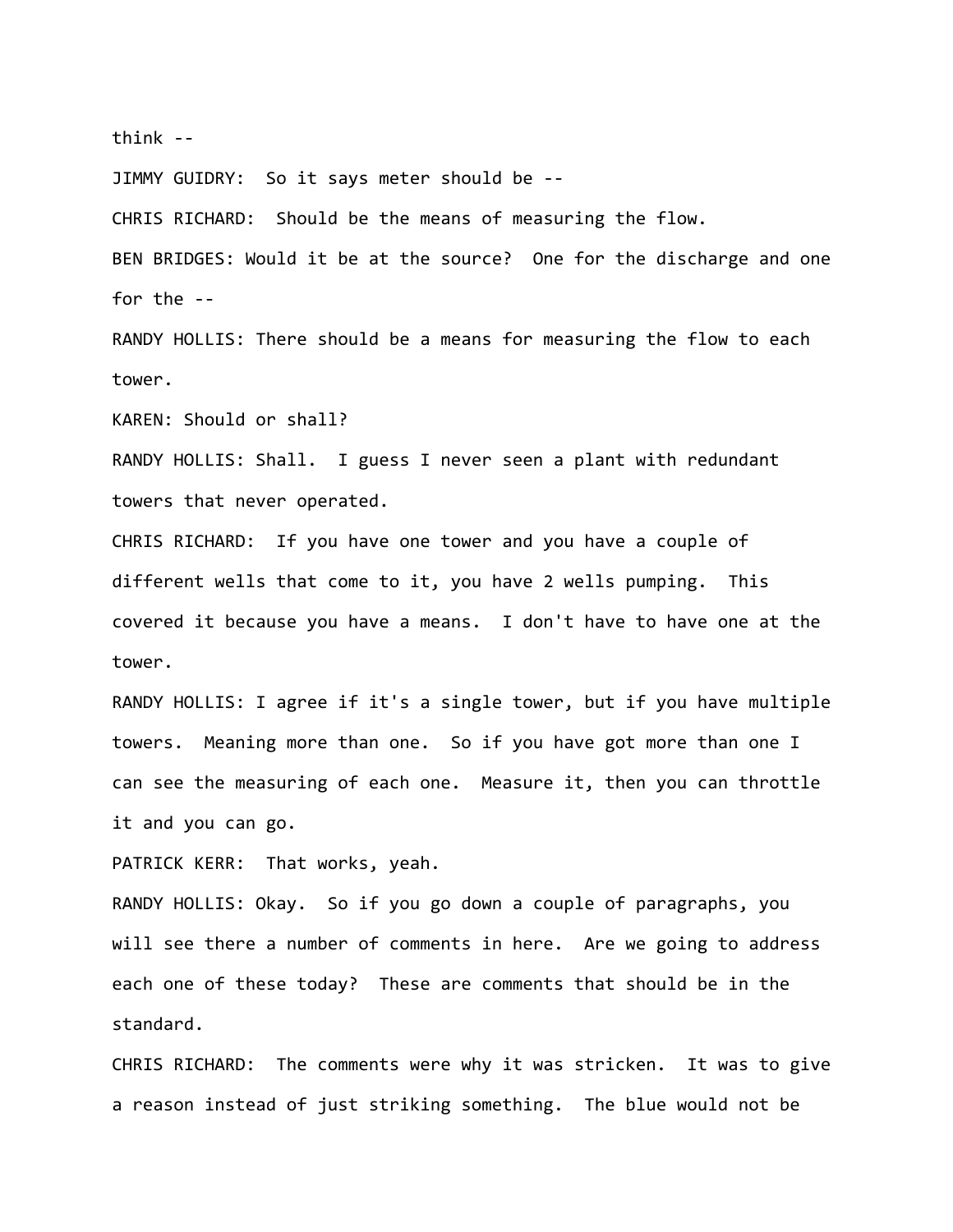incorporated at all; it's only an explanation of the action RANDY HOLLIS: Okay. Your communication of why you took them out. CHRIS RICHARD: Right.

PATRICK KERR: Is that the people formally known at DHH? Seems necessary.

CHRIS RICHARD: We discussed that at the last meeting and they explained why that's good.

PATRICK KERR: I have something on 45 if we get there.

RANDY HOLLIS: I notice they have got that under new business. We int this one at if you have seen 54. This is part of old business and that's new business. So if we want to take this into consideration and jump to the other one.

JIMMY GUIDRY: You want to do the both parts together? Old and new business and vote on the whole thing?

PATRICK KERR: Good to me.

JIMMY GUIDRY: All right, so page 45?

CHRIS RICHARD: Are we approving this section since it's our second go‐through? It's our first on the other. So you want to vote on the section we just finished? We want to vote on 4.4 to 4.7.5.4. Do I hear a motion to accept the changes as recommended? Second? Anybody oppose?

BEN BRIDGES: Where is it in that section?

JIMMY GUIDRY: It's the new business in the other section. You good? BEN BRIDGES: Yes.

JIMMY GUIDRY: All right. Now we'll go to new business and that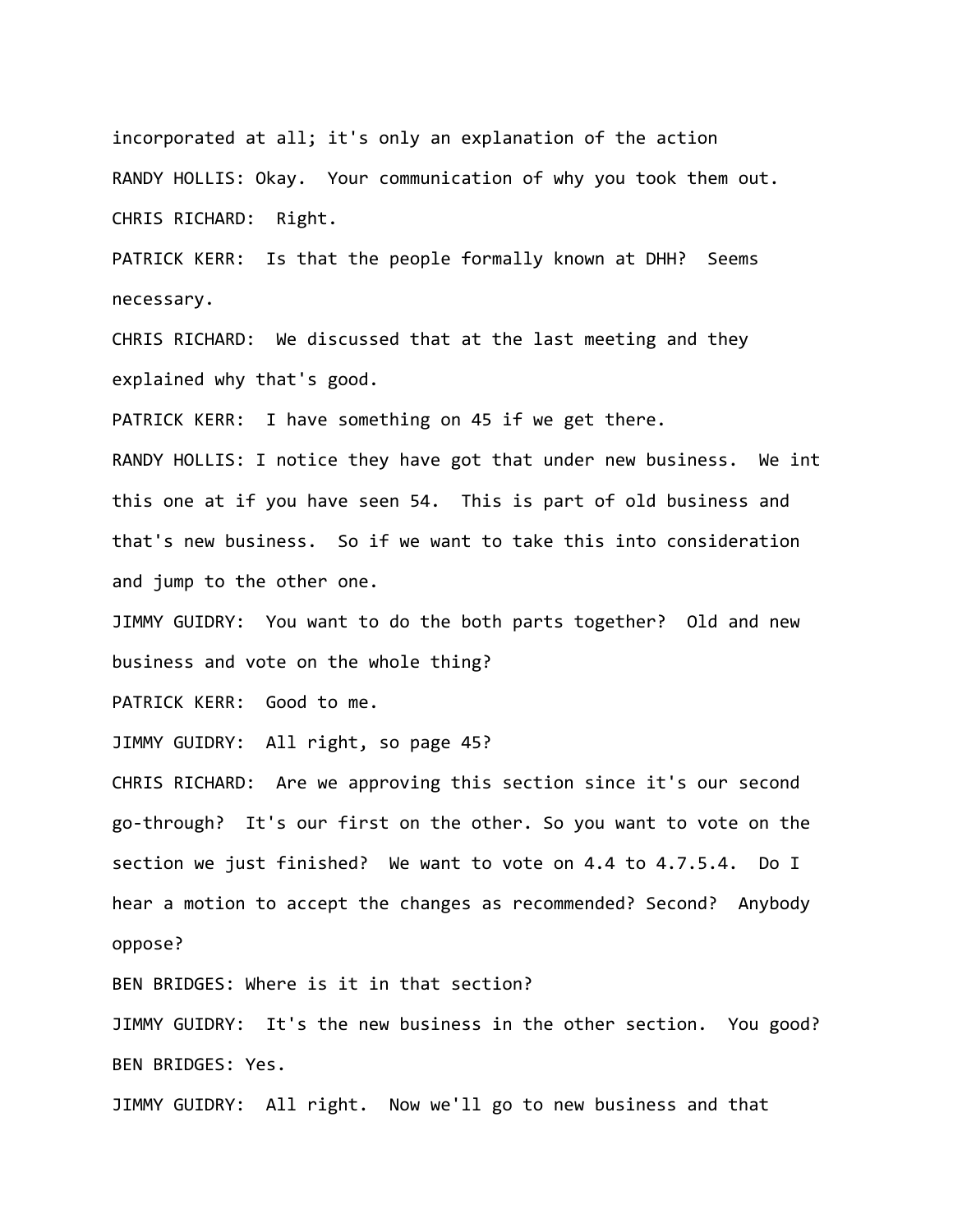starts with 4.7.5.5. So Pat, you want to go to page 45?

DIRK BARRIOS: Wait a minute. We jumped chlorine oxide completely?

JIMMY GUIDRY: That's what we are going through now.

BEN BRIDGES: 4.4 is where I thought we were going.

DIRK BARRIOS: I thought we were going to the section before chlorine oxide. Remember last time we said not to do anything until we talked about it? We haven't said a word..

PATRICK KERR: I withdraw my motion,

JIMMY GUIDRY: Too late.

RANDY HOLLIS: I make a motion we go back discuss chlorine dioxide. JIMMY GUIDRY: I'm not trying to pull a fast one. I'm going at the will of the committee.

BEN BRIDGES: Page 20. It starts on page 21.

DIRK BARRIOS: Bring up chlorine dioxide and talk about it as we done in the past.

RANDY HOLLIS: I just made a motion.

PATRICK KERR: I second.

DIRK BARRIOS: I believe there is a lot to be said about it.

PATRICK KERR: What do you have to say?

DIRK BARRIOS: One of the things we have an issue with is, most of this is for the chlorine system. The system we have is an acid system with chair at was is a chlorate and I think a sodium chlorate. Anyway, it's a different acid. We don't use chlorine. A lot of stuff in here, we spoke with John yesterday to get a feel where y'all are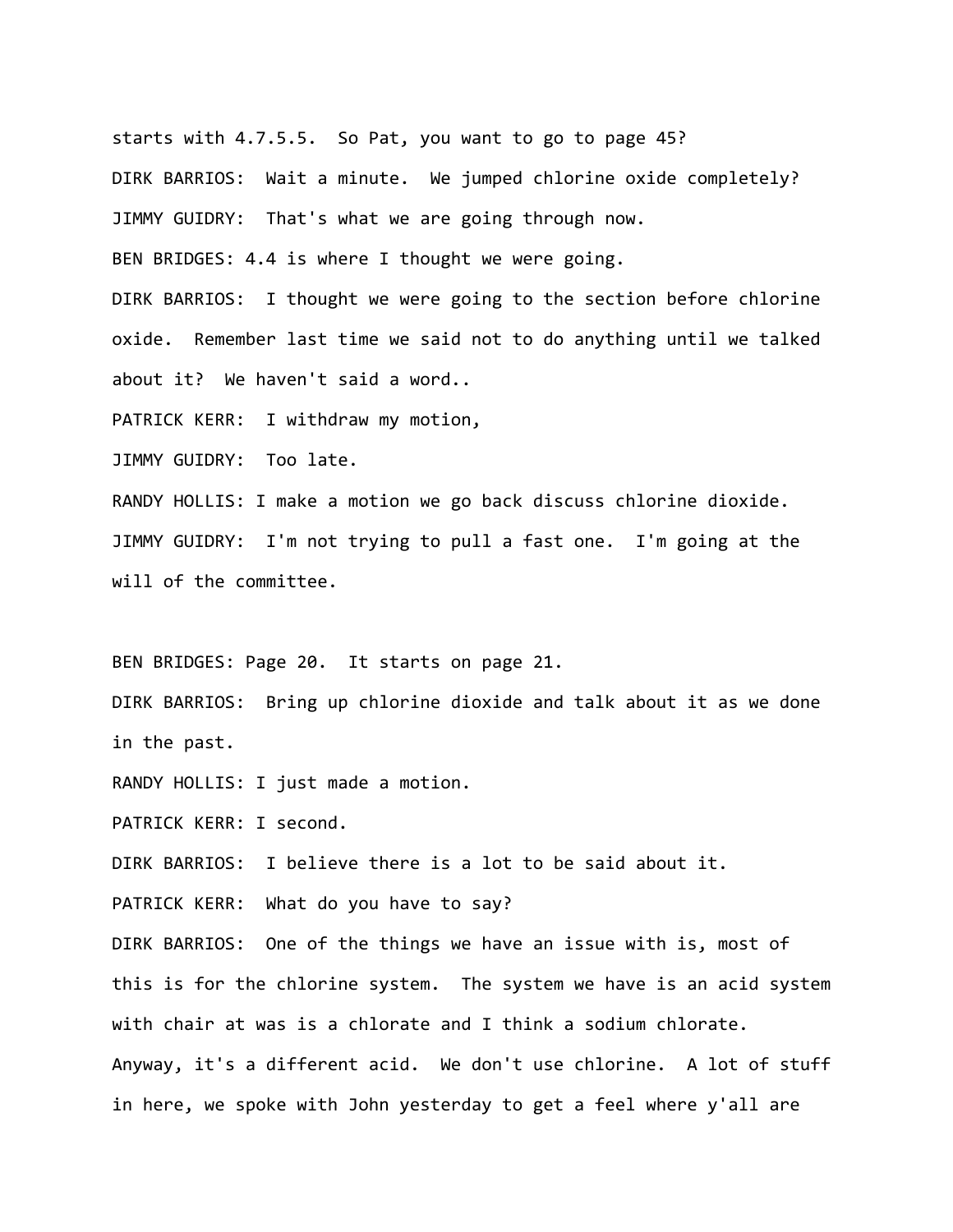going with it. We want some clarification of our (inaudible) not even technology is the same. The fluorite system and the new technology is the purate, which is a chemical with 70 percent sulfuric acid. And it's a little bit different on how we send it. It doesn't seem to apply. What I'm trying to see is how it's handled here. And I'm trying to see where and what we are going to have to adhere to with this different technology.

JIMMY GUIDRY: John, you want to explain your thoughts on that?

JOHN: Your specific concerns where the regs doesn't address it? Sodium chlorate system?

DIRK BARRIOS: John. It's almost impossible to read. It's up on the screen, though. If I remember correctly, the shall design the ratio of chlorine and I can't pronounce the word

JOSEPH YOUNG: I know you raised concerns about yield and efficiency. DIRK BARRIOS: Is it something we are going to have to worry about when we get it sized? Are we going to have to continue periodically doing it?

JOSEPH YOUNG: Almost.

DIRK BARRIOS: I was said some of the stuff was going to be applied. CHRIS RICHARD: After, after.

JOSEPH YOUNG: If I remember correctly, some of the concerns you raised was about the methodology being used? So the standard researches in OPA methods used in barometric tests and efficiency. And I believe your concern was that you were using a manufacturer method that wasn't an empirical method and you expressed interest to continue that. I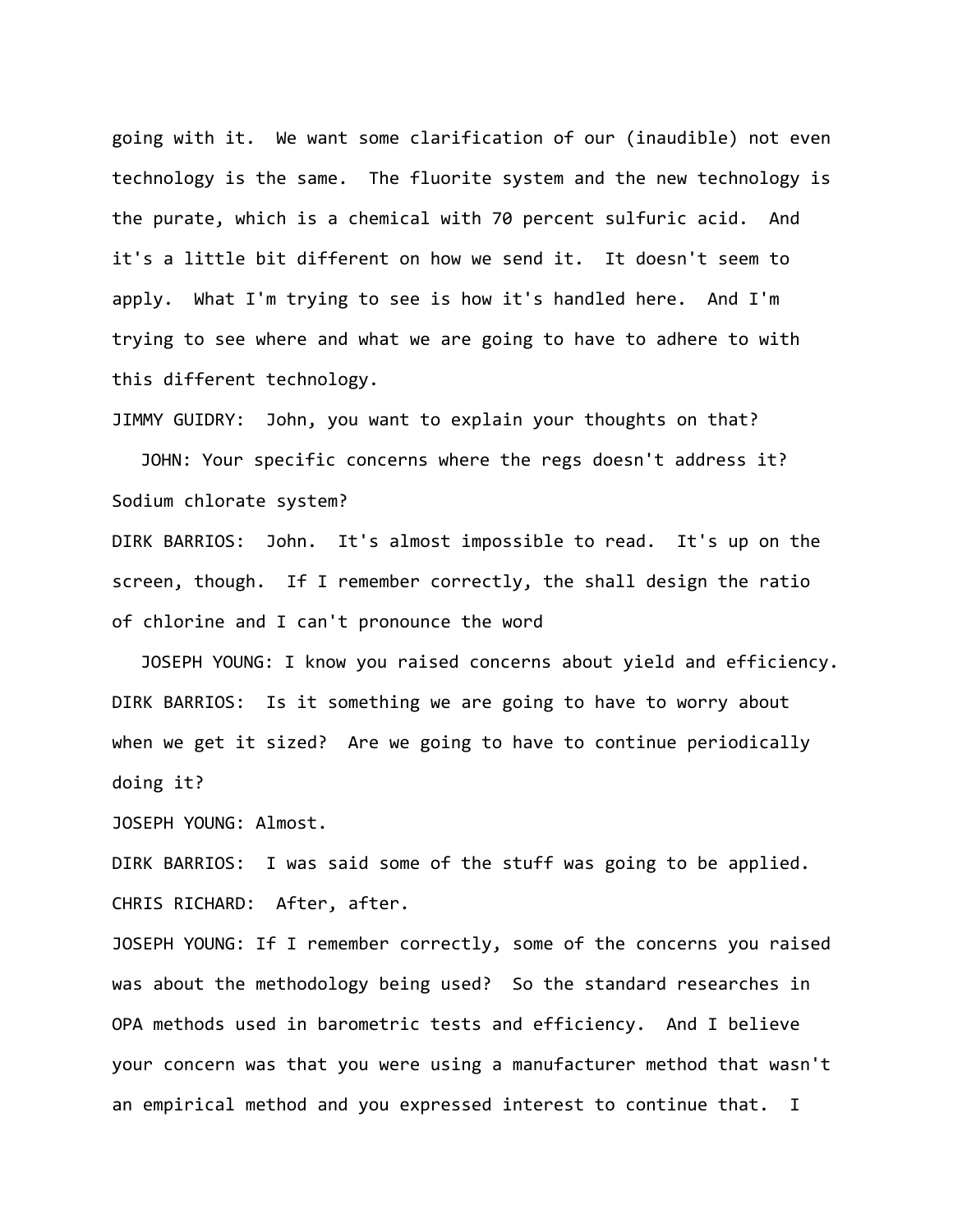heard there are concerns raised that the barometric doesn't yield to the result accurately and at the plant? So I think that was the resistance. And actually I would like to open this up for discussion. My intention with this rule is that certainly we are looking for numbers that we can rely on in determining where a generator meets the yield requirements which is generally what I've seen (inaudible) EPA guide slow standard is 95 percent. And EPA method is recommended and pretty much the gold standard and barometric analysis to determine chlorine dioxide on this site. What we are talking about is doing the solution using their generator at the stream. I'd like to open this up for discussion, if you have particular concerns are questions? DIRK BARRIOS: We have more qualified people sitting here. JOSEPH YOUNG: I can handle these as you bring them up whatever they are.

DIRK BARRIOS: That's his.

SPEAKER: Jared Allemand with Lafourche Water District. I think the sophistication of the method is more than what a water system can handle. Bottom line, we are currently doing what I think John referred to a manufacturer yield test. That has its challenges. The accuracy of that test is not very good. However, we talked about yesterday, we use a relative number. So if it gets off its more out at this test. Not 95 percent. If it gets off its normal levels then we can react and we can attempt to invalidate it.

JOSEPH YOUNG: Or adjust the generator.

SPEAKER: Whatever instance is warranted. But I truly believe that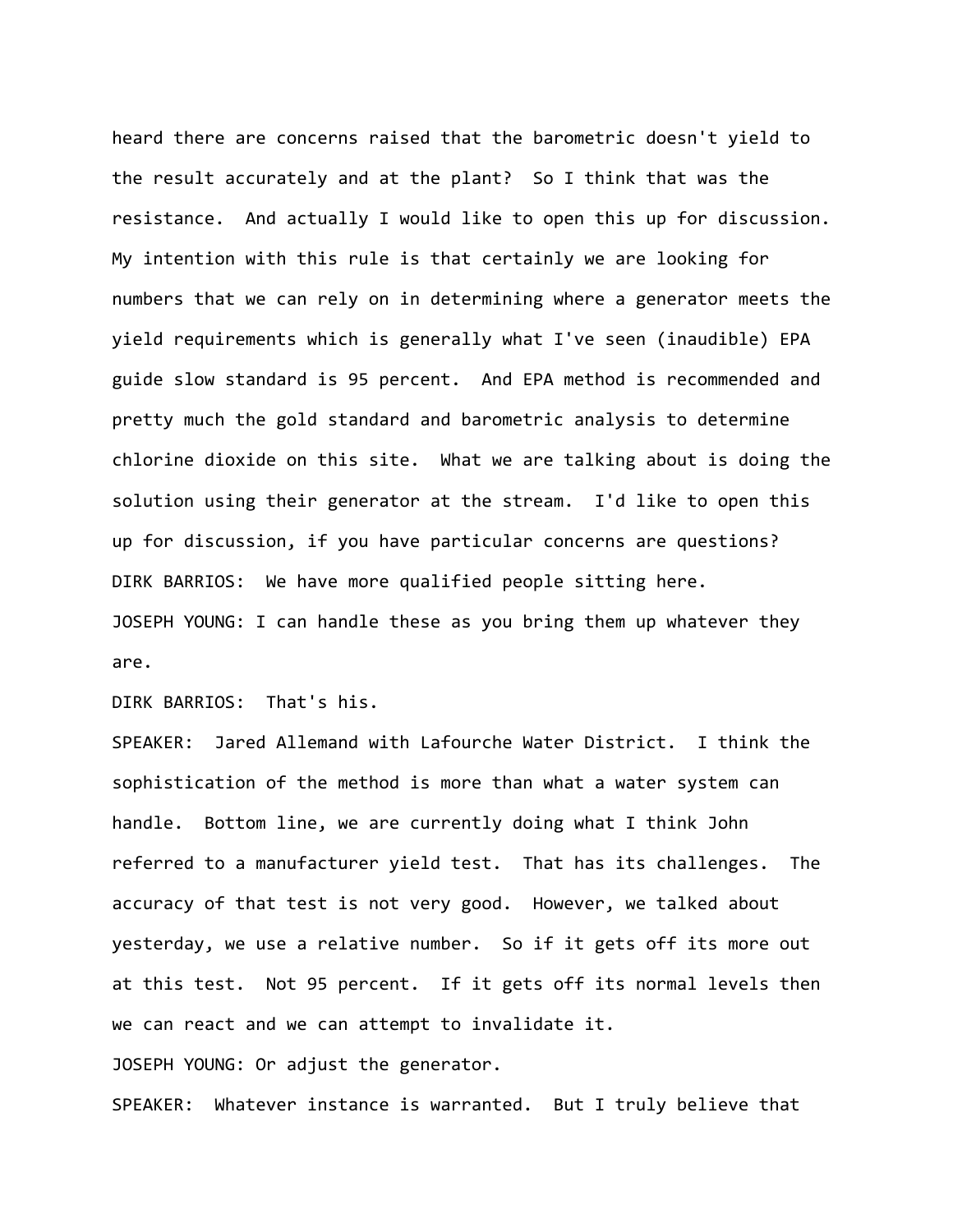running a chlorite test is not as simple as EPA makes it sound for a water treatment plant. I wanted to say that to reinforce what Jared said.

SPEAKER: Tony with (inaudible). If you look at the EPA guidance manual on the table for the anolyte capacity for dioxide they list 6 different test procedures. The procedure that Jared is referring to is the only one where they say a skill analyst is needed. We have run that test and I think a lot of us have. It works well for measuring low levels of dioxide or chlorate. But what you guys are asking us to do is test really strong solutions coming out a chlorine dioxide generator.

SPEAKER: If the generator is working properly. If for some reason we'd change that you're asking that test to be able to format. Someone like me or Jared, we may be able to figure that out, but I don't think a typical guy in a water plant is going to be able to figure that. And I think the whole intention of this is to get to Tier One and if we go down this road we are going to have more responses wondering if we have a Tier One or not, becausef somebody writing down a bad number, getting confused, thinking the generator is not working properly and making an adjustment. I don't want to see that happening.

SPEAKER: Roy. I work with, I think one of the issues we have right now is we need more training and focus on what we actually have on the books and train our operators being able to diligently and efficiently (inaudible). If you make it too complicated, what happens is they are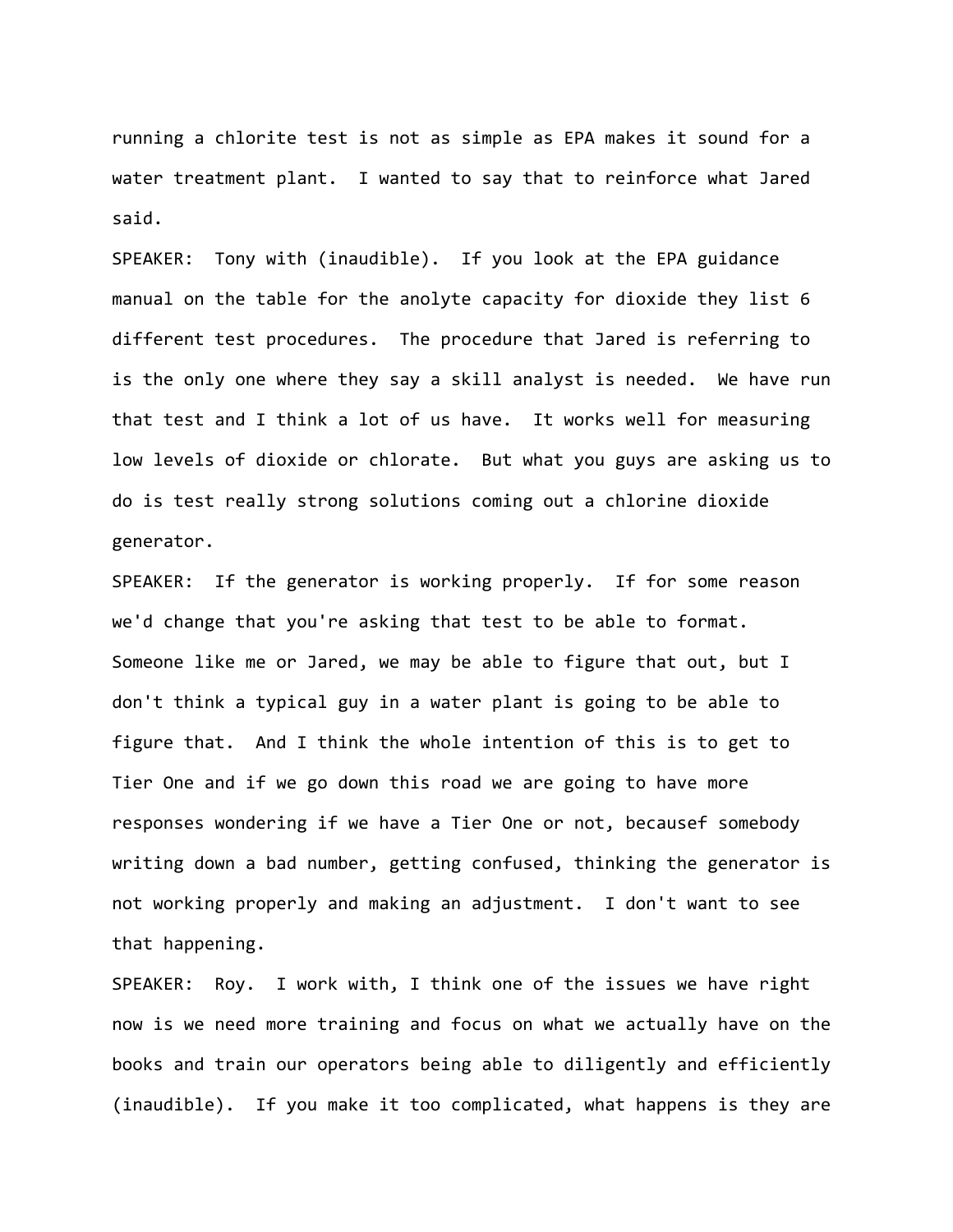not going to do it or and they are going to lie. But at the same time, we have formed already. What I think is we are not doing a good enough job in the field, myself included, to train these operators in efficiently applying chlorine dioxide. They should be checking the gauges every day against a calculation. The chlorine dioxide dives a little bit, then something changes in the generation of the chemical.

One of the other issues I see is everyone uses a different water the calculation of all this with distilled water, it would be different. If everyone had the same water wall in the water but people have DDOA (inaudible) and engineers standard or solution. Normally, I can tell you from experience, guys running the test and checking the generator every day and running the chlorite numbers, they know when they have a problem. There is no reason everyone can't promote safe drinking water to the people and you have a unified effort, but we have got to get to a point where the operators are held accountable. But we give them accountability based on stuff that is practical in the field. I agree with Tony, the efficiency test can be all over the map. What is important is, as an operator and as a consultant now, I think regulations are getting more and more stringent. I think the issue here is more training in what we have instead of more regulations. When a guy is not doing what he was supposed to be doing already, he's not going to do that either. So I'm not debating. I think there needs to be accountability in chlorine dioxide. That's what I'm seeing.

JOSEPH YOUNG: So the intent is for design, we are going to not a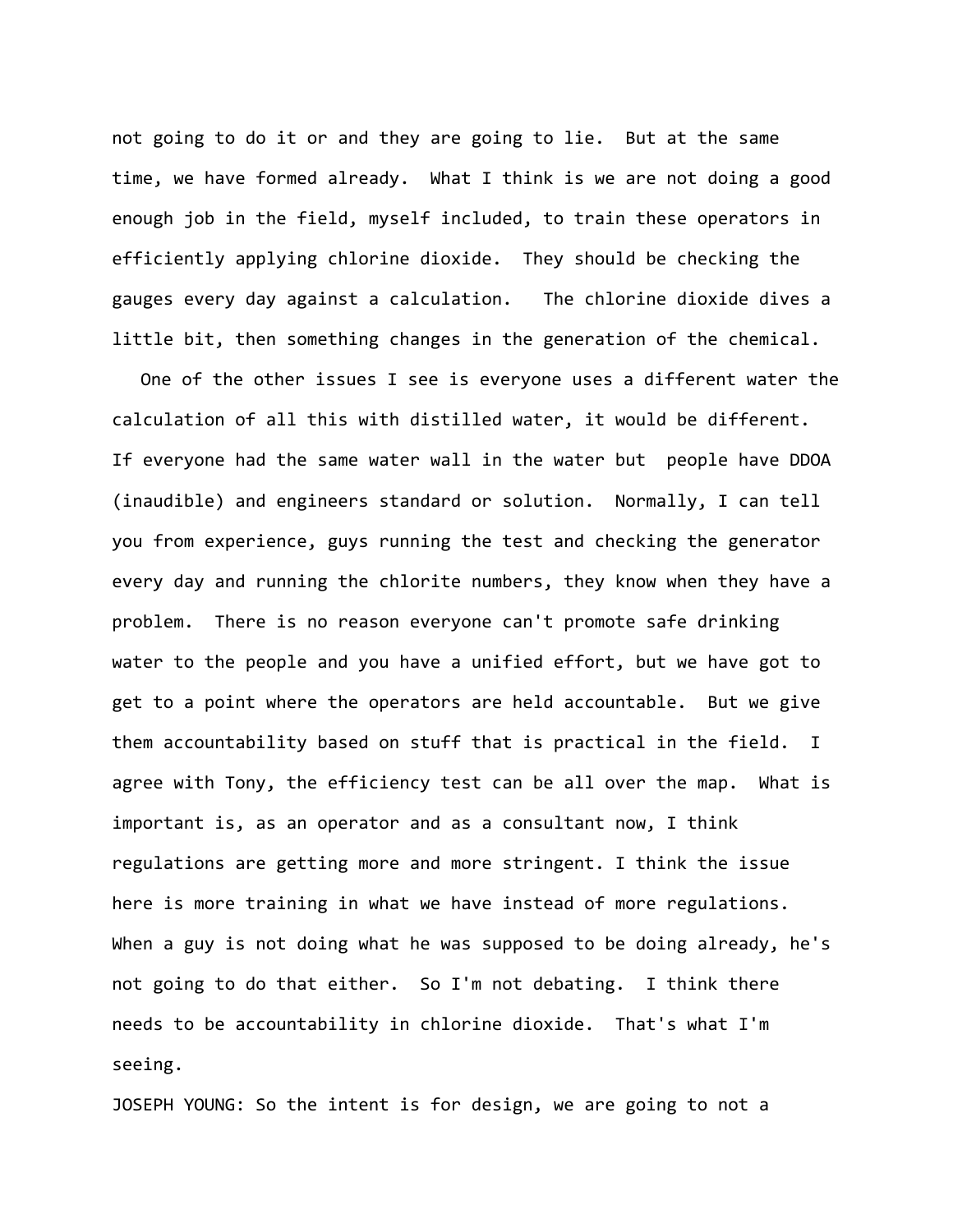generator. We are going to make sure it's the operator that's 95 percent efficient. I think running an amperometric test at the point would be done. Next week is as you move forward and perhaps checking the generator monthly. What are you going to use to make sure it continues to operate with that efficiency. Some need for a change. So what we are talking about is using a method that would be maybe a manufacture specified method that isn't amperometric and what I can that is equation and calculates the efficiency so it avoid a loss of error. In the other methods there is some introduced, but what it boiled down to is those methods which can vary, do have this error and how much of that would we be willing to live with? What we require the systems to use amperometric for their monthly? We do have some systems that all doing amperometric analysis for their chlorine dioxide compliance. So they are running this test now and they are finding out what their chlorite is and their chlorine dioxide. The hardship is instead of doing it out of the point of entry would you doing it off the stream. It's a dilution. Use the same procedure but you dilute it. It's sensitive.

SPEAKER: I'm Glen Holden. I am the tactile support manager for (inaudible) water, and I've been involved in the chlorine dioxide business for 35 years, national and internationally. There are over a thousand chlorine dioxide installations of various means coast to coast, north to south, over 200 in Texas. The EPA ‐‐ I can tell you I'm also a member of the council, a chlorine dioxide panel which is an industry group involved in the chlorine dioxide business. It's in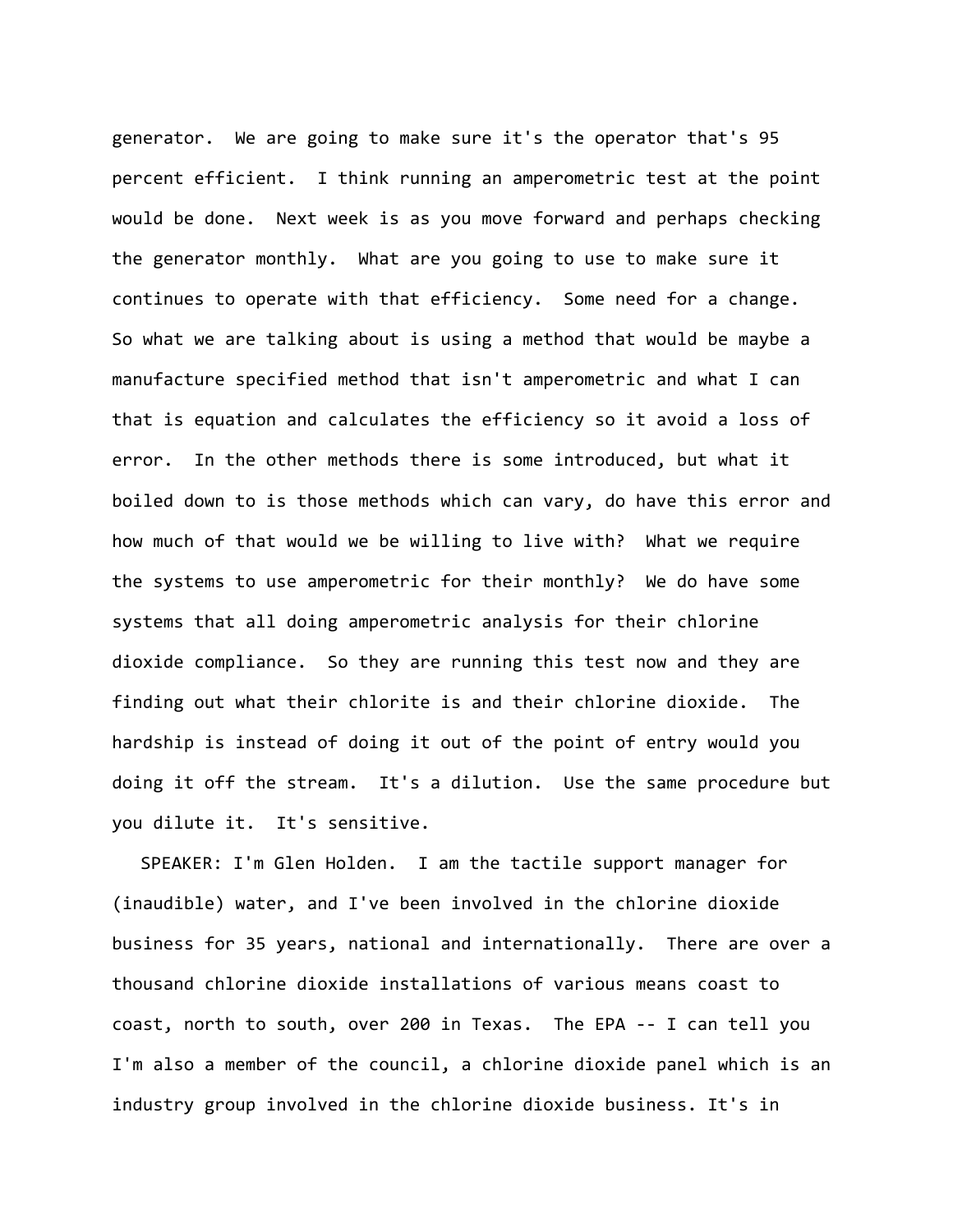Washington D.C. We have interfaced with EPA on the different regulations. EPA has pushed several different procedures for monitoring the chlorine dioxide systems and chlorine dioxide chloride chlorate residuals in the finish water.

So we produce chlorine dioxide on site in almost all cases from the starting set of raw materials. That could be chlorate plus sulfuric acid. It could be chlorite plus chlorine, chlorite plus bleach and acid and so forth. The generators, typically, the use of chlorine dioxide at 95 percent molar conversion efficiency, which we also call reaction yield. So the chlorine system, 95 percent from a chlorine. From the chlorite system, 95 percent from a chlorite and we monitor the generators using several different procedures.

One procedure that has been very common is a standard by the federal EPA and many of the states,that typically is used when you start up the system and it's typically used on a monthly basis thereafter to monitor and maximize the conversion efficiency. For a disinfection byproduct, sorry, for disinfection residuals like chlorine dioxide, chlorite, free chlorine, there are other methods that can be used that are from all EPA used.

One of these test methods is Chlordiox Plus. It's very easy for operators to use. Takes about 10 or 15 minutes to run. It's very accurate. I know my own company, did months of beta testing with the manufacturer Palintest and side by side, and the accuracy of that method on chlorite residuals and chlorine dioxide in finish water is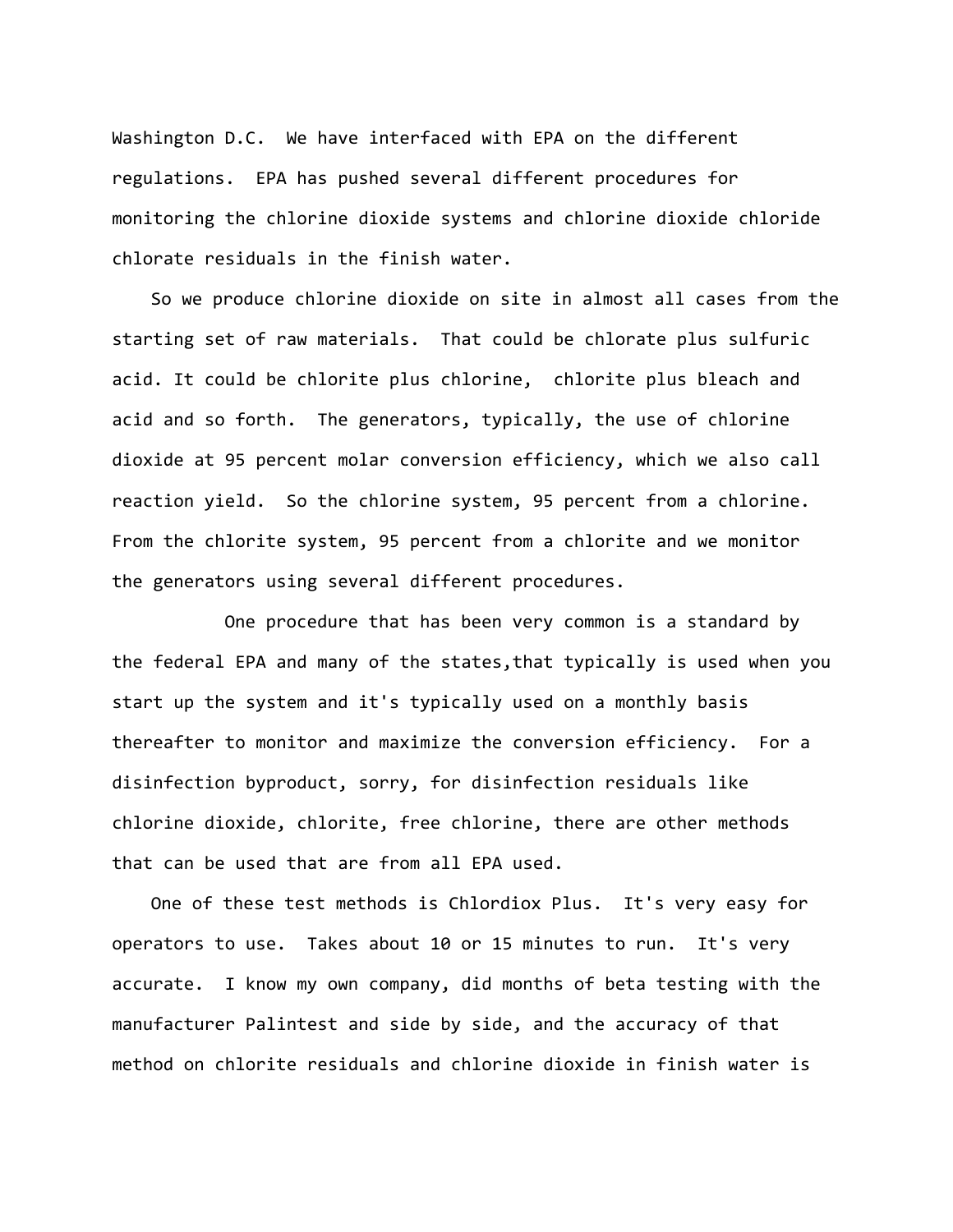within a one percent ratio. That's over 18 months, day after day after day testing.

So what I'd encourage everyone to understand is that our industry, the chlorine dioxide industry, suppliers are really interested in public health. I know our company, the American Chemistry Council, it's all about public health and protecting the public. And the methods that you are going through right now and looking at are very important from my perspective, and I think from our industry perspective.

So what does all this mean? You have analyctic titration and several other published EPA federally approved methods for determining these residuals and other methods for running generator efficiency conversion efficiencies. Proper training is really important and that typically happens during startup. So it should always be a part of the startup. The operators get trained to run these procedures. And there should be something in place every 6 months or at least once a year there should be training. Because operators move on. People change jobs. So all that is very important.

In almost all cases, I think the municipalities are concerned about the same things I'm talking about and they do a pretty darn good job of making sure what they are doing is correct. The right procedures are in place. That's really what I want to say. Sorry for taking up so much time

JOSEPH YOUNG: We have a lot of the same concerns.

PATRICK KERR: I guess my question is the language contained in the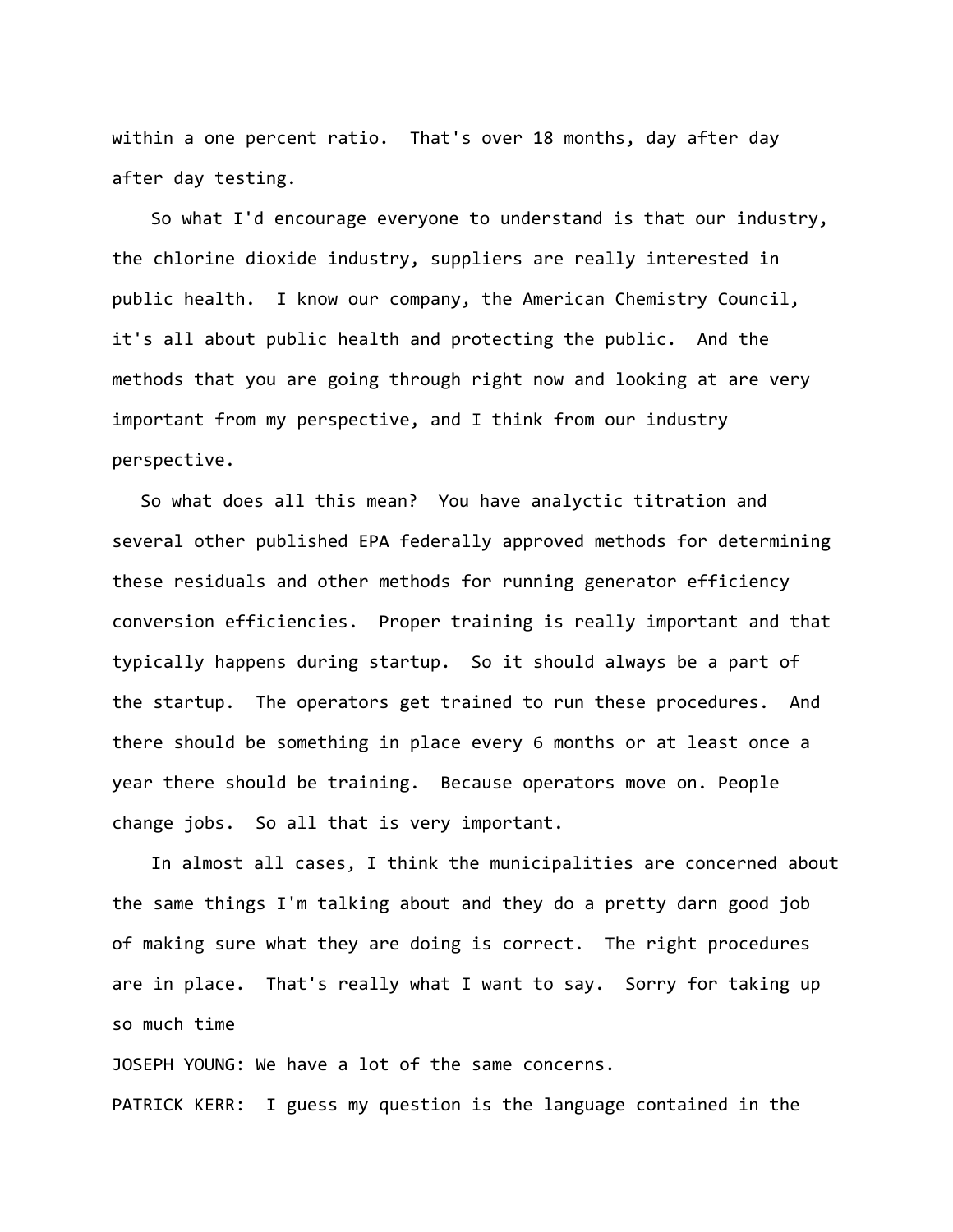document that we are considering is designing chlorine dioxide generators, feed and storage facilities. Everything I just heard, there is nothing in the slightest objection. What the designer is requiring is, in order to get the approval for chlorine dioxide generation, have to submit an OM that shows who is going to test it, when it's going to be tested. But we don't spell any of that out in this design guide. All we call for is that there be 95 percent efficiency in the design and when the design engineer applies for the permit to install it, submit information about the water being treated, is this going to be effective? Submit an OM manual that spells out what the operators have to do, and the 3rd thing is we have to train the operators according to the OM manual.

So everything that was just said is wonderful and very true but I don't see how it affects this body, that we are not asking you to do something specifically. If you have a specific way to solve the problem, submit it to the department, the department reviews it, and you have a discussion about it and you decide on the method that goes into your OM manual for testing. We are not laying out the way it's to be tested or the methods which you are going to test it, or anything else, unless I'm missing something. Again, I don't know what the objections are to the language that we are contemplating in the chlorine dioxide section of this manual.

SPEAKER: Michael Musso . Basically, what we need to do, DHH as a whole, we need to set up training on how and what method we are going to use to test for the chlorite and the chlorine dioxide. Those are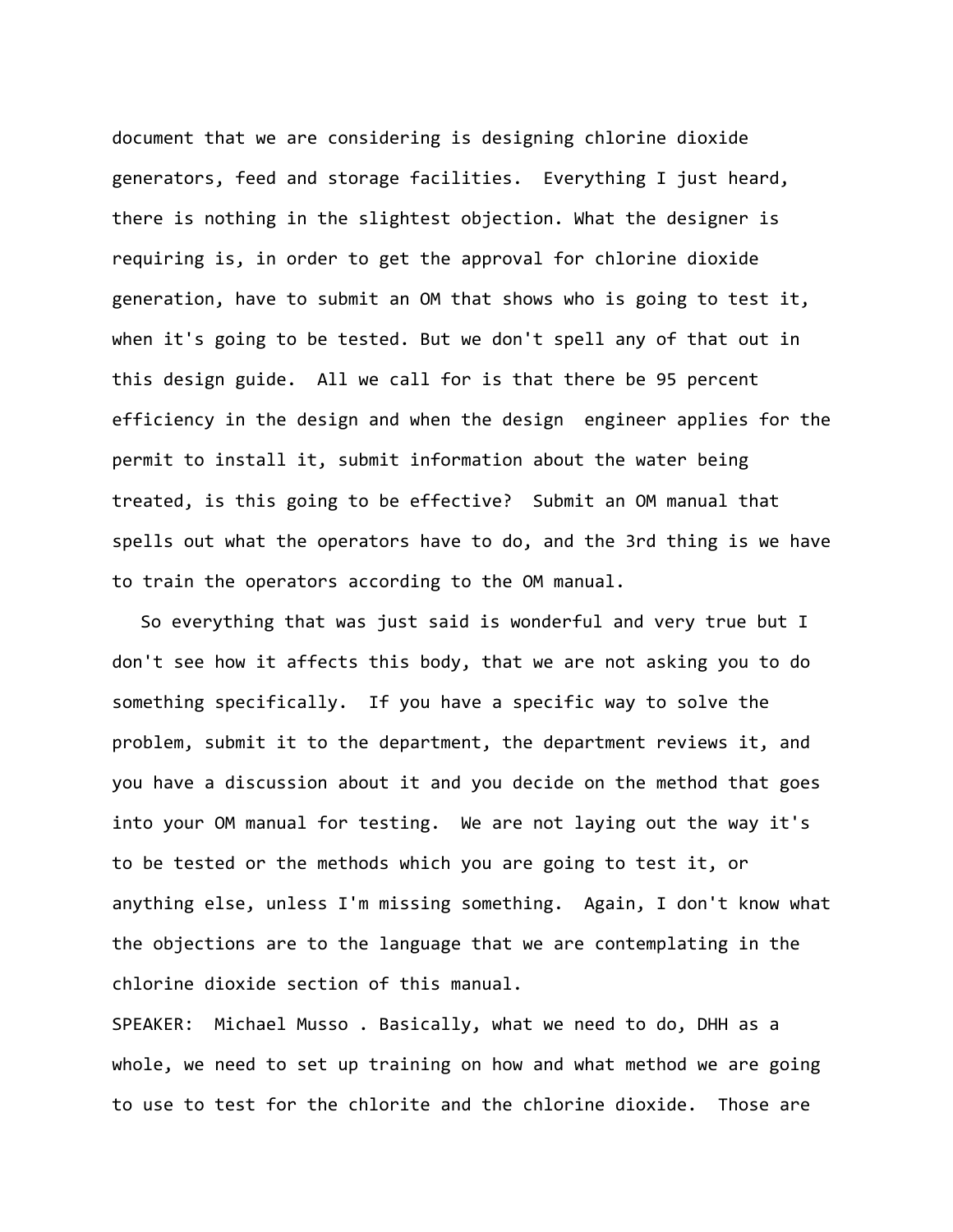the only 2 things that are recommended. That's it. We also need to address, when we train, the procedure if we get a hit of one PP over the dioxide or over the chlorite residual.

 The biggest problem is the operators don't know what to do or have not known what to do. And I say it's partially our fault. We didn't push it like we should have. And I think DHH also needs to take responsibility and set up classes to train operators on chlorine dioxide testing and the procedure what to do when you get a hit. I think if that happens, you are never going to see any Tier Ones occur with chlorine dioxide. Because we size every generator based on the water flow at the water plant, where we can't physically overfeed the chlorine dioxide. It's impossible. And we monitor the levels of the chlorite or the acid, whatever system we are using. We monitor it weekly, the plants monitor it daily.

We just went something where the engineer sets up a proposal to whoever, we are going to run the chlorine dioxide generator, we are going to test it daily, we are going to make sure we are feeding what we say we are feeding. If the efficiency is 95 percent, 98 percent, 83 percent, you are not really going to get a hit because the efficiency goes from 83 to 97 percent on chlorite. The guys need to be trained to adjust the generator if the chlorine dioxide or chlorite starts coming up.

And if you underfeed the chlorite and overfeed the chlorine, all you are going to get is excess chlorine in the system which will cause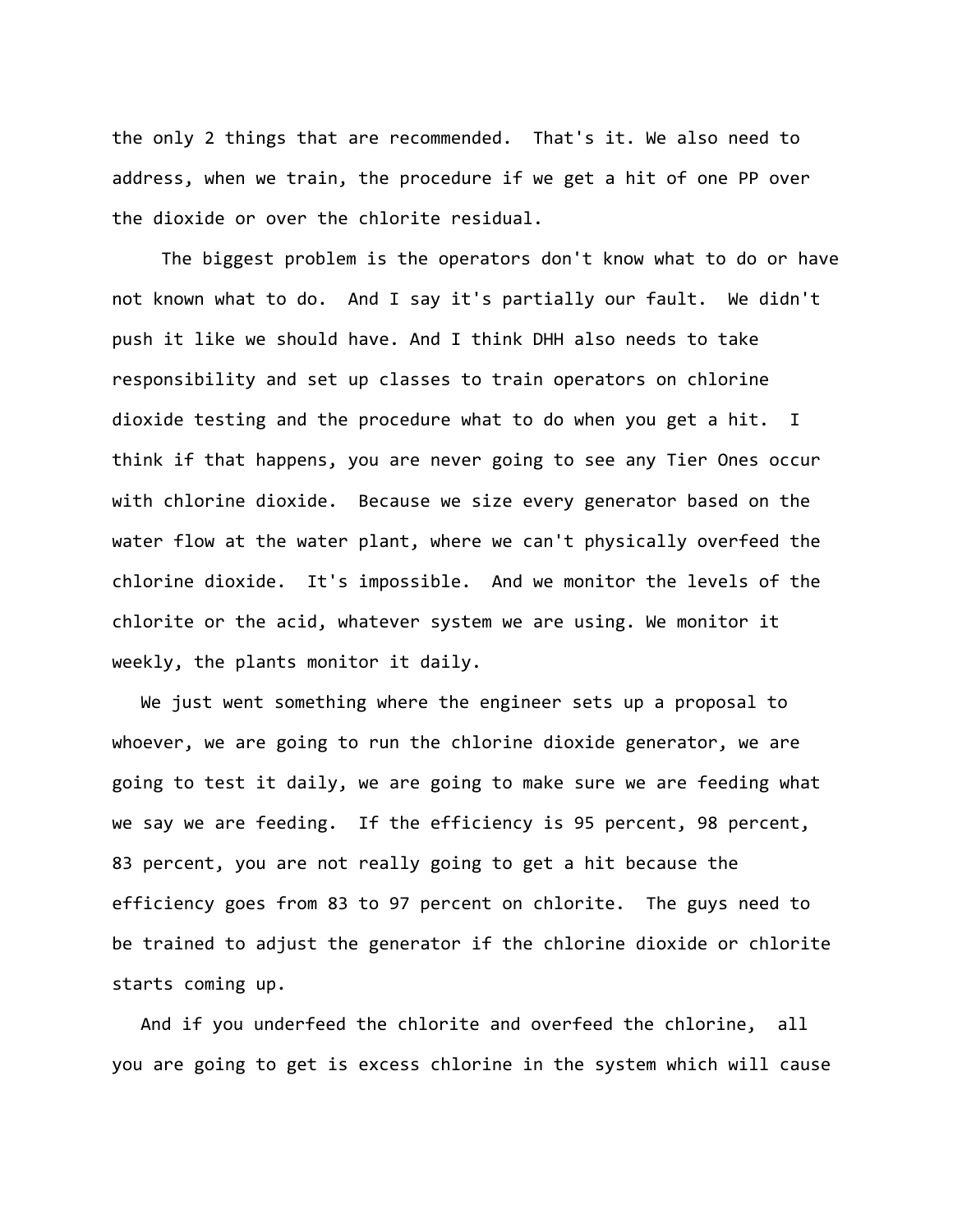a higher DBP. But normally it won't be a DBP high enough to go above the limit set forth by the EPA.

We are all on the same page. We want safe water, we don't want the operators to panic. Most of the operators can't even do the math to figure the parts per million. And one of our goals as a water treatment company is to train the operators to do the math to make sure they understand what they are doing and not plugging some numbers into the computer. The computers dumb down some people. They think they can plug it in and they trust it.

Our goal has also been to do the physical math and teach everybody the right we if we do that I think we are never going to have a problem. We just can't do some of the things we are talking about. It's impossible for some of the operators to do that and they get frustrated and angry and people start hollering and screaming. We want safe water. If we monitor that on a daily basis, and we have a new system started up and I just gave John a bunch of paperwork. If it's monitored properly we are not going to have problems. I think it's going to be simple.

PATRICK KERR: I agree with what you just said but it has nothing to do when what we're talking about. That's something that the engineer is going to have to put in the OM manual. Or switching to a different generator. Those are issues I think need to be dealt with one‐on‐one with John and other in the department as you make changes to a new generator or add chlorine dioxide.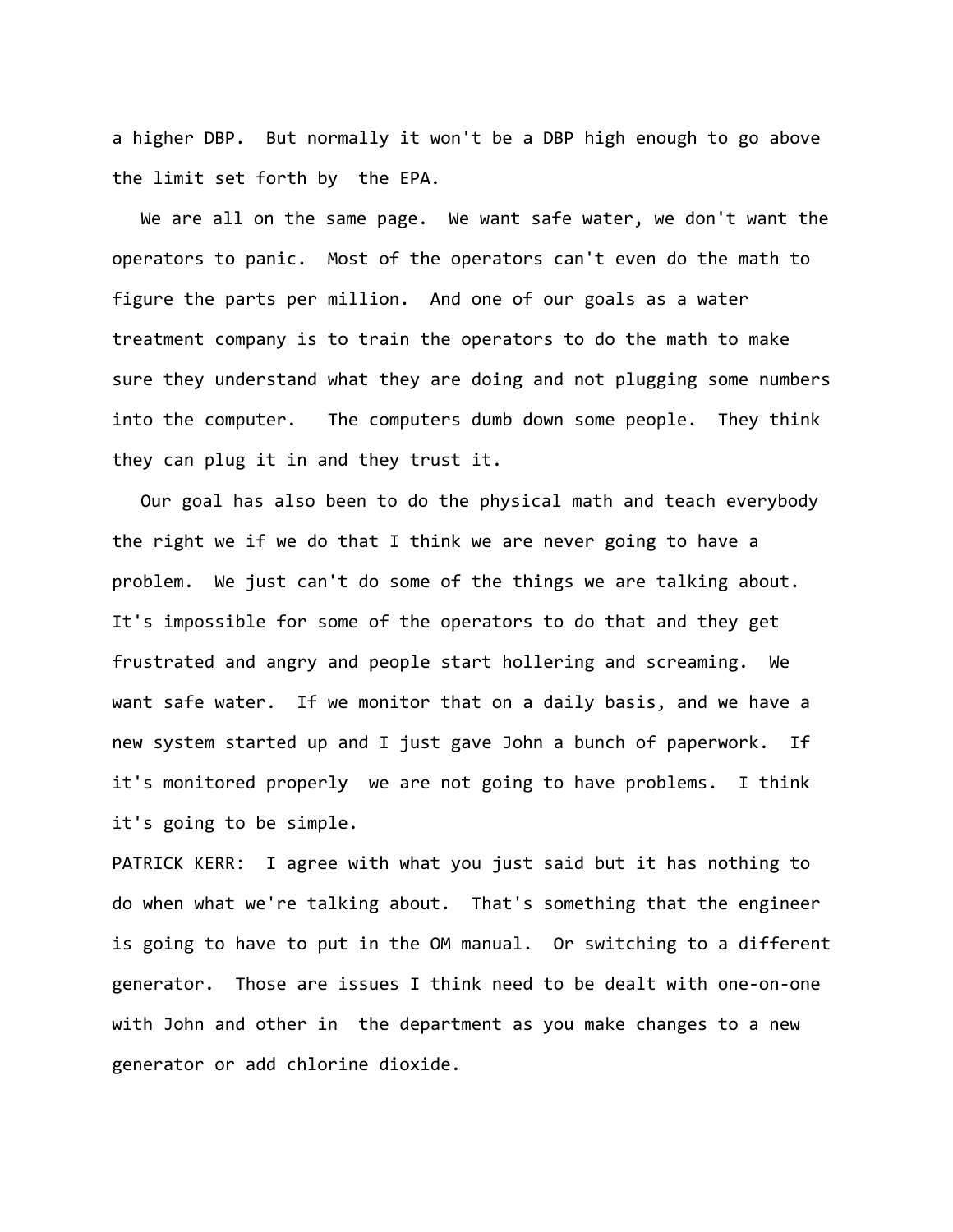But for the purposes of our discussion today, I'd like to know is there anything objectionable in the language today about design that you would like us to consider before we approve this language? Because I don't see anything objectionable based on all that has just been said in the last 3 minutes. BEN BRIDGES: Page 31. You have chlorite, which is a chlorate byproduct. Chlorate is not being regulated, so ‐‐ PATRICK KERR: Great, where are you? BEN BRIDGES: Page 31, at the very bottom. 4.4.8. Keep chlorate. JOSEPH YOUNG: That needs to come out. Strike chlorate, good. (multiple people talking at once) BEN BRIDGES: And then on 4.4.8.1, you have got 3 or 5 percent, of the stoichiometric concentration required. Because I know we took out pre

chlorate, on purpose, for other issues. And what is your beef with that?

JOHN: I know some generators are run with a higher free chlorine amount. That's why we added that second sentence "which is intended to operate outside of this criteria...on a case by case basis." The problem with running excess free chlorine with these generators is you end up losing some byproducts in the process, not just DBPs. But with that said, it's recognized that some manufacturers will want to run more than or less than 95 percent.

BEN BRIDGES: We did that on some and the reason was to ensure it would convert whatever excess chlorite could still be out there, even though it's under 97 it can convert what is out there to help maintain your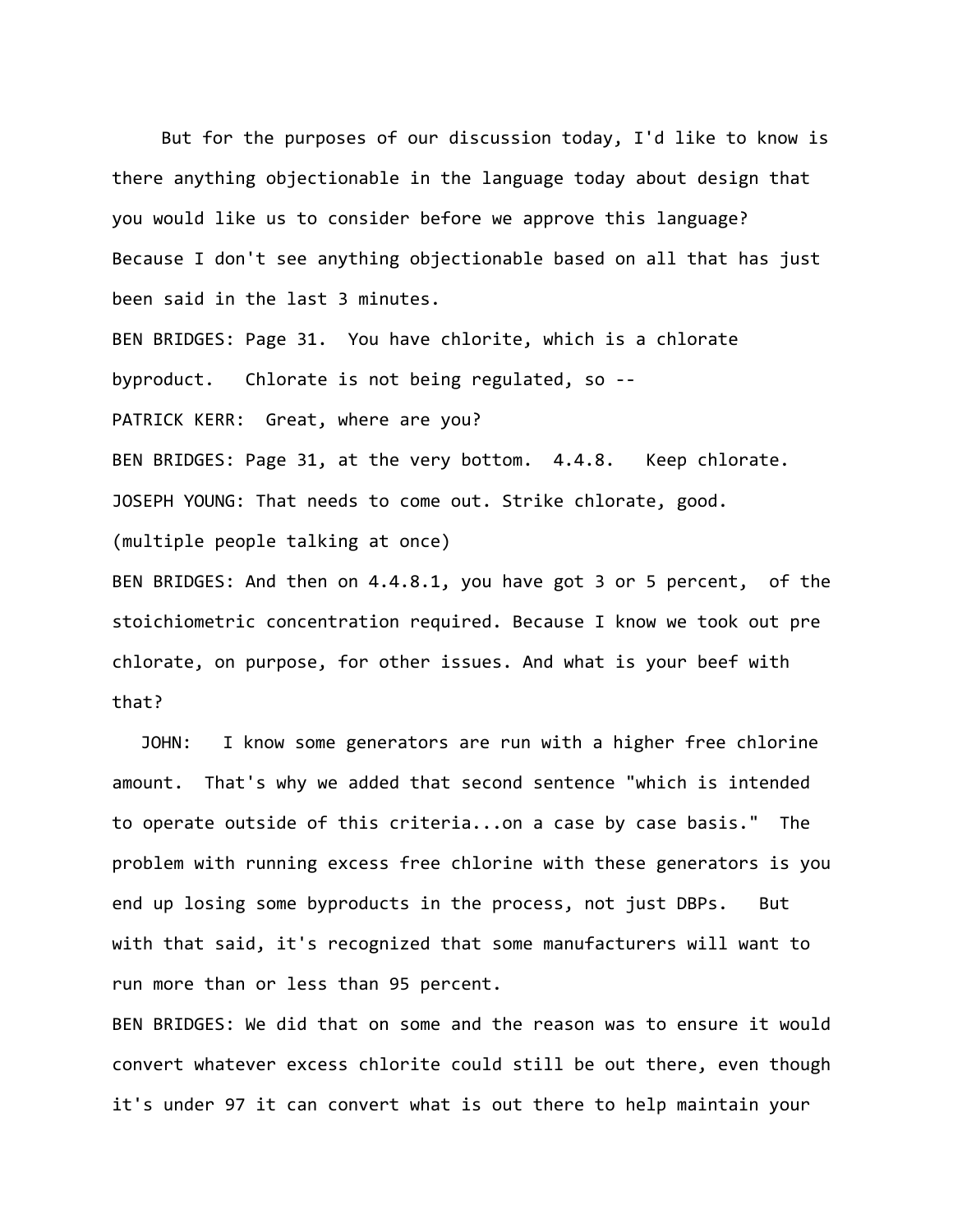part so you don't bust it.

JOSEPH YOUNG: I agree completely but it's saying you notify us and we are all on the same page we are doing this for a good reason. I have fit some systems for chlorine dioxide and they were running way in excess recording, to the point of chlorine dioxide generation for no good reason. And probably not achieving what they wanted in chlorine dioxide because of it.

BEN BRIDGES: So how will that factor into ‐ it may not be in the design, but how will it factor into the efficiency test? Because you want it to be at this 95 percent and we are not going to be there. JOSEPH YOUNG: The efficiency test is going to flush it out if you are doing it.

RANDY HOLLIS: John, we have a question.

JOSEPH YOUNG: It comes into the purity test but we are not (inaudible)

(Multiple people talking at once)

RANDY HOLLIS: (Inaudible)...this can go under B. Under what condition ‐‐ I've seen many of these at 10 parts per million at surface water and at for different times of the year. It varies, it's surface water. So under what condition are we setting this unit up for? The worst case? Another case?

And then Roy, I hate to tell you, as the expert witness you should never should say more than you should say. Because the attorneys just go wild.

You said something I have to ask about, and I know nothing about chlorine dioxide. You said the mode of watering affects the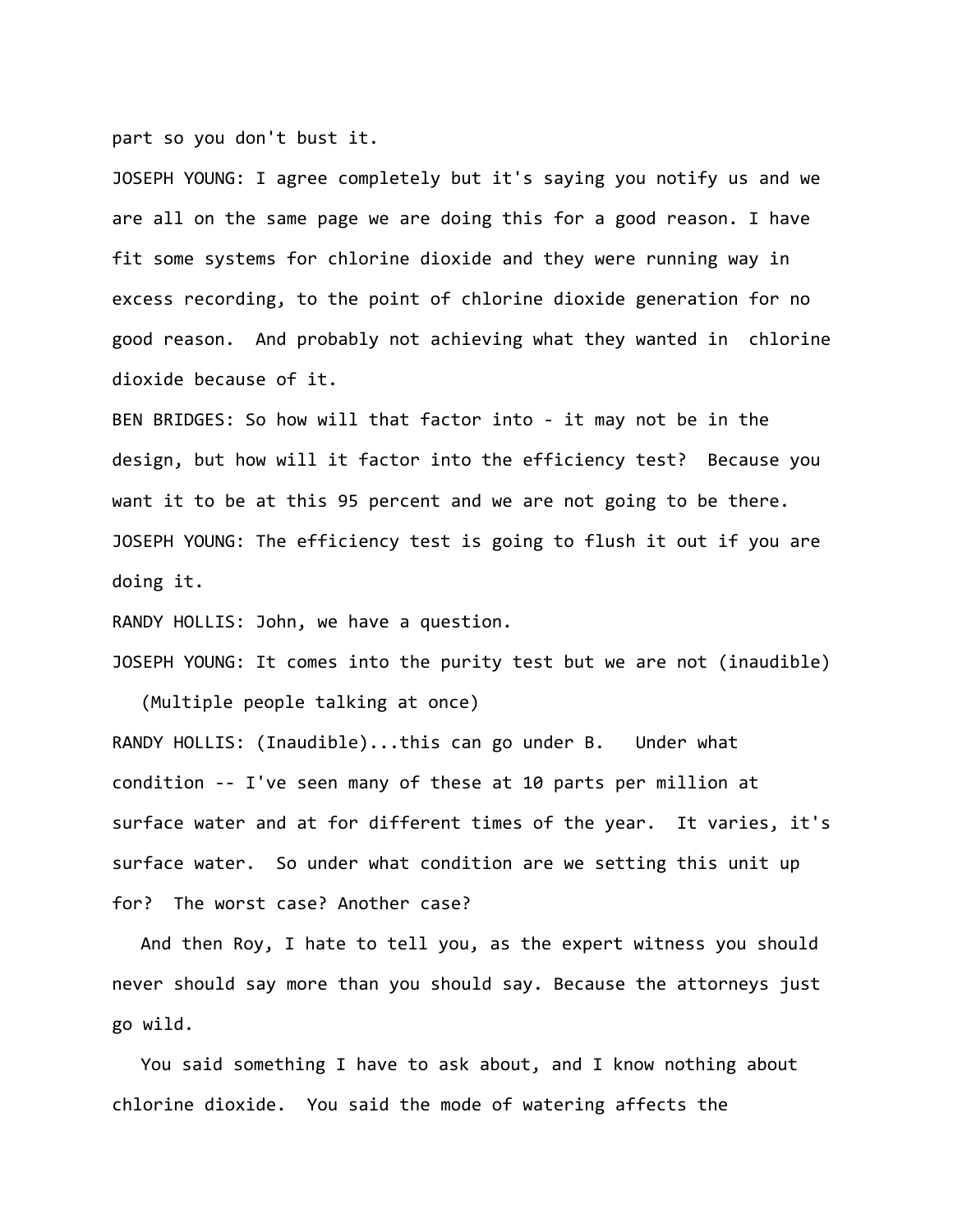efficiency of the generator dramatically.

SPEAKER: I said that wrong.

RANDY HOLLIS: If you are using the end water and surface work plants can vary in turbidity and POCs on a minute by minute basis, and you go nuts, I understand the efficiency could change on that unit. And we are only going to test it once a month. So are we ever going to see that?

SPEAKER: I agree you are right, it's going to affect the efficiency and the purity. And this is the deal. If an operator is out there every day and he's checking, I'm talking about a chlorite system. And he's checking the chlorine feed and comparing it to the chart and theoreticals, and he's running a solution strength every day. And writing it every shift as the water quality changes and he starts seeing a change, it's going to show in the solution strength. And he's going to know something is off.

Now, everything the same. If he sees a difference in that strength, then either the chlorine feed is not right or the chlorite as last prime or something. But those three checks right there. You are right, if we go to some areas where we run 3 parts per million of manganese we got to clean the site every day because it's oxidizing across the generator. That is an issue and what I'm saying, efficiency‐wise, it's going to affect that particular generator. Does that mean we are going to be out of compliance? No. But we need to understand there are five or six checks already in place that if we are doing them we'll already be in compliance. But we can't put a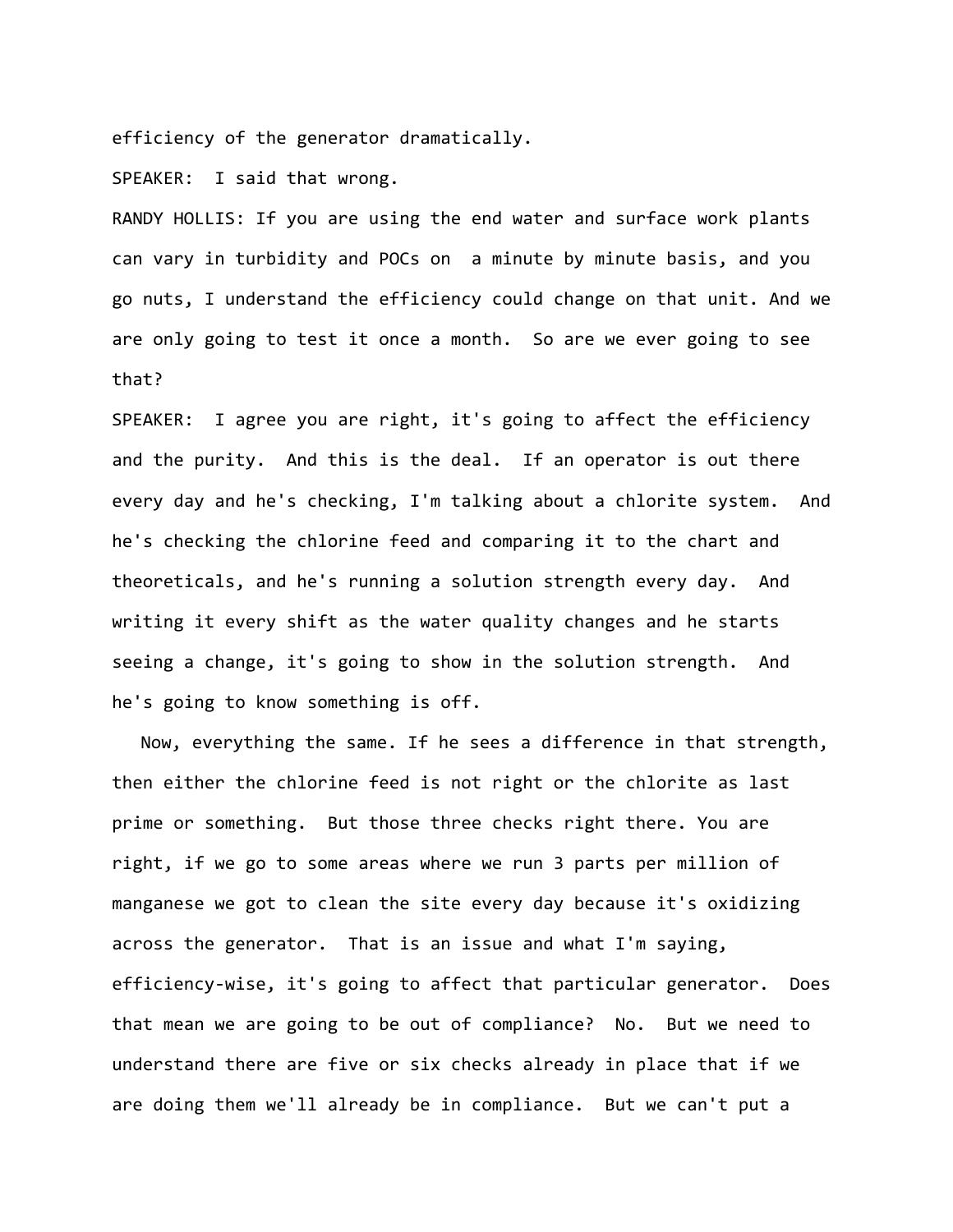number on if it's five percent or --let's face it. If you could still put a number and it doesn't matter what the efficiency is, you could still bust it.

SPEAKER: What Roy is saying, concern about efficiency from a water treater perspective, we want to make sure we convert all that precursor chemical to chlorine dioxide to give the customer what they are paying for. Because chlorine dioxide is a much better oxidizer than chlorite or chlorate.

However, I would say probably the majority of all our generators for the State are not driven by the chlorine dioxide residual. They are flow pace. So the generator is running along at 99 percent efficiency and it's making x PPM of CO2. If suddenly the generator loses chlorine feed and the chlorine dioxide production cuts in half, the generator doesn't ramp up trying to make more chlorine dioxide. The point is, what Roy said, low efficiency doesn't necessarily mean a high chlorite or chlorine dioxide number because most are manually dialed in. The generator doesn't chance a chlorine dioxide without an operator going out there and turning a knob.

RANDY HOLLIS: Here is my. Point I'm trying to avoid an impasse between you guys and DDH three months from now. Under what decision are you designing for? Worst case? Best case? So is B really not design? Should we move B to a startup? So instead of submitting all this stuff during design, shouldn't B be more of a criteria required during start up?

CHRIS RICHARD: Would you want to have something, I'm like you, don't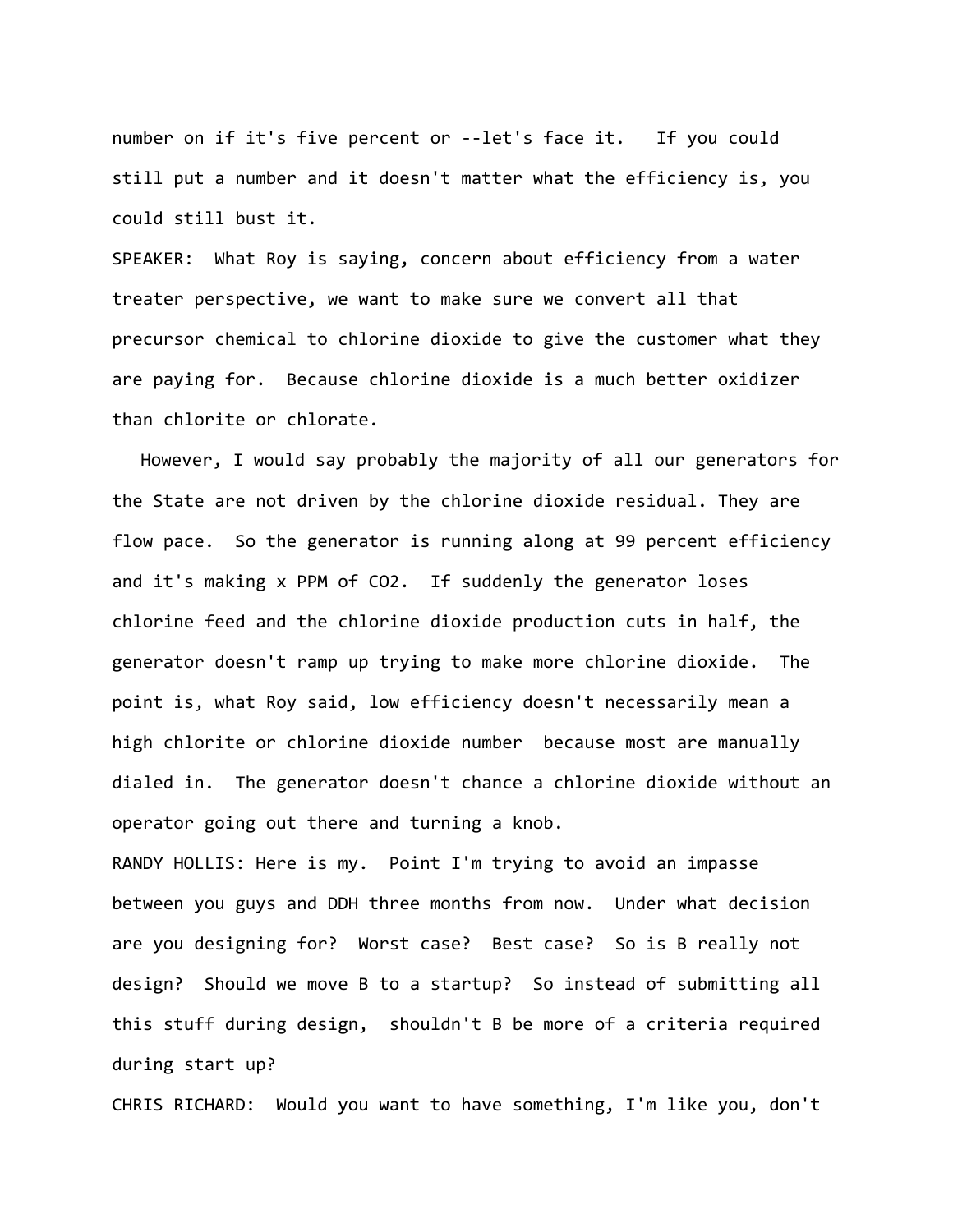know anything about chlorine dioxide, but you would have to size the generator and everything else you are going to put in. So if you reword it that you have to do some testing to size the equipment that you are going to purchase in place, in order to do the stuff down the line. What procedure do you follow to size that unit? BEN BRIDGES: You size it based on the flow rate of the plant and you also size it based on the PPM a generation yield of 70 to 80 percent. So if you design it at 1.2 to 1.5 PPM of CO2, you are going to get back .7, .8 that would be your NCL and you are going to stop it at that point.

So when we design the chlorination system or the chlorite pump it's designed to inject and base it off that, we should not ever exceed to overfeed it. If you lose one or the other ‐‐ you can, but you size it based on that.

 In some cases you can feed three or four or five parts ‐‐ Dr. Rickman, he can feed 3 or 4 parts on the Rio Grande River, because (inaudible) which would convert to chlorite back at his plant. We don't do that here. It's cost‐ineffective to feed 3 5 PPM. So you back to 1.2. To 1.5 and you are assume you are going to get the .7 to .8 back as chlorite and you still have a tenth or two‐tenths buffer. RANDY HOLLIS: Let me ask this. What ratios do these run? 100 to one? What is it? I don't know. I don't design the system. When you size the unit you have to design for peak flow and worst condition. It's impossible to overfeed but if you are designing for peak flow, worst condition and you get to minimum flow, how can you not overfeed then?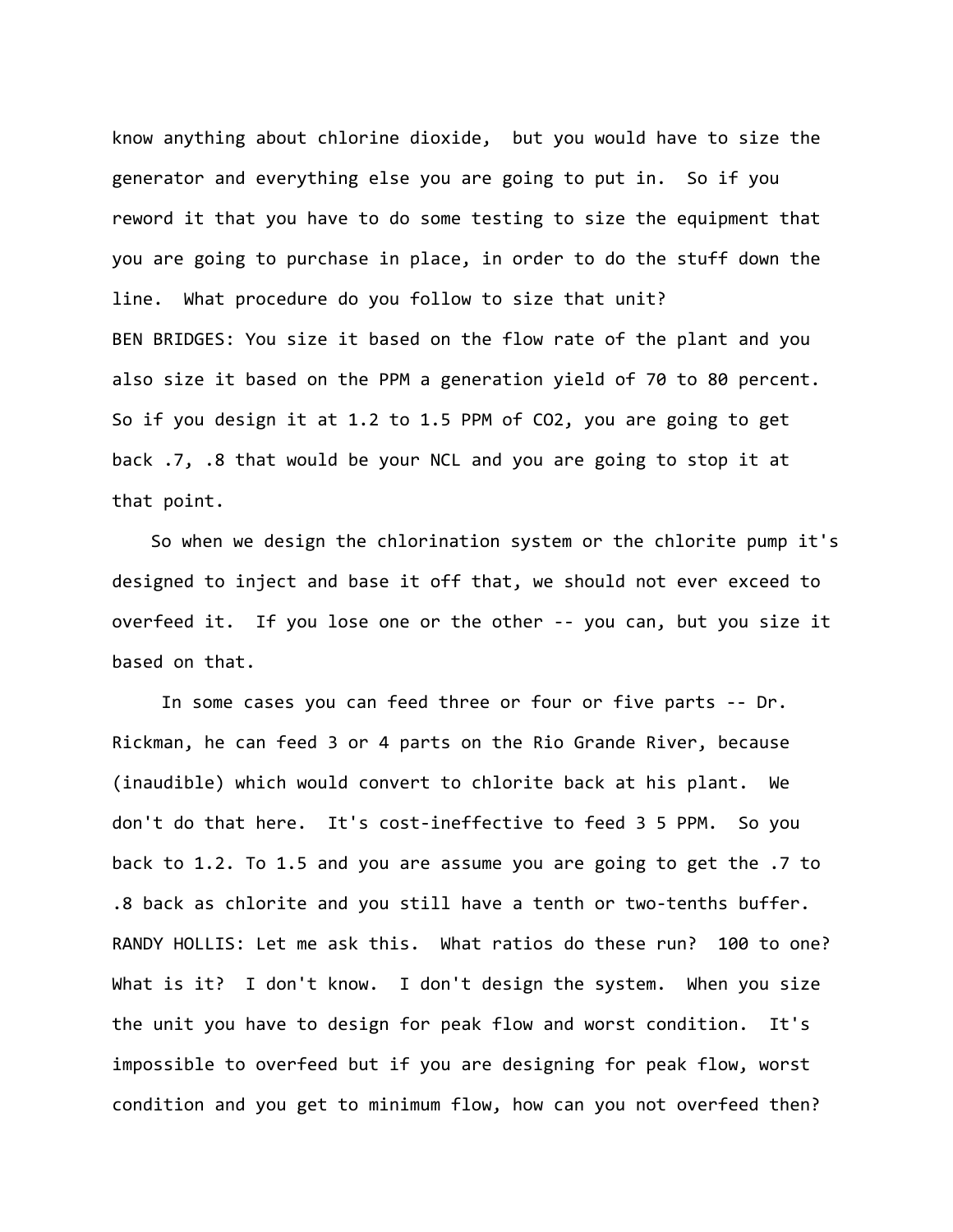BEN BRIDGES: You could temporarily overfeed and you can check it. You check your chlorine poundage per day, your chlorite parts per minute, you know how many pounds it takes to stoichiometrically create one pound of chlorine dioxide in a perfect situation. And you can figure at that and you can read on any hot instrument that's lab‐ approved, back out the calculations and see what your efficiency is. But if you test it like you are supposed to, then you don't exceed for more than a short window.

I understand the Tier one and the severity of that, but i think it goes back to it's the operator and not the process. You can take the test operating system and have someone lie about it and it's null and void. I'm afraid we are putting more scrutiny on CO2 than anything else because of the history we just went through. But if they are going to lie about it, it doesn't matter what you do. You can fix it where it may be fabricated. And that may be more, it may not be anything to do with design, like Pat is saying, but it's not concerned about it.

So you design as best you can to not exceed based on those flows; however, if you drop to 2 gallons a minute instead of 400, obviously you could. Normally you don't run as such a reduced rate on broad water pumpage that it's going to be that detrimental that quick before you can catch it.

RANDY HOLLIS: With trained operators.

DIRK BARRIOS: We have to assume that.

CHRIS RICHARD: Back to your point on design, because that is what we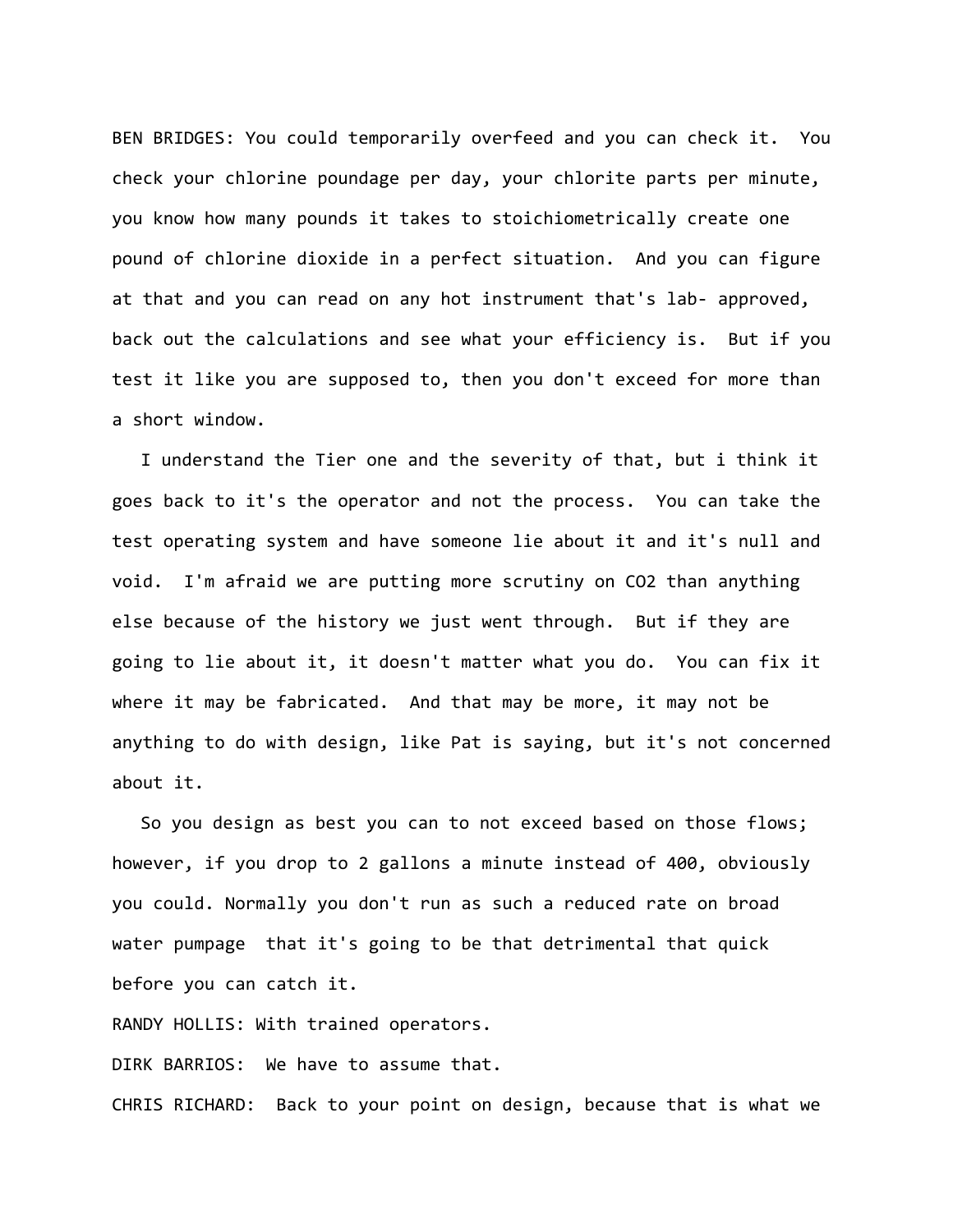are talking about, not operation. Does B not apply? To focus back on what we are here for, is B? ‐‐ RANDY HOLLIS: How do you replace it?

(Multiple people talking at once)

JOSEPH YOUNG: Very few of the plants actually use it for CT credit BEN BRIDGES: Mine do, that's why I use it. I want CT credit and we can real quickly get a DC residual in a rapid mix and get away from free chlorine as much as possible if not altogether.

JOSEPH YOUNG: Most of the systems my experience is with is to meet the demand of the precursor organics that reduce DBPs.

BEN BRIDGES: That's value added.

SPEAKER: Just looking at that section B there, the key word "log in activation". To me that means CT credit which is what this gentlemen is talking about. And those created are built around free chlorine dioxide and time. Concentration and time. After demand has been met so much so that that whole section B to me, as a generator manufacturer, I need to know the dosage rate and the treatment objectives. And oftentimes that can be done by a simple demand test on the site.

But if I'm working with a design engineering firm designing a plant that needs a certain number of CT credit (inaudible), they have to look at the whole disinfection process to come up with the CT credit that are going to be required for that plant and that is going to require, typically, a bench scale (inaudible) because all that, concentration times time and the free residual, comes into play in the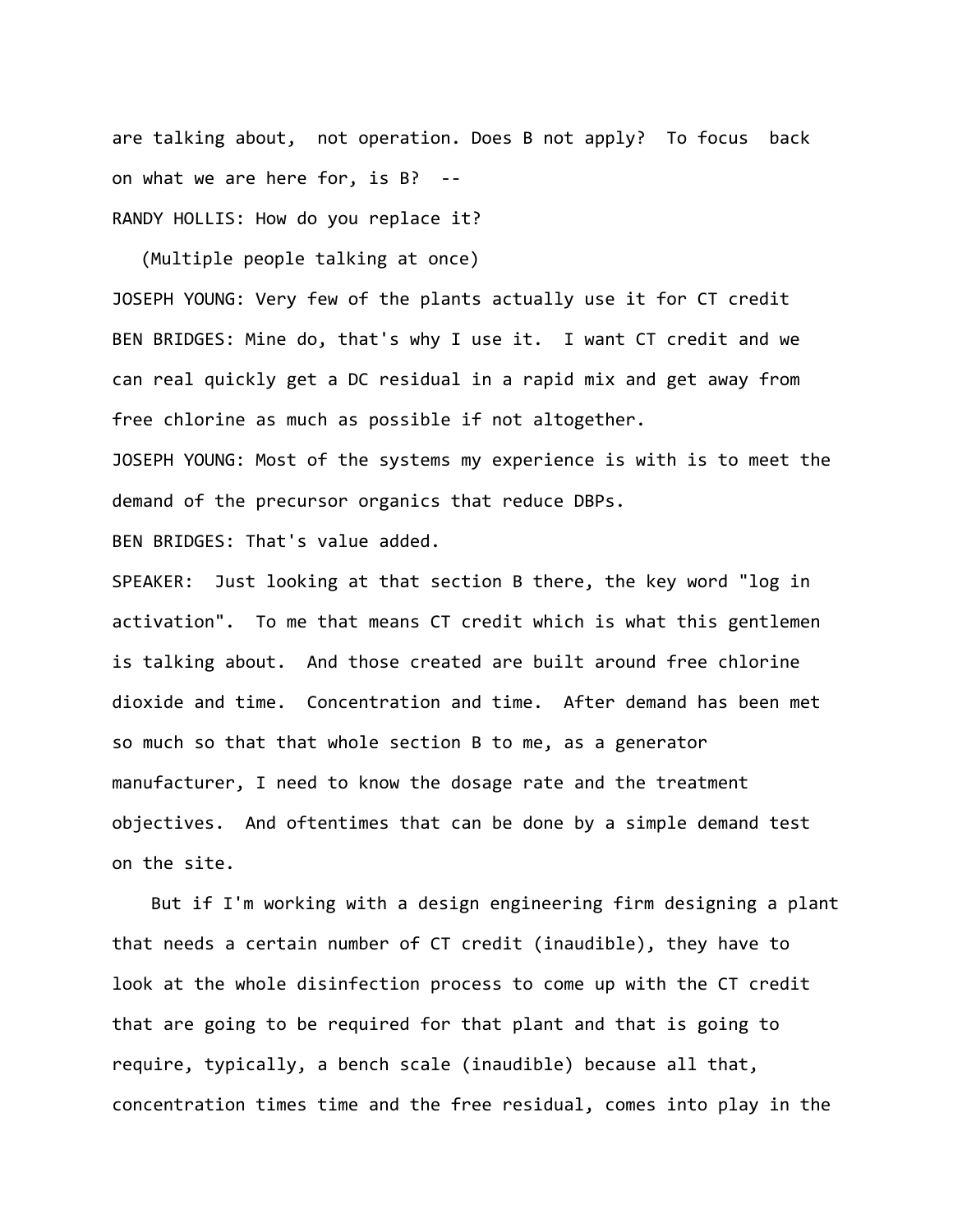CT credit. CT credits, as you know, are additive. So it can be from chlorine dioxide plus chlorites in the back end plus chlorine in the middle, or some combination of all those things.

 But the design engineer that's going to submit for purposes to the DHH to build the plant and utilize that process, they got to run a bench scale study at some time to come up with CT credit. SPEAKER: I would just like to say ‐‐ Jared again. I would like to say Mr. Kerr's comments, if the committee commits to being a design only standard I think it would clear up a lot of confusion we have as we read through it. So if you guys can commit to that, I think the implications would change completely. That's my thoughts.

 Because the way I read it, to be honest. I need not tell if it's for design or operation. I couldn't do it. And if you read through it, you will see there are some things, just to point one out, and there is many, it talks about having a residual monitoring action plan and having annual training. And that's something that would apply to us.

PATRICK KERR: Part of the time.

SPEAKER: Sure. But to us existing systems, we have to implement that. PATRICK KERR: You would not.

SPEAKER: So if that was clarified that would change the whole complexion to what the beef is to all the this. I'm not opposed to having an action plan, it's just the fact I'm trying to make is that, it seems not everything in here is for design only.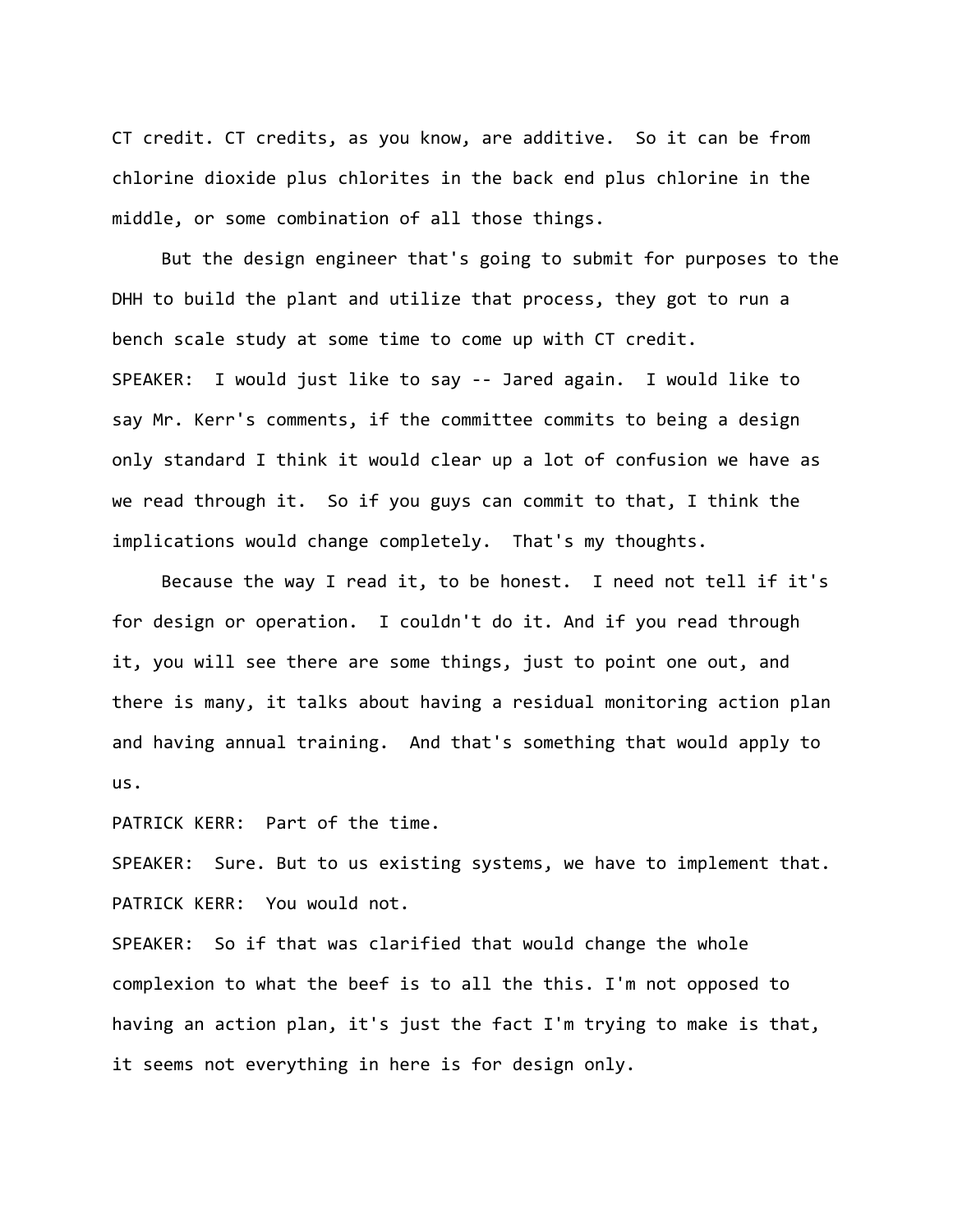BEN BRIDGES: If that goes back to your Tier one, would not that fall under retroactive? If it's that important, would it not require grandfathering to make sure they are in compliance such as that? If it affects public health that drastically.

AMANDA LAUGHLIN: If it's a significant deficiency. That's why we established significant deficiencies where, if we do a design and go in and do a survey and there is a significant deficiency, you may have to change something.

BEN BRIDGES: So it would go back to what Jared was speaking about. AMANDA LAUGHLIN: If it's an issue of a significant deficiency or if you were under an order. We have an enforcement process for that already.

CHRIS RICHARD: If he's not doing it right, then he's got to fix it. If he's written ur because he didn't know what he's doing, he's going to have to take care of it. But if he's doing it right and not cited on in any violation he continues doing what he's doing.

UNIDENTIFIED SPEAKER: So my understanding on this committee is what we are working on is design criteria for new equipment and new processes going forward. What we have information here about operating those things it means forever you have to operate it in accordance with this design. If you have a process in place that's meeting the primary standards and the State's regulations, then we don't look back to this design. But if you fail to meet those primates, you have a significant deficiency and your fix has to comply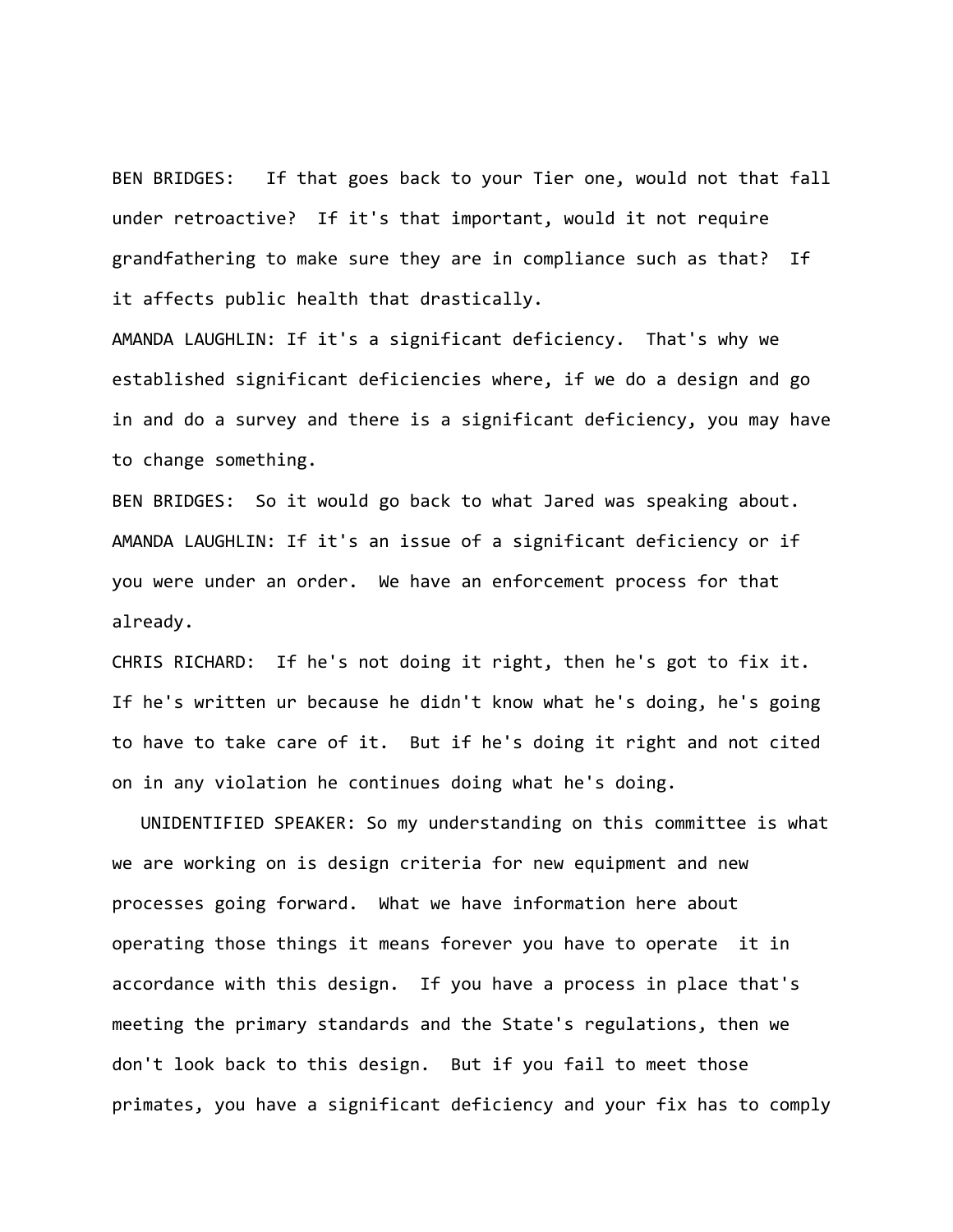with the design criteria. So if you are changing the process and changing the treatment technique, then you have to comply with the design. That's how I thought the committee has been working the whole time. We did in the beginning of the process have some arguments about it, we stopped talking grandfathering and waivers. We said what is in the ground will operate as it's installed provided it meets the drinking water standards and whatever else Dr. Guidry and the rest of the say on it in Louisiana. And this will apply to new stuff. CHRIS RICHARD: And as I mentioned earlier significant deficiencies were used significantly, from 400-something to 22. And a lot of these things were straight out of here, listed as a significant deficiency which they no longer are. There's 22 significant deficiencies. That's it.

AMANDA LAUGHLIN: Right.

PATRICK KERR: I think we've made a lot of progress and one of the problems we've had, and I think they are all historical now, there is no record of how something was permitted so you get into an argument with the sanitary engineer about how they should be operating because you don't have the original documents and they are going to continue to have problems like that. That's part of another set of eyes rooking at the process. We are not here for that. We are here to talking about design standards.

RANDY HOLLIS: Under 4.4.8.2. The first thing it says that all feed and storage facilities shall comply ‐‐ I'm in the wrong ‐‐ I made a mess. No 4.4.8.3 A. Design shall comply with all applicable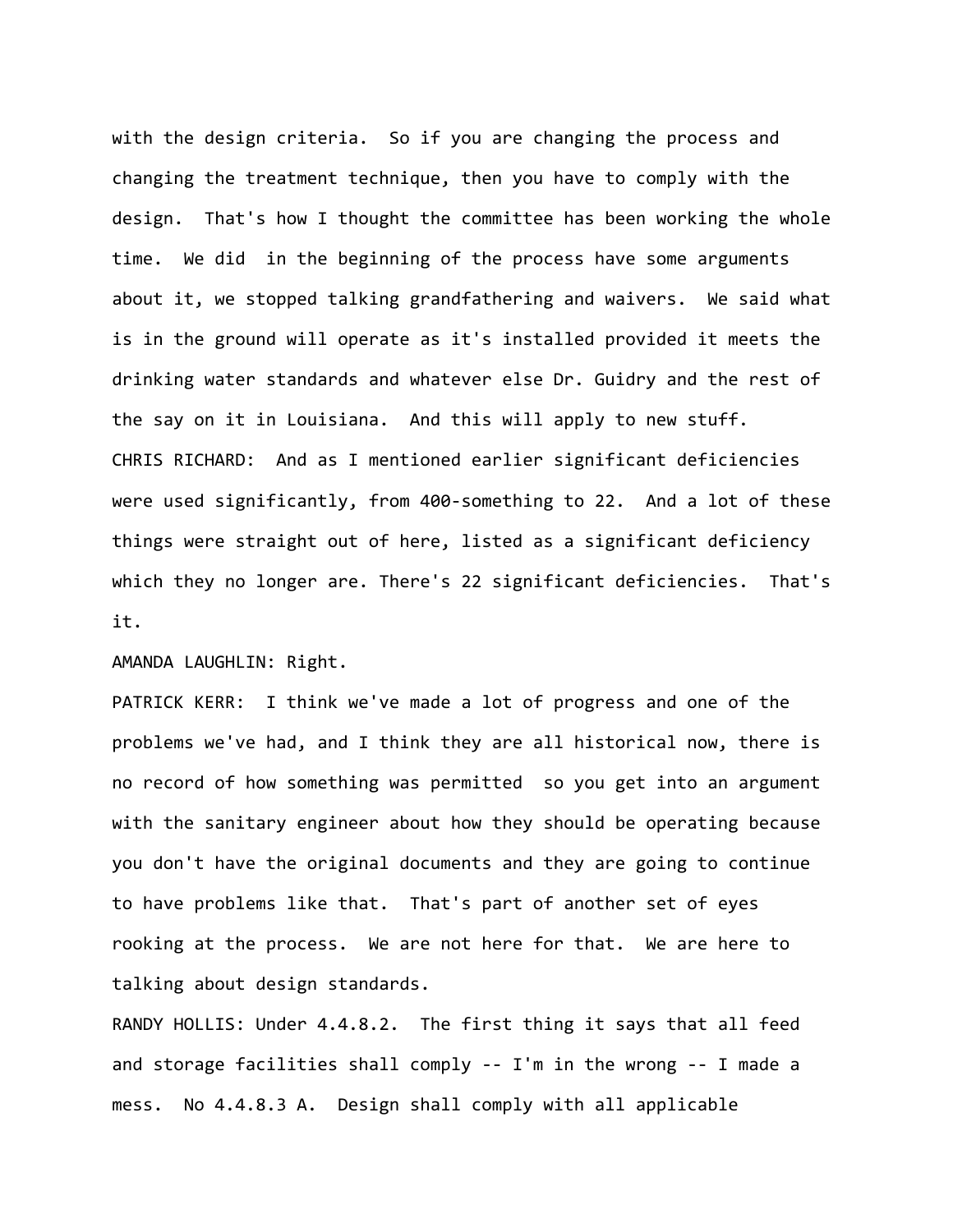portions. I just read it, it's good enough. We're good. Never mind. I was just going to put where applicable.

JIMMY GUIDRY: I agree.

PATRICK KERR: He just wanted to complain.

JIMMY GUIDRY: Before we finish the chlorine dioxide, because obviously there is some heartburn, to me, we want to make sure we don't put chemicals that are going to cause trouble. I think training is important but I think how we are going to provide more training when I can't find enough money to do my job. We definitely need to look at that. We do need the folks out there to engage in more training, we need the help. Most of it's around new construction, but it would also be around if the water isn't safe, if there is a replacement that would have to be looked at. If you are changing the process that would have to be looked at. We are changing the process, but we are not going to go out there with every system working well and start citing you need this.

We made this point over a year ago. But some of you haven't been at the meetings. If you feel better if we clarify it's for new construction but it's the new construction part of the code. It's almost not necessary unless you need the assurance. What I hear is in the beginning, everybody here (inaudible) If you have any suggestions on how to make it better, I see some hands going up, but we are going to move on. Let's hear from the audience.

UNIDENTIFIED SPEAKER: Just really quick, the first 2 paragraphs of 4.8.1, that at least ought to be clarified to state that is for the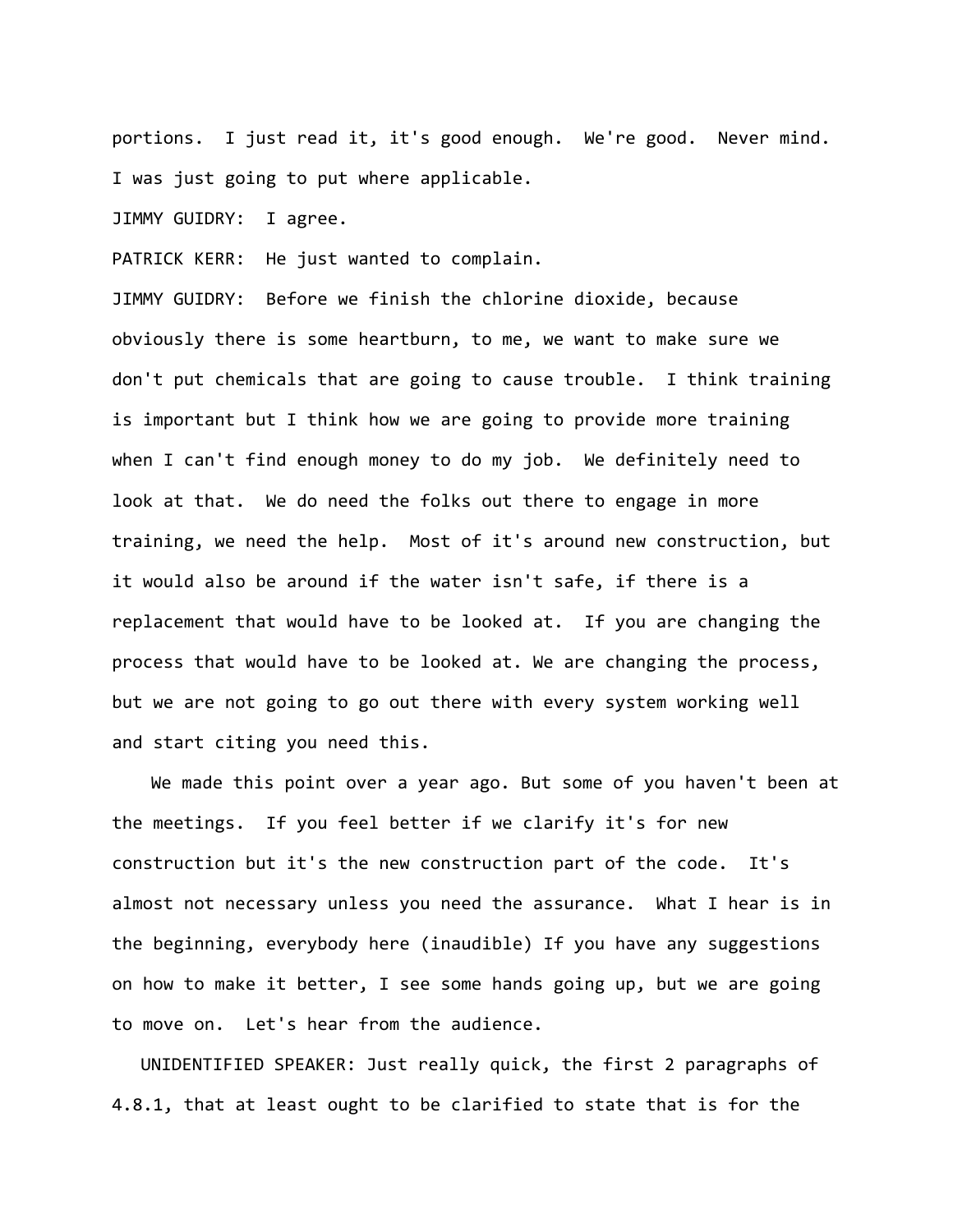manufacturers or suppliers to do. It's not going to be something routine that's going to be needed by the systems, because I'll say what I said earlier. Some of the tests are not within the capabilities of most water systems. I think that should be for the manufacturers or suppliers to provide upon installation. Or prior to installation. And not to be interpreted for routine monitoring by a system.

PATRICK KERR: Which specific?

SPEAKER: I'm sorry. The generated yield statement, which is the second paragraph. And then B. The bench scale testing. Especially the one with the efficiency yield, talking about EPA chlorite and chlorate testing. I looked at it and I don't think that's something we can even do. In a laboratory, yes. In a water system, no. PATRICK KERR: This is the design engineer selecting equipment and getting the affirmative from the department. And that information should be available to him. This is the the equipment.

Now B, I agree with you. I think there is a concern what exactly should be tested in sizing and selecting the equipment. I do think there is some work to be done on B, that can mean every minute we put watering through a system we got to recheck it. I think we need the convergence if once it's on‐line.

PATRICK KERR: Keith, my point is it says bench scale testing should be determined for specific water being treated. So which specific water are we going to test? If the change is continuous as Randy points astutely, what are we going to test? What is the design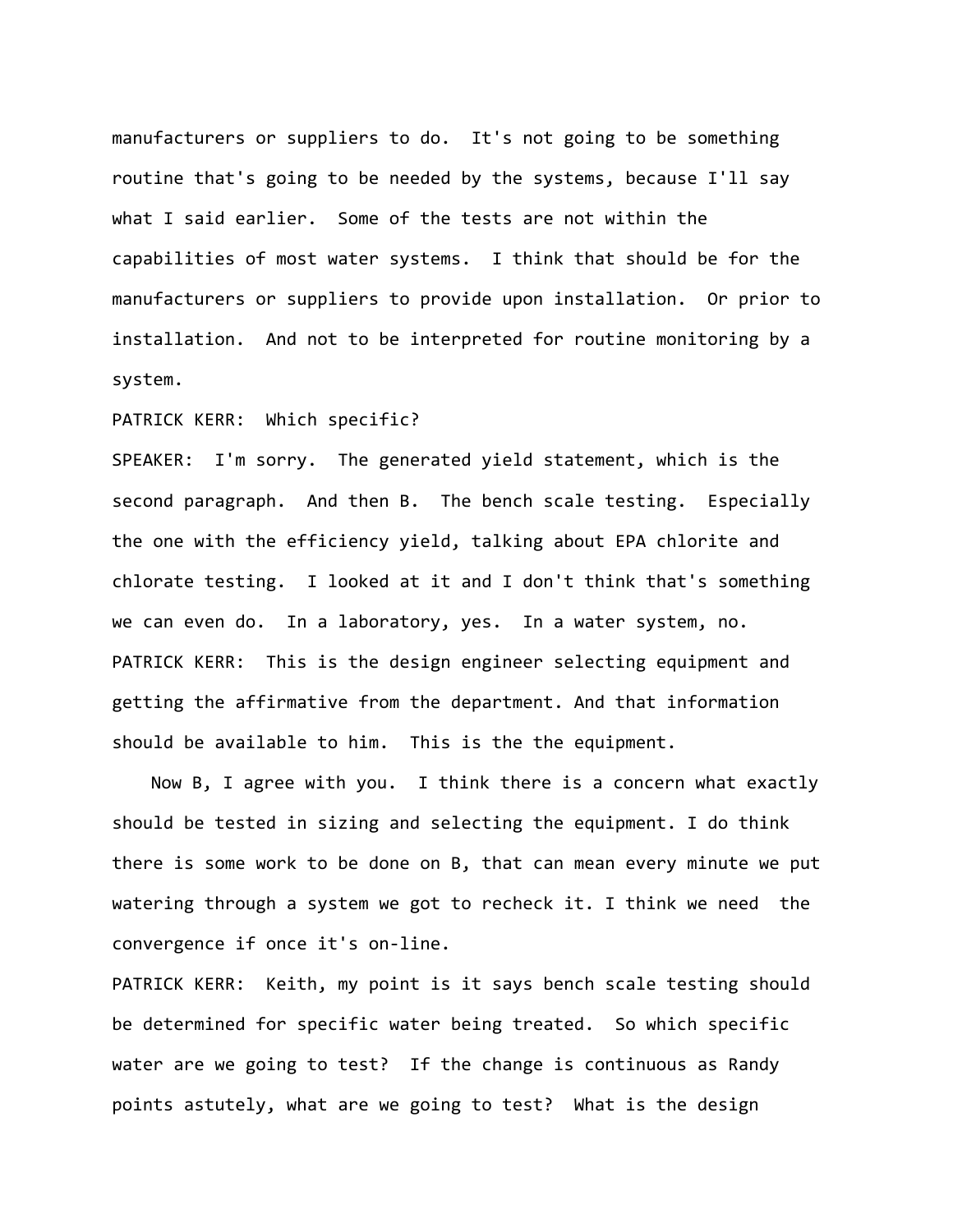engineer need to use to demonstrate this is the right equipment? Some will have CT requirements to meet and some will be primary chlorine demand to meet. So what exactly are we doing with the bench scale?

 UNIDENTIFIED SPEAKER: Once again, we are still talking about design. That's in this purview to determine what water, what quality, quantity, that they want to design this system for. He's going to have to look at the variation in quality and if it's pick in the median so you don't exceed a limit but for a short period of time, fine. If it's picking the maximum for the chlorine demand, that's his judgment to make in conjunction with the manufacturer. CHRIS RICHARD: We don't say who does the testing so it doesn't matter. We don't say it's the lab. We are just saying it needs to be done. That's it.

SPEAKER: On B, one of the things I have to ask when you say at minimal, what does that mean? What does at minimal mean? Do we do the jar test or the bench test and come? Up and who has the discretion to say can you do this another way. Does that mean you have to look at other options? Is the intent of B just to size the generator?

JOSEPH YOUNG: There is a design engineer that's going to be looking at the water chemistry and looking at the dose for chlorine dioxide and we are going to set the design size of the generator.

SPEAKER: That minimum is open.

JOSEPH YOUNG: The minimum, I guess they could always choose to do more with we are not requiring, hold on a second...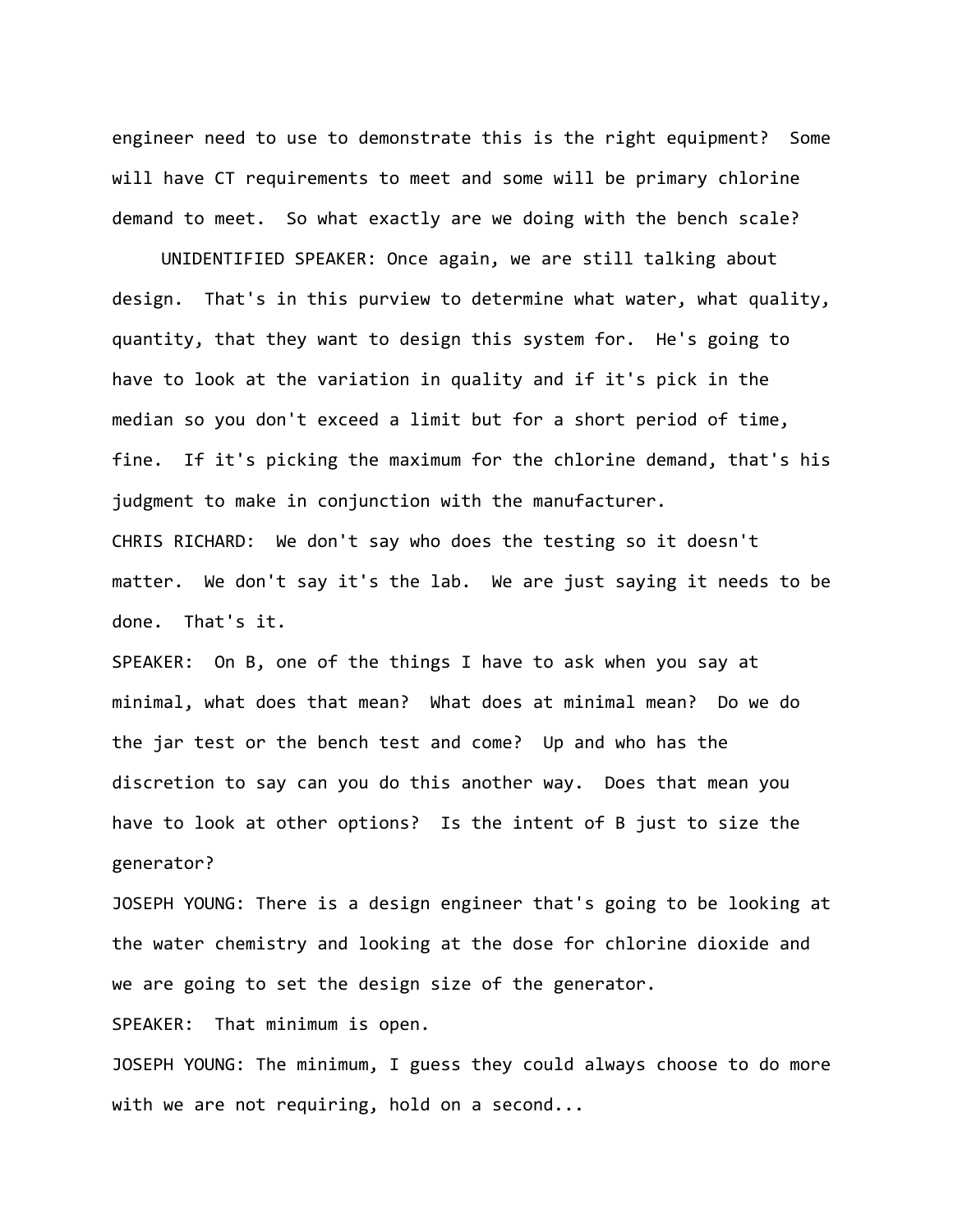RANDY HOLLIS: Why not take out the minimum and the bench scale testing (inaudible) done.

SPEAKER: Can I make a comment on -- I understand paragraph B. To me that's a consulting engineer that's going to monitor and organize the bench scale test. If you look at paragraph A, just that first paragraph 4.4.8.1. My experience is that 99 percent, maybe 95 percent of the engineering design specification for new chlorine dioxide systems in new plants, plant extension projects, have that specific language in the design specs. It's imposed on the manufacturer of that piece of equipment to prove at start up of that equipment is going to deliver 95 percent minimum conversion efficiency and that language about free excess chlorine is also in that language where it's chlorine or a chlorite system. That's the language that most of the time design engineers are going to use. Across the country. And there is a lot of reasons for that. As a municipality, the municipality wants to be assured, as is the contractor, that piece of equipment is going to be designed correctly and it meets the specification and that's the key parameter of acceptance. I know in most start ups, we have to prove to the end user, contractor, design engineer that piece of equipment on start up operates at 95 percent minimum efficiency, that particular language across the full range of the production . So if it's a 500 pounds per day unit that's designed to use from 50 to 500, we have to demonstrate at start up, or EPA standard methods, that equipment is going to deliver 95 percent. We don't get paid unless we prove that.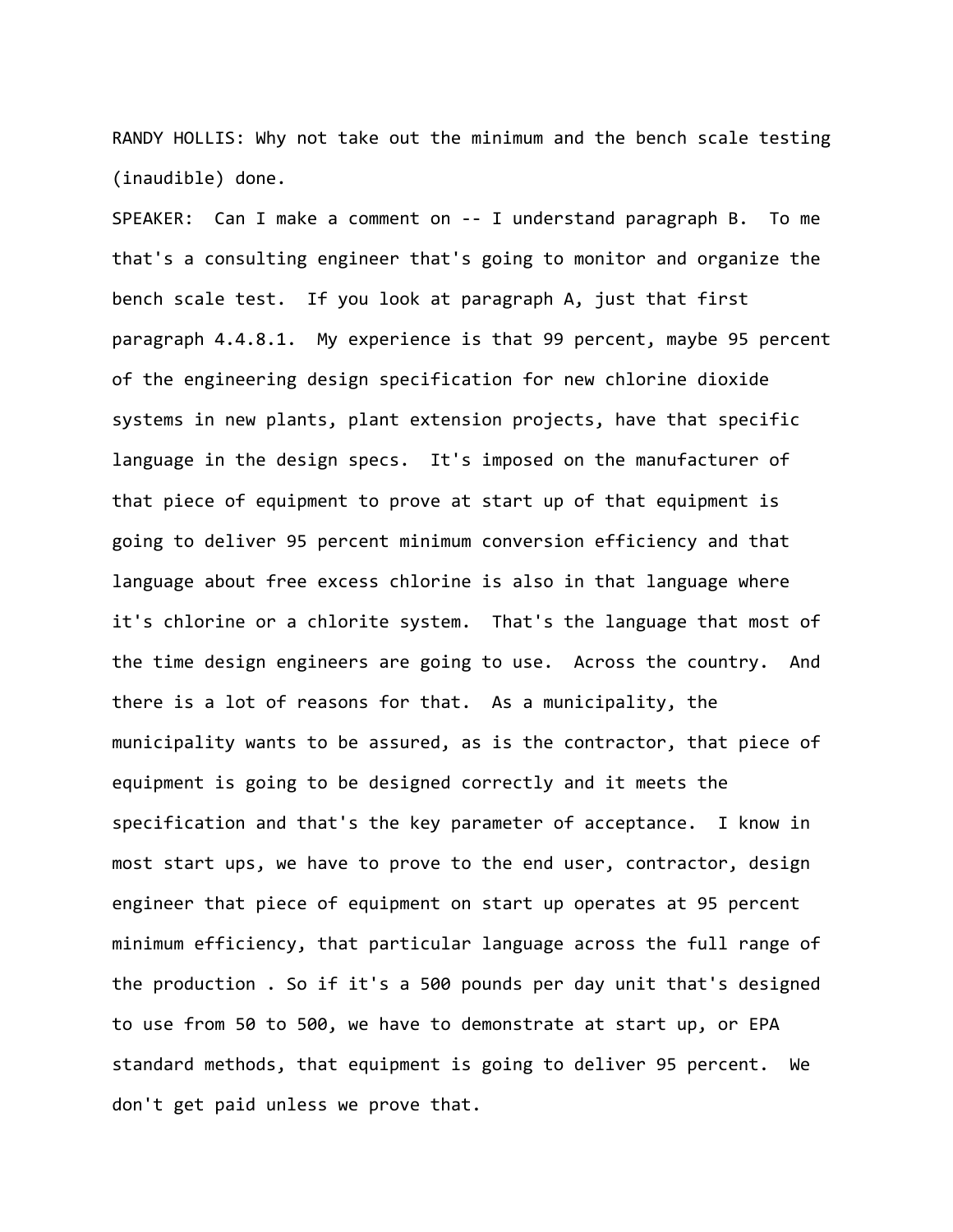RANDY HOLLIS: I got a question. It's great we tested the day (inaudible) in and you certified it works. And it's perfect for that day. What happens 2,4,6, months later? That's the void we have here. And if that's not part of the committee, not a design, then okay. But it's the operation of the units that's causing the major problem in the State. It's not the design or the 95 percent. The question becomes what do you do 6 months later? What I'm hearing from the operators back here is that the 95 percent is so elaborate they don't do on site.

SPEAKER: I can't answer for everybody. Typically, start up and training is part of that manufacturer package, they will typically quote ongoing service. And that's meaning either quarterly or every other month or biannually or annually. They come in and optimize the efficiency of the generator. They are going to retrain the operators but obviously, as a manufacturer, be it my needs over here or over here, we can't be at the plant every day. And it's really important that the plant staff, laboratory people, the operators understand have to run these tests on a particular frequency. If they don't things are going to fall apart and things are not going to be right. So there are a lot of states outs there, Texas is one of those, they are requiring service programs that are part of the chlorine dioxide program. To commit to the plant typically once a month test the generator optimize the generator. Do what is necessary. As manufacturers, we typically have to charge for that kind of a program buts that's part of the program.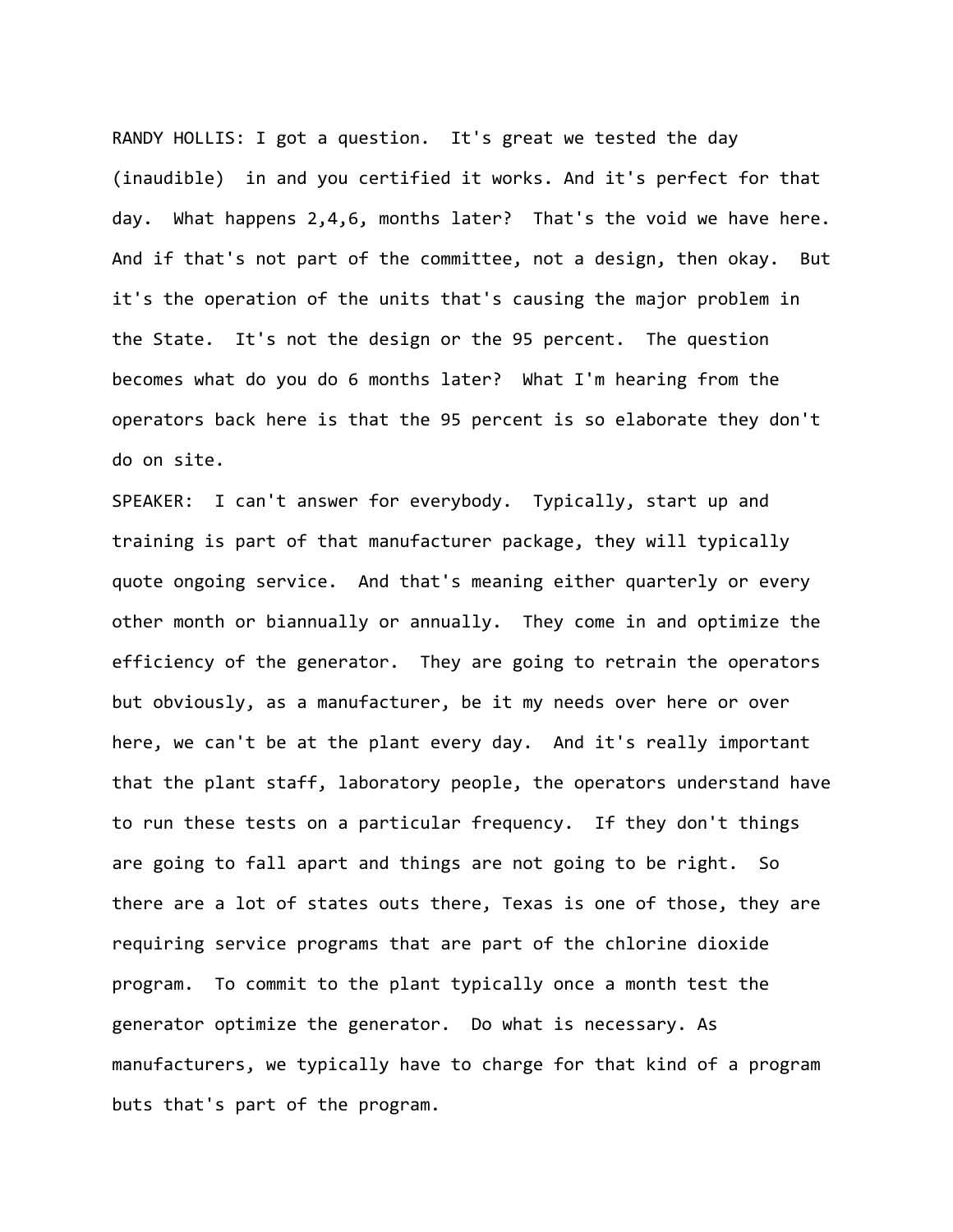RANDY HOLLIS: What I'm going to lead to where does this committee go? Are we design only, 95 percent we test if, we're done. Or do we get into operation and maintenance.

PATRICK KERR: That's in the OEM manual. There is not a cookie cutter OM manual. The department has to sit down with the design engineer and approve the manual. And those conversations should happen between the design engineer and the permit office. And then you have to to live by what that says. What's what gets us in a crack. The operator fails to heed the advice of the OEM manual. If they choose not to operate that way, you know, that's not the design engineer's fault. It will probably get found by the department and they will do as a violation of your operating manual.

RANDY HOLLIS: Here is my question. Among many others. Is this the time we ask the supplier, right now, as we are developing the standard under the OEM manual one of you, will you submit to us what you recommend as testing and the methods.

So in this section, is this where we put this in now, so DHH doesn't have to fight with every supplier down the road? If we put in now DHH has a rule. Otherwise, you have everybody fighting individually for different tests. So should they submit to us the test, frequency, type of test, what they are looking for, we put it in that section because we all agree to it, and then DHH says, guys, we agreed as a committee and you had input. Otherwise you have individual battles about methods, frequency everything. Is now it the time we should be setting that?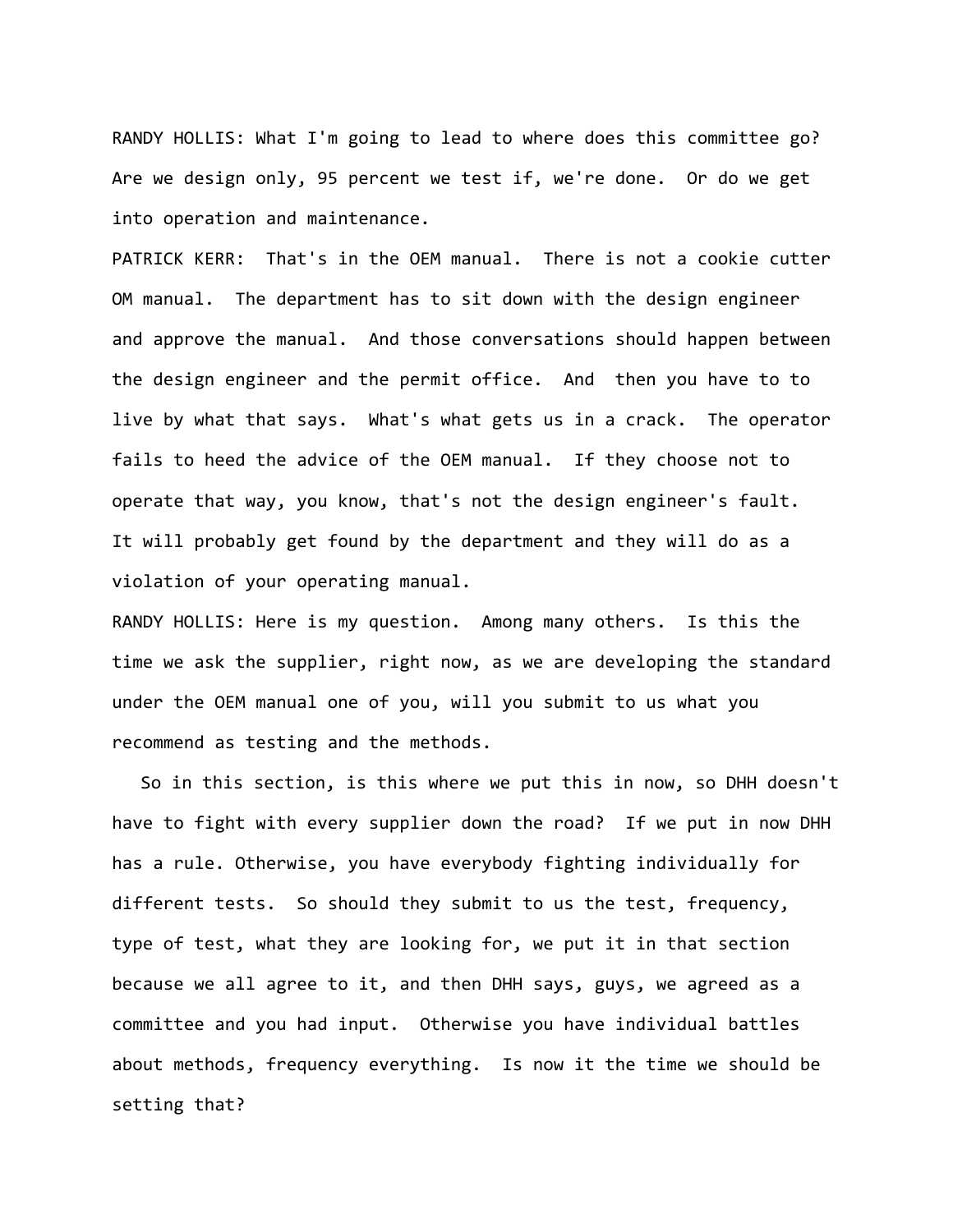CHRIS RICHARD: Just a question. The committee is design, operations, and maintenance. And the committee does not go away. Is there a better place than here to address that? I'm not saying don't address it, but is an operational issue something the committee will take up in a different part of the code, not in the design portion? Is there is better place y'all would use?

KAREN: I think it's mixed. But if y'all want to separate it out. Other sections of the code has standards as well as premise and design standards in it. Usually chapter 3 does have both.

JOSEPH YOUNG: To Randy's question about what test would be approved, I would add that for the chlorite and chlorine dioxide component for point of entry and the distribution system testing. Any EPA approved method would be appropriate but I think where the contention lies is on a manual where a efficiency test that might be done monthly is specified.

I think that's where the problem lies. Where in this here we reference empiric titration recognized for yield whereas there are other methods, industry methods, that are not barometric used for efficiency. I think that's where the heartburn is. Is that correct? SPEAKER: I think the bottom line is the efficiency ‐‐ as long as the water is compliant, whether the generator is 88 or 100 percent efficient, according to the DHH, APA and everyone else who is servicing the system, as long as the numbers are in compliance, I don't think there should be a fight over whether the generator is 82 percent, 88 percent efficient, or 110 percent efficient. We have laws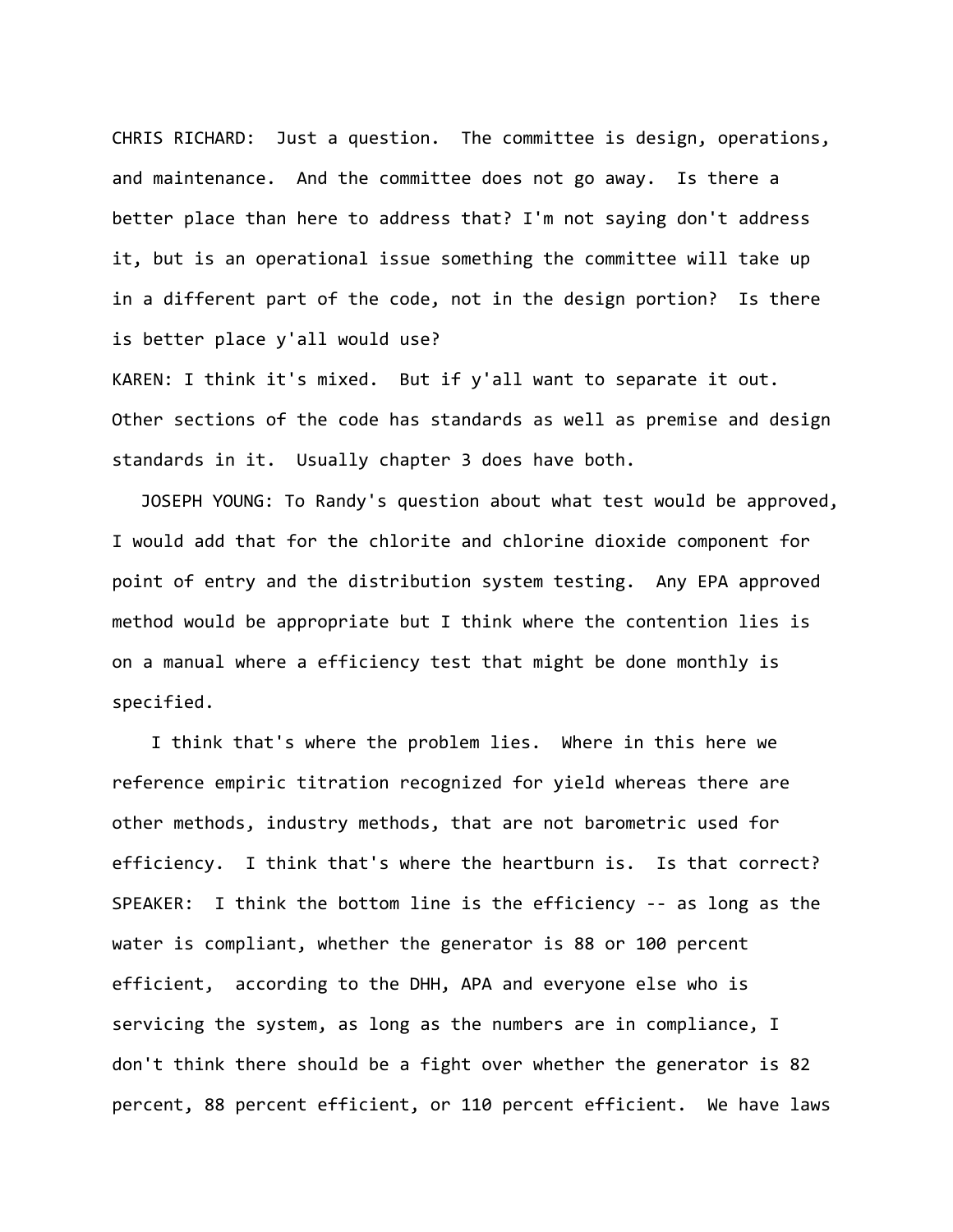to follow and shows are the laws that matter. That's it. Chlorite, chlorine dioxide, DBPs.

KAREN: That would be fine if we monitored DBP daily or monthly but we monitor once a quarter, and that's just a snapshot.

SPEAKER: Change to monitor monthly.

PATRICK KERR: No.

SPEAKER: You want complaint water? Let's do what we need to do. KAREN: Why react after there is an issue? Be preventative. SPEAKER: I don't think Mike is saying efficiency doesn't matter. The point he is trying to make, efficiency is not going to cause a Tier one. It's not going to happen.

AMANDA LAUGHLIN: It may not cause it, but if you have a Tier one and ‐‐ it goes both ways. You see what I'm saying? SPEAKER: If you go back over the history of Louisiana and the outside contact we have had over the last 10 to 12 years we have had certified. Since 2004, if I look it up correctly, there has been 11 violations related to chlorine dioxide. Three of these were Tier one, 2 of those Tier ones were due to monitoring, not going out and doing the follow‐up test. I think only one was where there was a high CO2 residual going out.

Point is, the focus needs to be on education and training. And adding these tests I don't feel a typical operator can run, I see that being a problem.

RANDY HOLLIS: I go back to this is, I'm sorry to beat a dead horse. What if a manufacturer comes in and says you can test once every 5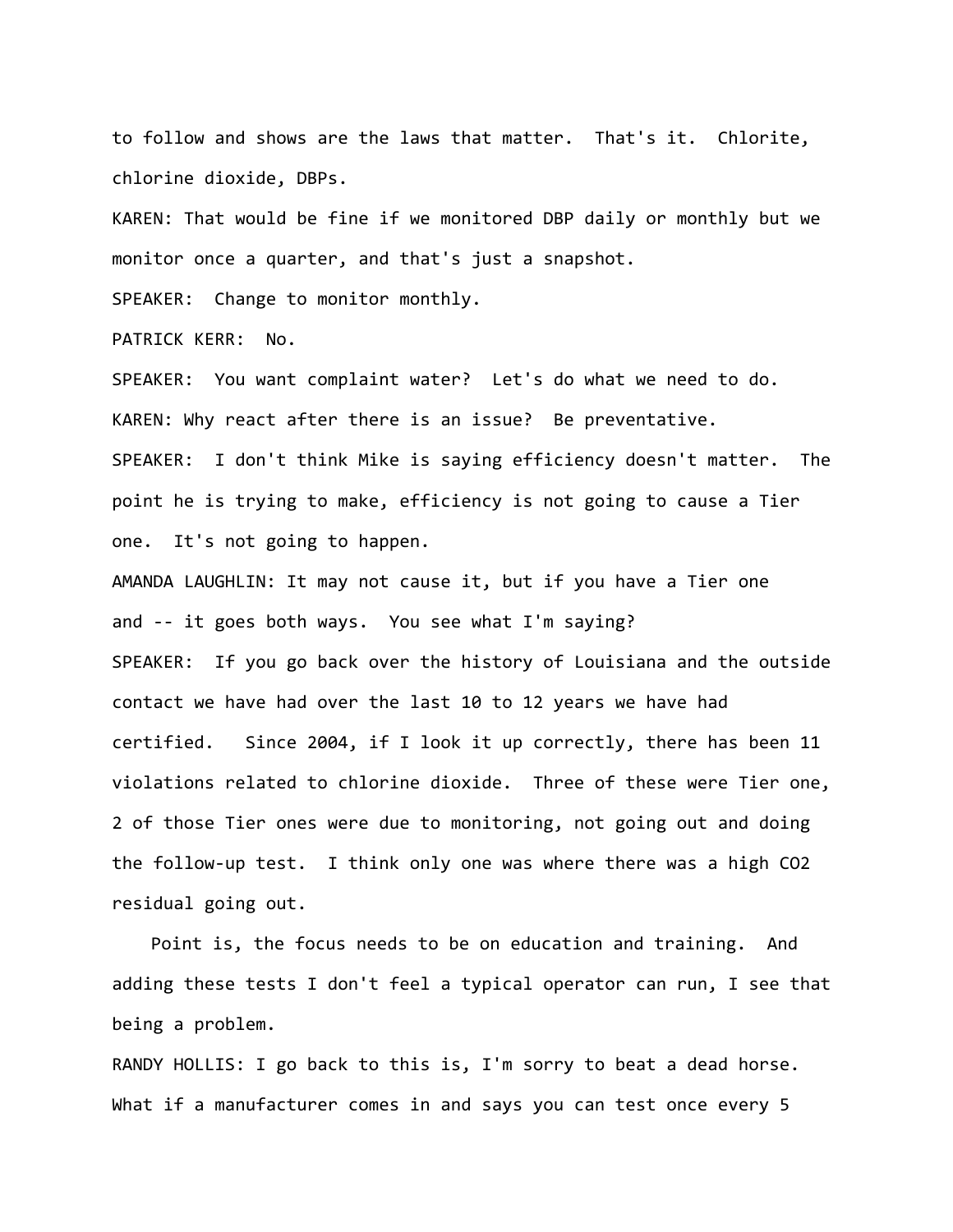years. But wait, we have no teeth here. It's the OEM's manufacturer. I'm saying, as the manufacturer should you give us the minimum? PATRICK KERR: It doesn't say by the manufacturer. It's the OEM manufacturer and it's by a design engineer and it's a negotiation between the design engineer and the department. RANDY HOLLIS: Under what basis? There is no teeth. CHRIS RICHARD: I think it's open. They can reject it. PATRICK KERR: I'm sorry, but we can't get into the weeds but what objection?

SPEAKER: I'm sorry to keep interrupting here. You know, it's a consulting engineer that's going to submit a package for permit. Typically, the consulting engineer is going to be required to submit a monitoring plan to meet the EPA requirements, federal and state, on chlorite, chlorine dioxide, and maybe other things such as THMs . My comment about generator conversion efficiency, I would agree what is a critical element is that the MC elements not be exceeded at distribution. But I will also argue that the conversion efficiency of that piece of equipment producing chlorine dioxide from starting raw materials, be it sulfuric acid, or mercurate, or chloride, bleach, and acid, or chlorite and chlorine gas, that efficiency is really critical. And the reason that's critical is yes we are producing chlorine dioxide, but there is a chance there if things are out of kilter, such as conversion efficiency, excess feed of acid or that or this or that you can end up with perchlorate, various different things here. So you got to put some kind of standard in place.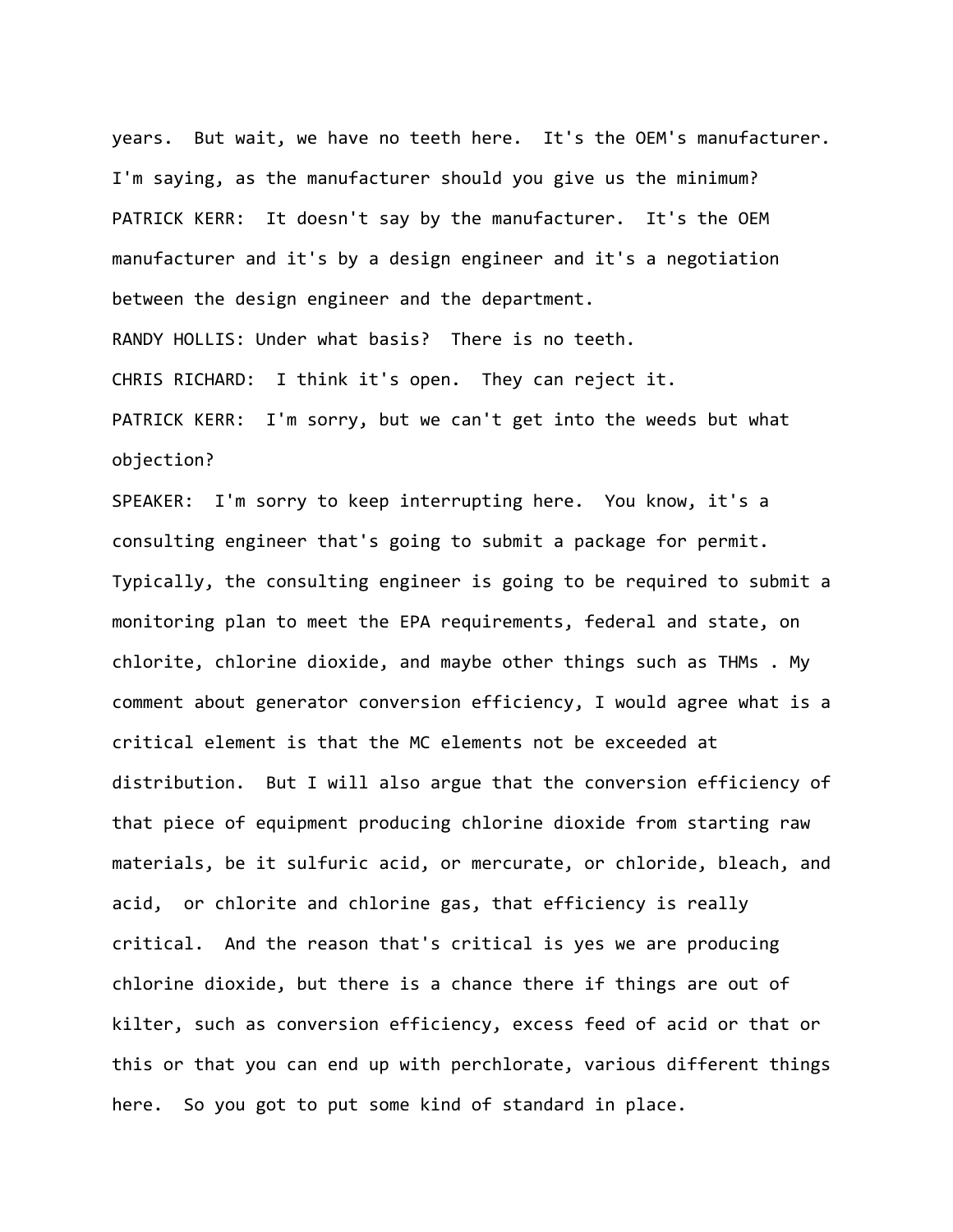I'll tell you that federal EPA standards for the last 15 or 20 years now has been minimum 95 percent conversion efficiency in yield and it's not only EPA but also the FDA standards. But if you want to put chlorine dioxide in the food plant or bottled water, you will see the same regulation and that 95 percent number is there. I don't know what else to say about it. I feel like it's a really important point. And I want to know if I'm the end user of this equipment I want to know its operating maximum possible efficiency. If it's not, there are other byproducts that can come through. Maybe good, maybe bad, but we have to put some sort of control over them.

JIMMY GUIDRY: I think that's enough discussion unless somebody has gut a burning desire. I think we've heard from plenty of experts and nonexperts. This is a bad day for me. It's literally what makes it doable. I don't totally disagree what makes a difference in monitoring and I think we are talking about design. I do agree that probably most, maybe I should not stay host, the majority of the operators would not know how to do these calculations. They want not have these numbers. I don't disagree with that statement how do we get around that piece. We know we are going to ask for something we might not get. How are we going to do that? Is it just going to be the design engineer is going to do the calculations? If you are telling me the operators are going to do the calculations, tell me how is that going to happen. It's a requirement, some are saying, that's impossible to meet by the plant operators. Is that an issue?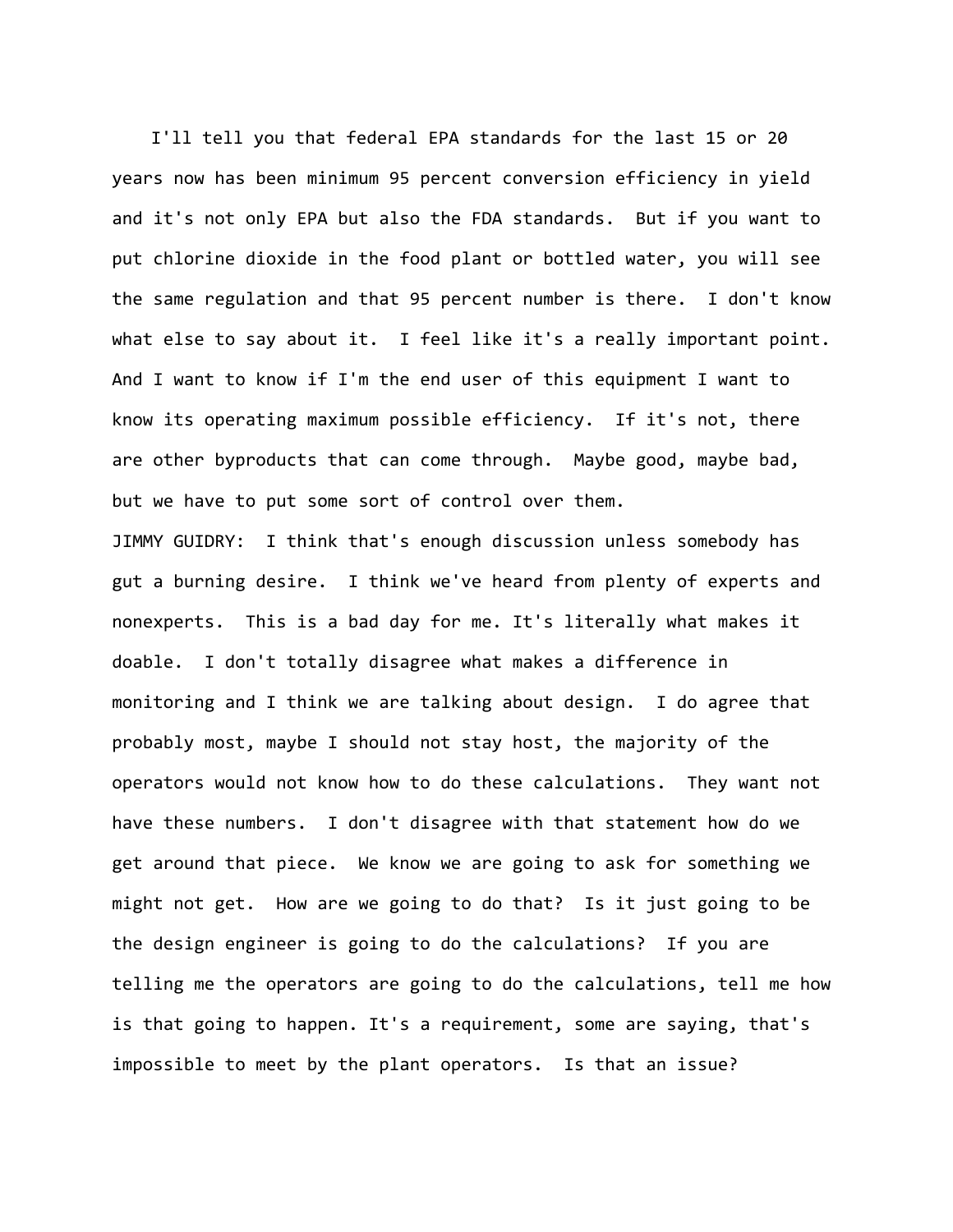PATRICK KERR: This language specifically says that certified operators will conduct chlorine dioxide and chlorite testing. Nothing else. That's what they are responsible for and that's what we are asking them to do. We are expecting them to have a training plan and to document those operators doing those 2 tests are certified, are trained. Above the operations manual, there are specifics here and there is an addendum here there are specific things that have to be in the OEM manual. Others are things I think are all important to have.

And then ‐‐ so, then it's the dialogue between the permitting, reviewing engineer and the design engineer about whether that OM manual meets the requirements that's spelled out in the design. And if it does, it's like so many other things. If there is some subjectivity, you have a conversation with the permit engineer and you work it out. And then whatever you agree to is how you operate going forward. But the 95 percent efficiency, if I'm reading it correctly, when you are buying this piece of equipment, the manufacturer certified it's capable of providing that efficiency. And down the road you maintain it in accordance to the manufacturer's recommendation. We not saying you have to maintain it 95 percent efficiency 24/7. We are saying you buy a piece of equipment that's designed properly, again we are going down to the treated water, we're testing just for the chlorine dioxide and chlorite. Again, having said that, is there anything in this language that's objectionable to anybody in the audience? If there is not, I move we accept it as written and move on.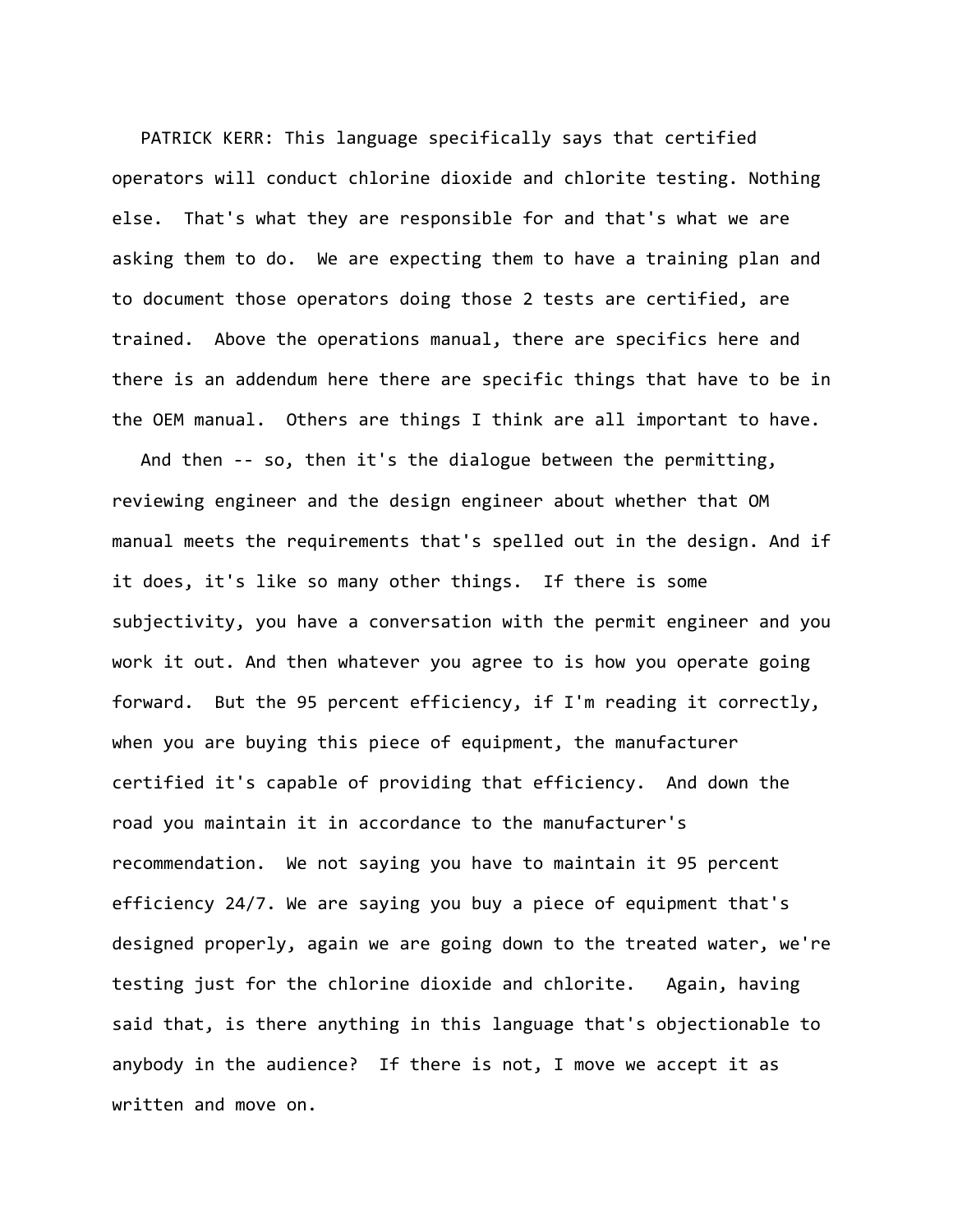SPEAKER: If that is clarified. But you understand it like that. But when I read it, I didn't.

PATRICK KERR: Okay, if what is clarified?

SPEAKER: What you just said. Explain what you just said.

PATRICK KERR: It's it what says. Okay?

SPEAKER: When you explain it to me, I understand it.

PATRICK KERR: Wonderful.

SPEAKER: Five years from now, when we have a sanitarian coming around with this information, it's not going to be the case. PATRICK KERR: It says what it says. There is a lot of emotion not about the language, but about chlorine dioxide. And we are not here to talk about the emotional side of it. We are here to talk about the language for permitting and design. I think what I heard is acceptable to everyone. So can we just say well done and ‐‐ JIMMY GUIDRY: We have a motion. Do we have a second? Anyone oppose? KAREN: Are we taking out the strike through or‐‐

PATRICK KERR: Yes. Just leave it in the middle. And again, there is some negotiation going on between the design engineer, he is going to choose the range and the department may very well say, Well, what about a 6 inch event? Did you take that in account? And you work through it. So with that taken the only way is they have to do a bench scale test. Not a pilot.

SPEAKER: As long as we are clear it's the only way. (Multiple people talking at once)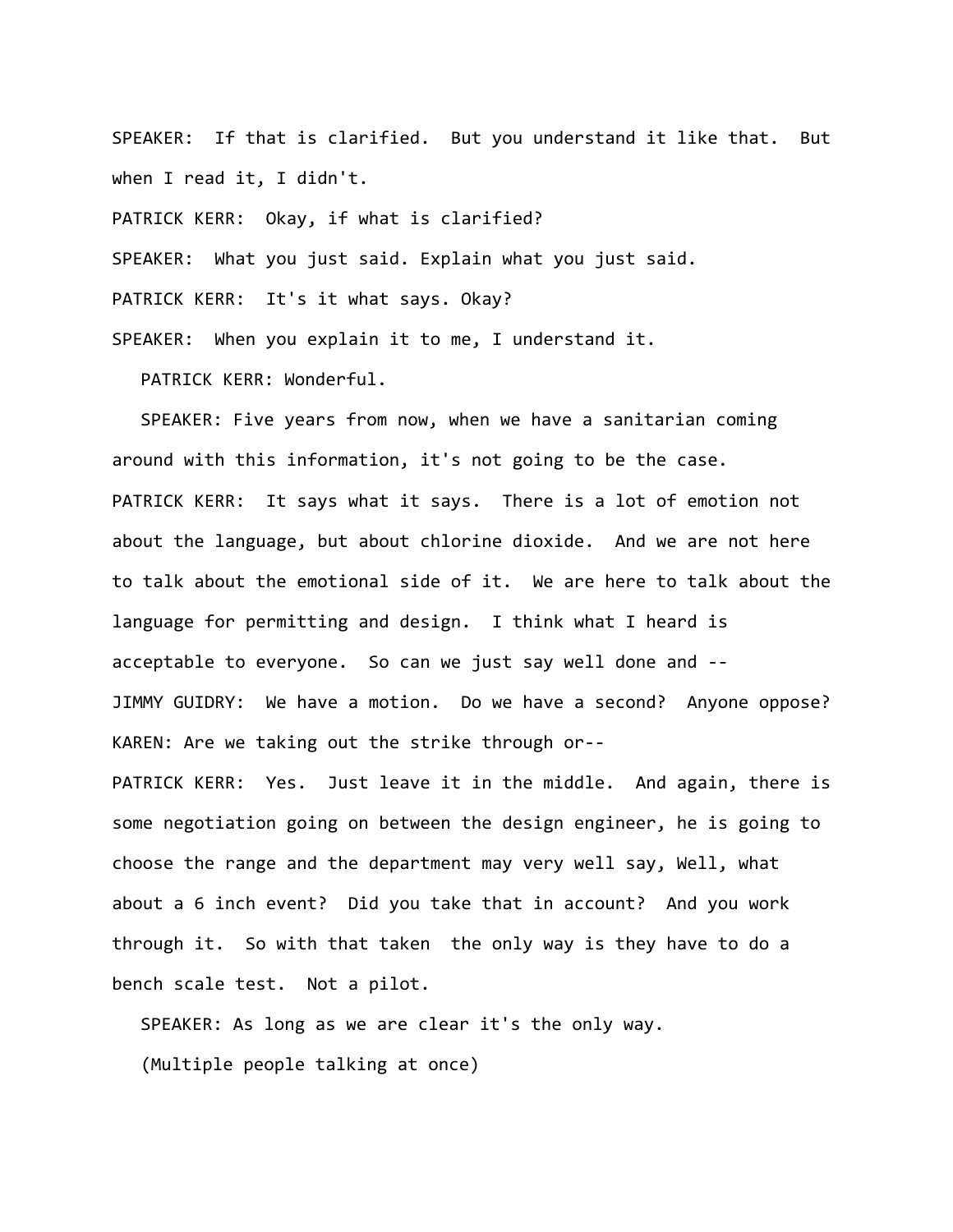If you take it out it's going to say bench scale testing shall be conducted.

PATRICK KERR: You have to do bench scale testing. Right. JIMMY GUIDRY: What I'll say is to those who have a lot of concerns, if it has unintended consequences you have a right to come back to committee and say it has unintended consequences. In the past something happened that people weren't happy with and we didn't know about until it blew up. When I'm gone I want business to continue. Not that I'm planning on leaving but we have need to have the conversation. We just moved that section and we are going to the last section.

CHRIS RICHARD: We have to vote.

JIMMY GUIDRY: No one was opposed, right?

All right. Last section. KAREN: Are we going to vote on that? JIMMY GUIDRY: It was seconded and no one opposed. BEN BRIDGES: Do we need to take a short break? JIMMY GUIDRY: 5 minute break.

All right. 5 minutes are up. This what I thought about doing to expedite things. We'd go through and fix things you want to adjust and get it finished, as opposed to trying to read line by line go through what we have issues. Aaron will help us finalize it. SPEAKER: You promise not to go back over it when we all leave? PATRICK KERR: Last comment was on page 45. Anything before that? CHRIS RICHARD: On page 45. Anything before that?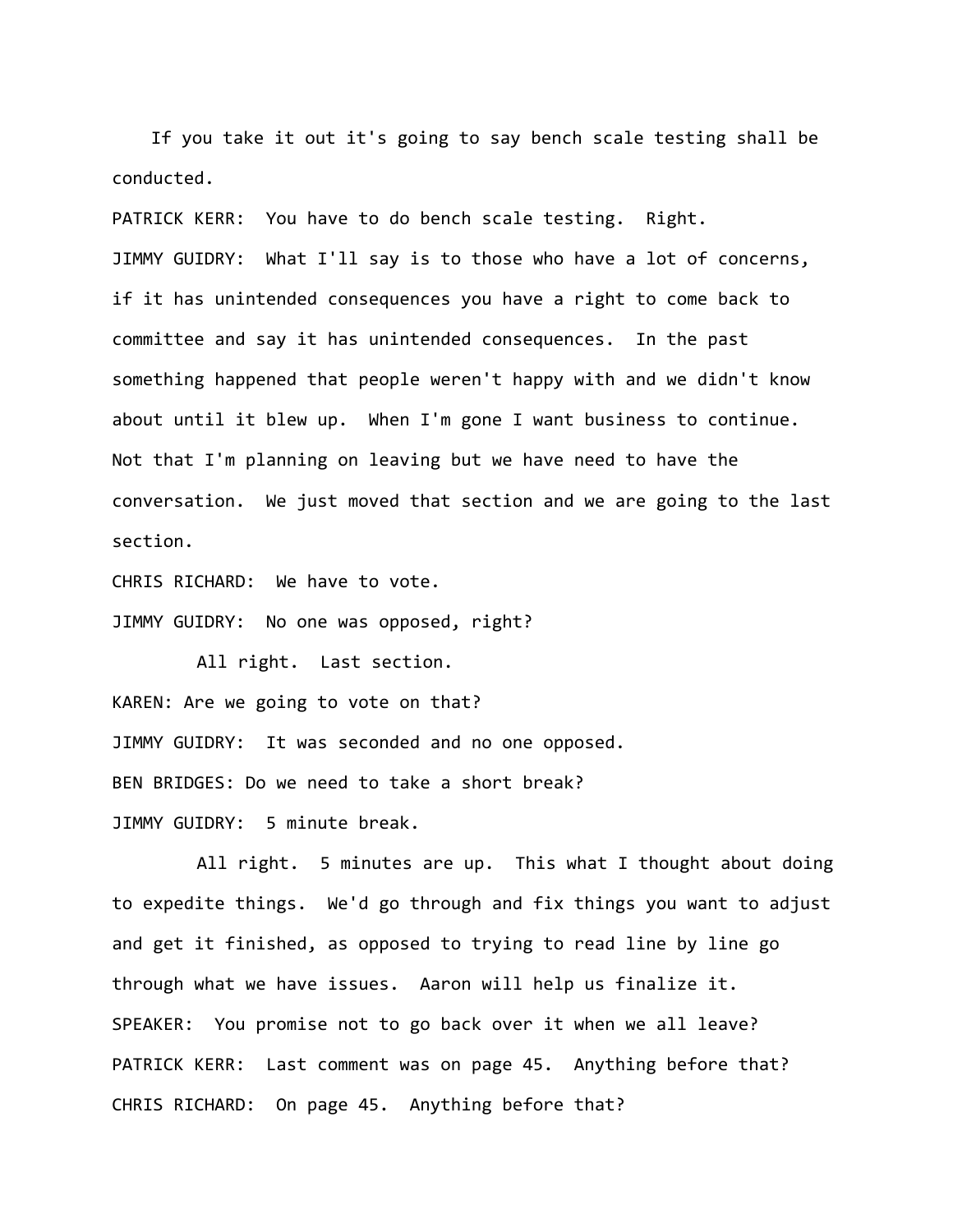PATRICK KERR: Unless anybody has anything I want to talk about 4. 8.1.2. A couple of things. Under subparagraph A. The tension time of 30 minutes. I have done some research and I'd love to hear what y'all think. I've read 5 to 30 minutes is effective based on the process and I'd love to see the language say 5 to 30 minutes.

And then we're calling for the pilot plant study, and I think we need to stay away from pilot plant studies. We talked about that earlier. How about a study acceptable from the state health of officer. It could be a pilot scale study, it could be just a demonstration, chemically.

JIMMY GUIDRY: So just take the word pilot out?

PATRICK KERR: Yes, take pilot plant out. The study. Yes. It can be a chemical theoretical analysis, water quality

JIMMY GUIDRY: It's only if you can asking (inaudible). PATRICK KERR: If you are asking for 5 to 30 minutes so manufacturer of that reactor whether it's pressure filter or between sand, whatever, is going to tell you what action time you need and some say 5 minutes and others 30. So what I'd like to see is detection time of 5 to 30 minutes following aeration.

CHRIS RICHARD: Take away the minimum.

RANDY HOLLIS: Detection time of 5 to 30 minutes.

PATRICK KERR: Whatever. 30 minutes is no longer necessary. 5 to 30 is.

ROBERT BROU: Would there we a be a greater than? Put a minimum of 5? PATRICK KERR: That's fine. I don't know if 5 is necessary but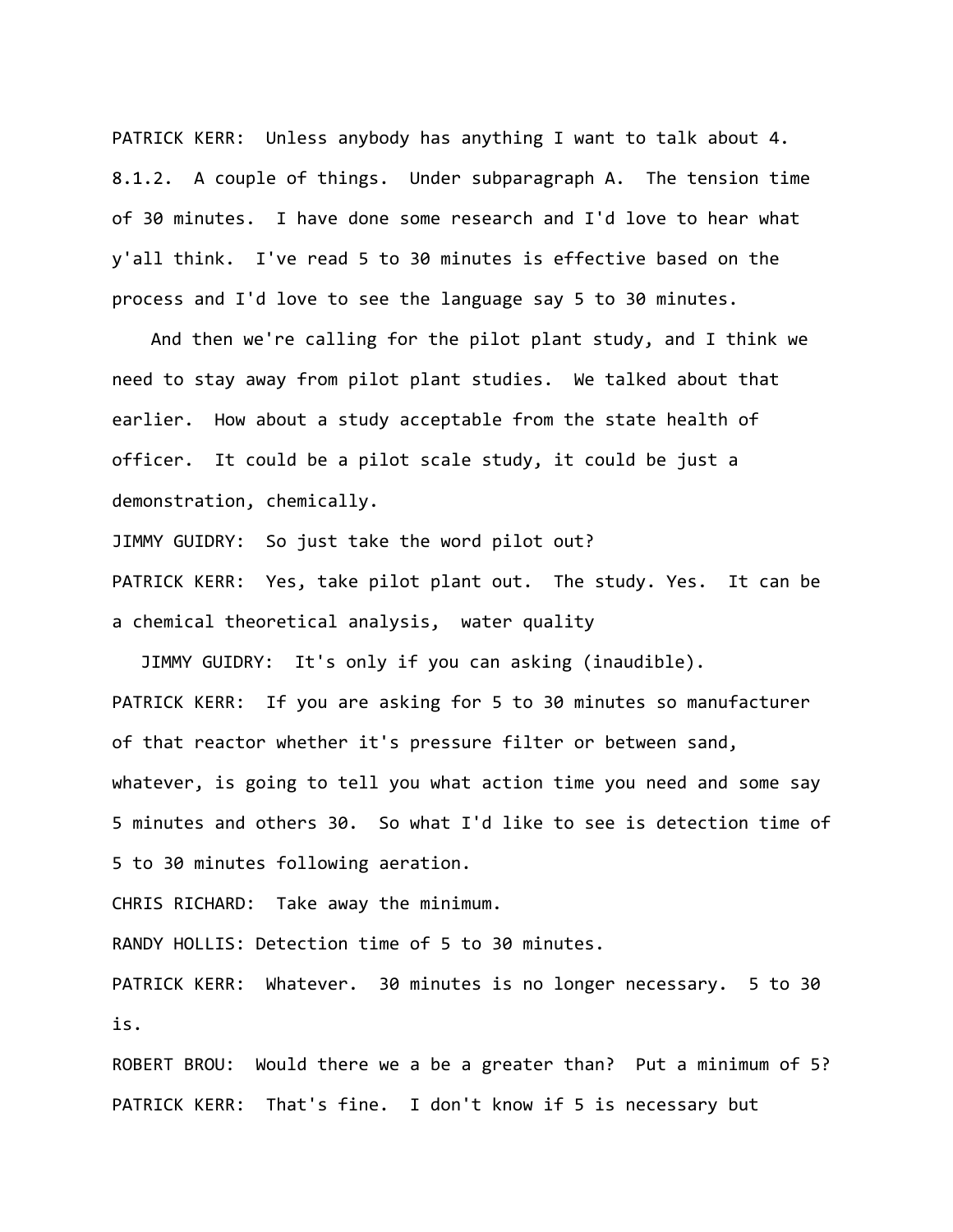basically what we are saying is whatever it is we are using as an oxidant, the reaction can take some period of time. And what this does is specify is it could take 30 minutes before filtration and I don't think that's necessary.

JIMMY GUIDRY: So leave that as 5 and take out the 30? BEN BRIDGES: Why even put ‐‐

PATRICK KERR: You tell me. Is there an immediate reaction now ‐‐ BEN BRIDGES: The process you're implementing, your design analysis, you want to do it in 5 minutes and if I'm taking 25 minutes. Then you want to design it around what you want to install. So why put anything in there at all.

PATRICK KERR: What I'm saying is the minimum I've found looking ar different processes is 5. But if you think it's less than that if if you think in the future it's something that's going to be immediate reaction and you don't need any detection time? DR. DAVID CONSTANT: But the detection is goings to go based on what the reaction is. Therefore you should say complete as

(Multiple people talking at once)

AMANDA LAUGHLIN: I agree with that too. I prefer not to put a number DR. DAVID CONSTANT: You don't have numbers so that's a detention time should be provided following aeration da, da, da, da, da BEN BRIDGES: Sounds good CHRIS RICHARD: Then you delete the next sentence. Take out the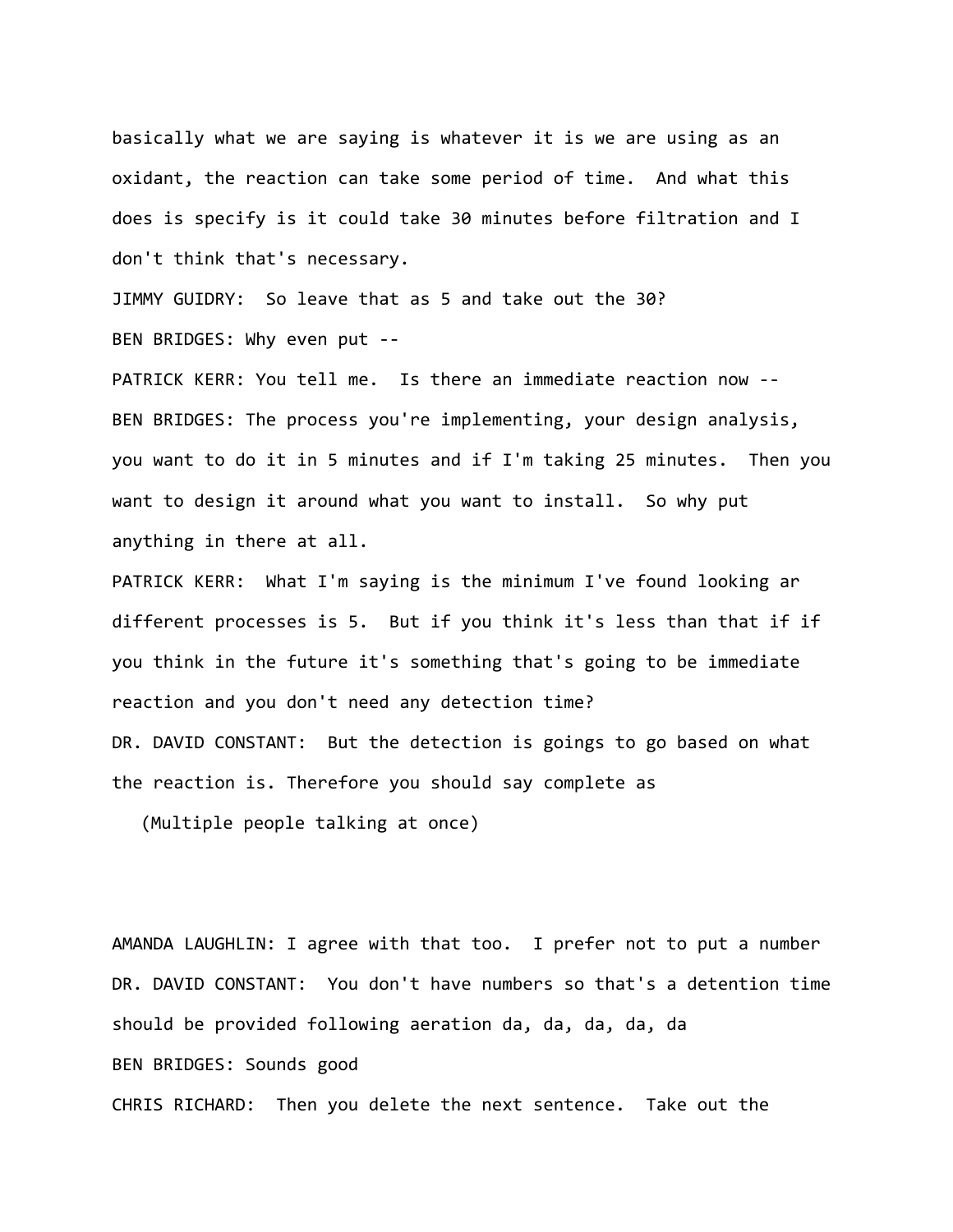entire second sentence.

PATRICK KERR: And then under sedimentation, what is high? Treating water with high iron? You want to go with putting 2 milligrams per liter? What number do you want to put in there? AMANDA LAUGHLIN: I think over the secondary MCL would be high. PATRICK KERR: No.

CHRIS RICHARD: Y'all proposed rule is three times the secondary MCL. AMANDA LAUGHLIN: You have to remove it if it's greater than three times.

CHRIS RICHARD: But you can sequester less than three times. So if you remove it you are applying treatment, so if you are applying treatment it needs to be 3 times the secondary element as being high. PATRICK KERR: That's fine as long as we define it. RANDY HOLLIS: Before we get there this is sedimentation basis, not direct filtration. So direct filtration can handle higher than that. So really sedimentation should be even higher than direct filtration. So I'm scared to put a low limit in here.

BEN BRIDGES: How about a bunch, instead of high? Like you can cut it. RANDY HOLLIS: I'm playing around with 2 PPM iron and. 35 manganese, which is 7 times the amount. So 2 iron and 35 manganese. So you would have to have sedimentation first.

PATRICK KERR: So what do we want?

RANDY HOLLIS: I don't have a special case. Yeah I do. Wait a minute. Tell me what I should be thinking about, Karen?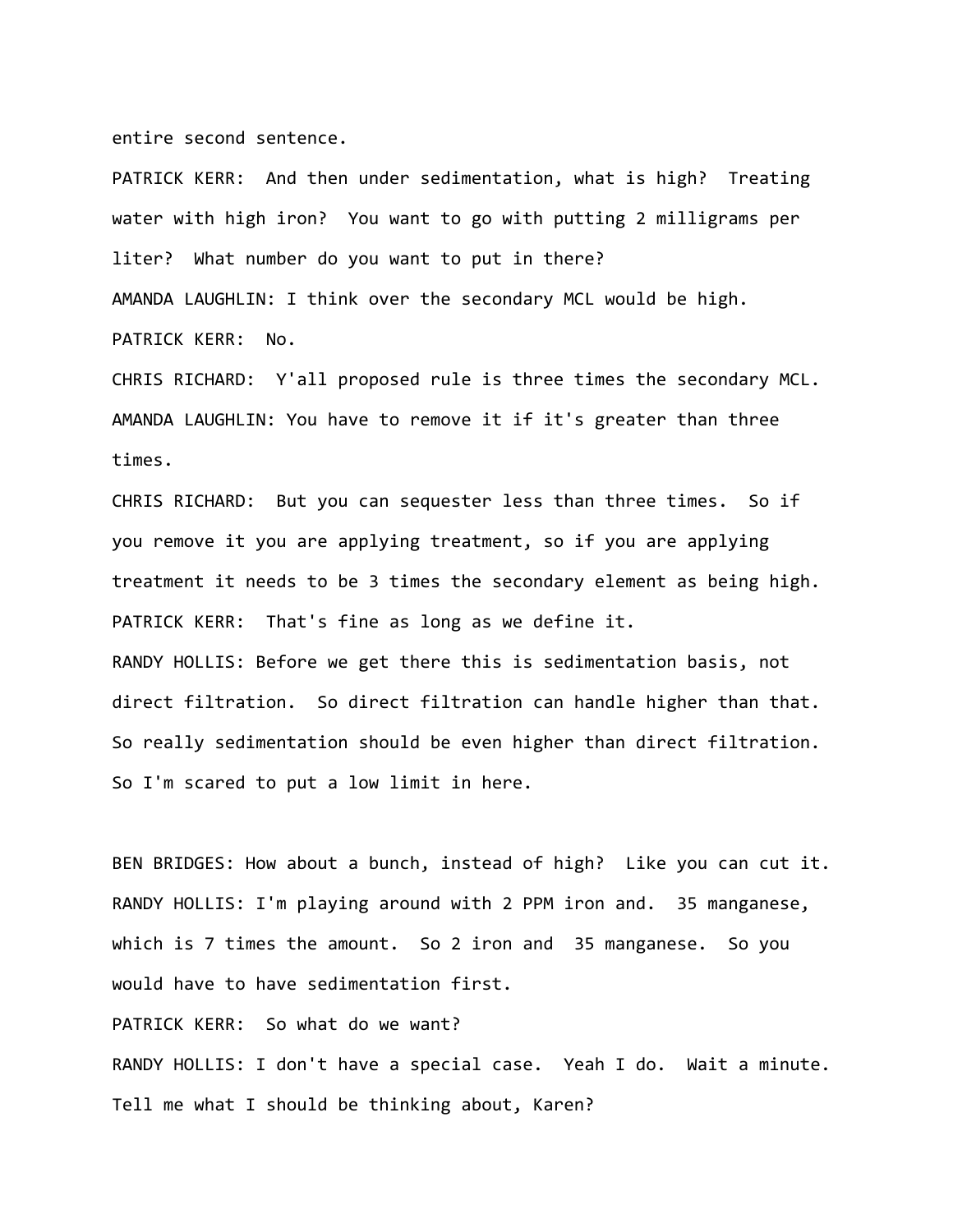PATRICK KERR: 7 times, awesome. Anybody else? I have something on page 45 also.

RANDY HOLLIS: Let's go back to previous. Under A reaction. Reaction can take place in a closed conduit. It doesn't have to be an open basin. It should be designed to prevent sort circuiting, no problem. But should be overflow access hatch. If a reaction tent basin is provided, it shall be...

PATRICK KERR: Okay.

DIRK BARRIOS: I'm so used to using acid.

PATRICK KERR: My next comment is on 4.6. Unless anybody got anything before that. So we are talking about polyphosphates and under subparagraph B, can we talk out the word shipping? Where are you? KAREN: I don't know, where am I?

PATRICK KERR: 4.8.6.B. The penultimate sentence. Shipping container, can we just put as covered container because we tend to use bulk storage for the phosphate solution. Can we just put covered container?

What's above that I think is more important. I talked to several of the manufacturers we use, CKPP for the polyphosphates. There is no base to monitor chlorine residual. There is some concern about free chlorines at these levels. May cause some reversion and may form some monophosphates. And I guess the question is what they told me is that polyphosphates are not a good medium for cellular activity and they think is unnecessary. What is the department rationale for telling us we need toto chlorinate it?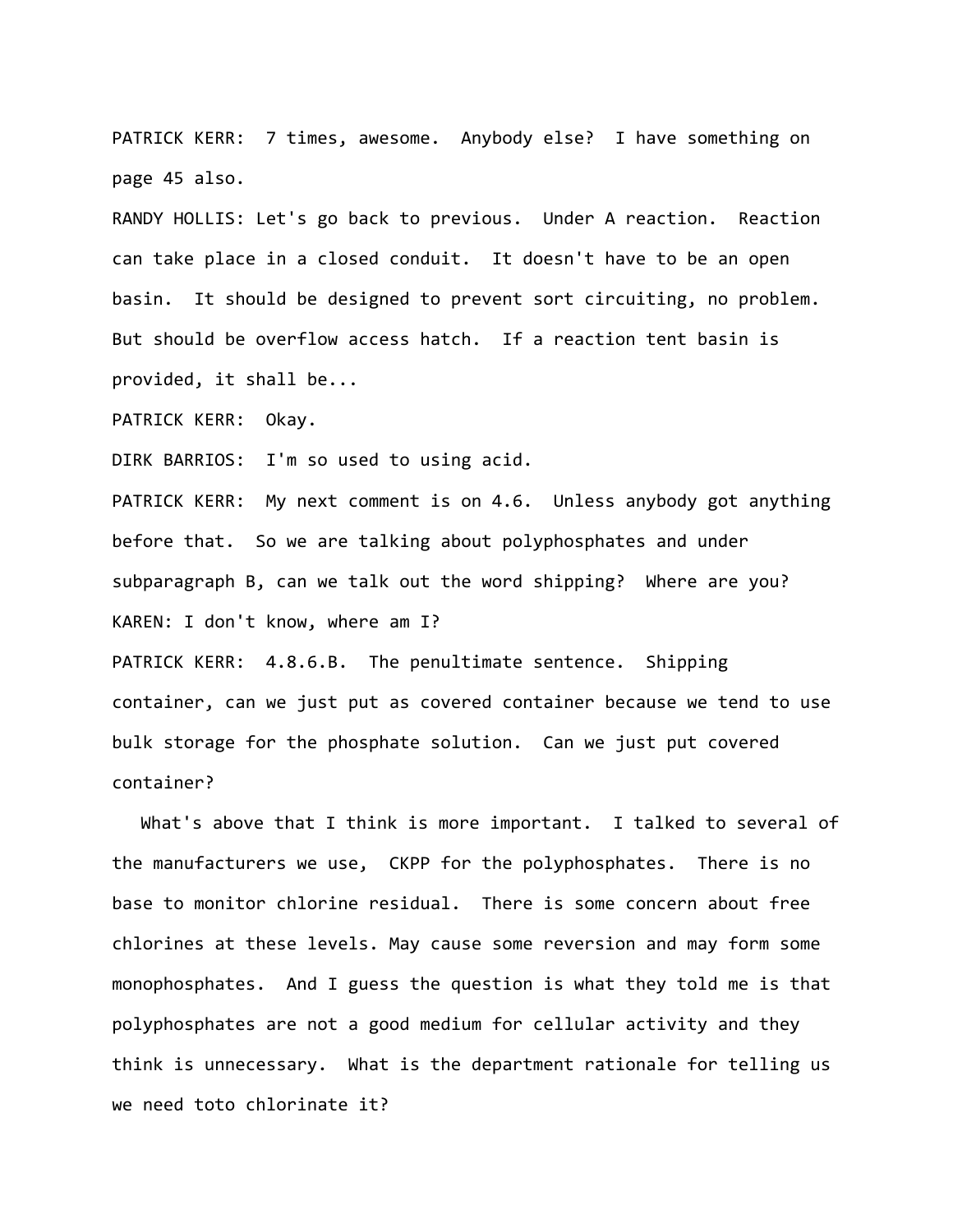## CHRIS RICHARD: (Inaudible).

PATRICK KERR: Yeah, but it does support some minimal growth.. anyone using polyphosphates for treatment in the state? Any issue that is causing us to put the language in? If not I'd love to strip it. The only ones I know requiring this is New York City. But what's the motivation for this?

BEN BRIDGES: I never heard of that.

PATRICK KERR: We are hearing it now. So you didn't read it before the meeting is what what you're telling me? If the department is indifferent I move to strike the language in the polyphosphate solution. This would be introduced to water prior to distribution, obviously, so even if there were some minimal bacterial activity in it, chlorine should be effective against it. I'd love to strike the whole thing about free chlorine if we can. It's B. Stock phosphate solution.

CHRIS RICHARD: That's not what I read. If you don't cover it, then you have to disinfect.

PATRICK KERR: Cover and disinfect it.

JIMMY GUIDRY: It says it has to be both. And I don't see any reason to add three‐quarters of the polyphosphate solution.

JIMMY GUIDRY: How about and/or?

PATRICK KERR: Well, we say it has to be in a covered container so we don't have to have it twice.

AMANDA LAUGHLIN: I've never looked at that.

PATRICK KERR: So can we strike it?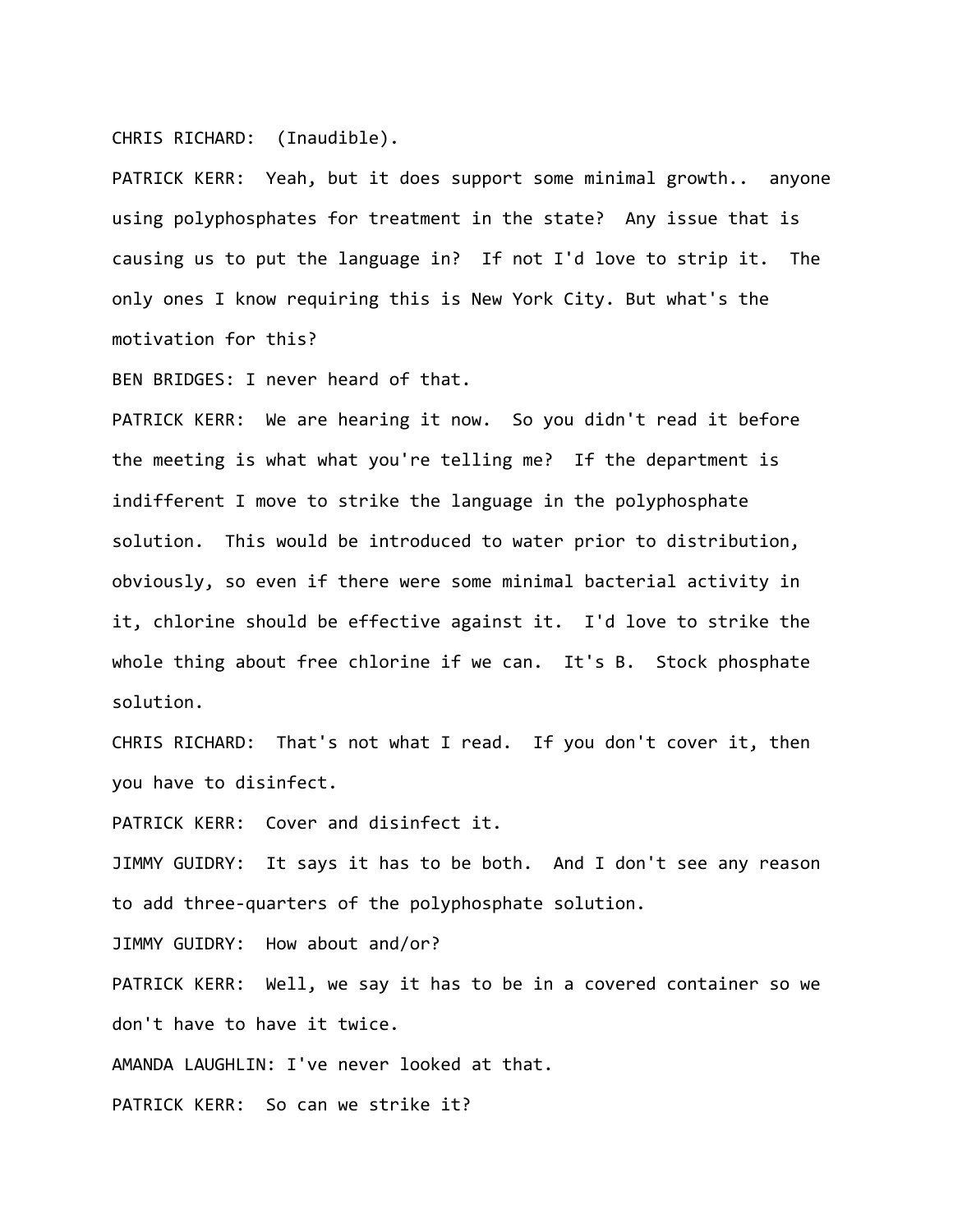AMANDA LAUGHLIN: I'm okay with it. I don't think any of us have ever looked at that particular requirement.

JOSEPH YOUNG: I'd say it hadn't been looked at in the field either. PATRICK KERR: But we are moving the bacterial sampling down stream so if there is,minor bacterial growth in the system in the system, we are treating it. If we can strike that. I suggest we strike B.

And then here we go again with with the question what is as far ahead of the oxidant feed point as possible in subparagraph D? In the well? So let's pick a point. We don't want it in the well. Can we just say prior to the oxidant feed point?

AMANDA LAUGHLIN: I think I used to do 5 feet.

PATRICK KERR: Pick one as far as possible.

BEN BRIDGES: At well discharge.

PATRICK KERR: I don't want to go back that far. You just want the mixing to occur before the oxidant.

CHRIS RICHARD: If you put it here before the well, you have to feed it.

PATRICK KERR: That's perfect, thank you.

CHRIS RICHARD: Before we he leave this, with your new rules with the sequestering and the secondary MCL. Your new rule that says sequester 3 times MCL. This says it needs to be used at least (inaudible) can we take that out of here?

PATRICK KERR: It's not recommended.

CHRIS RICHARD: With that code, they are going to come out with something that says you can do it up to 3 times, which is .9. I'm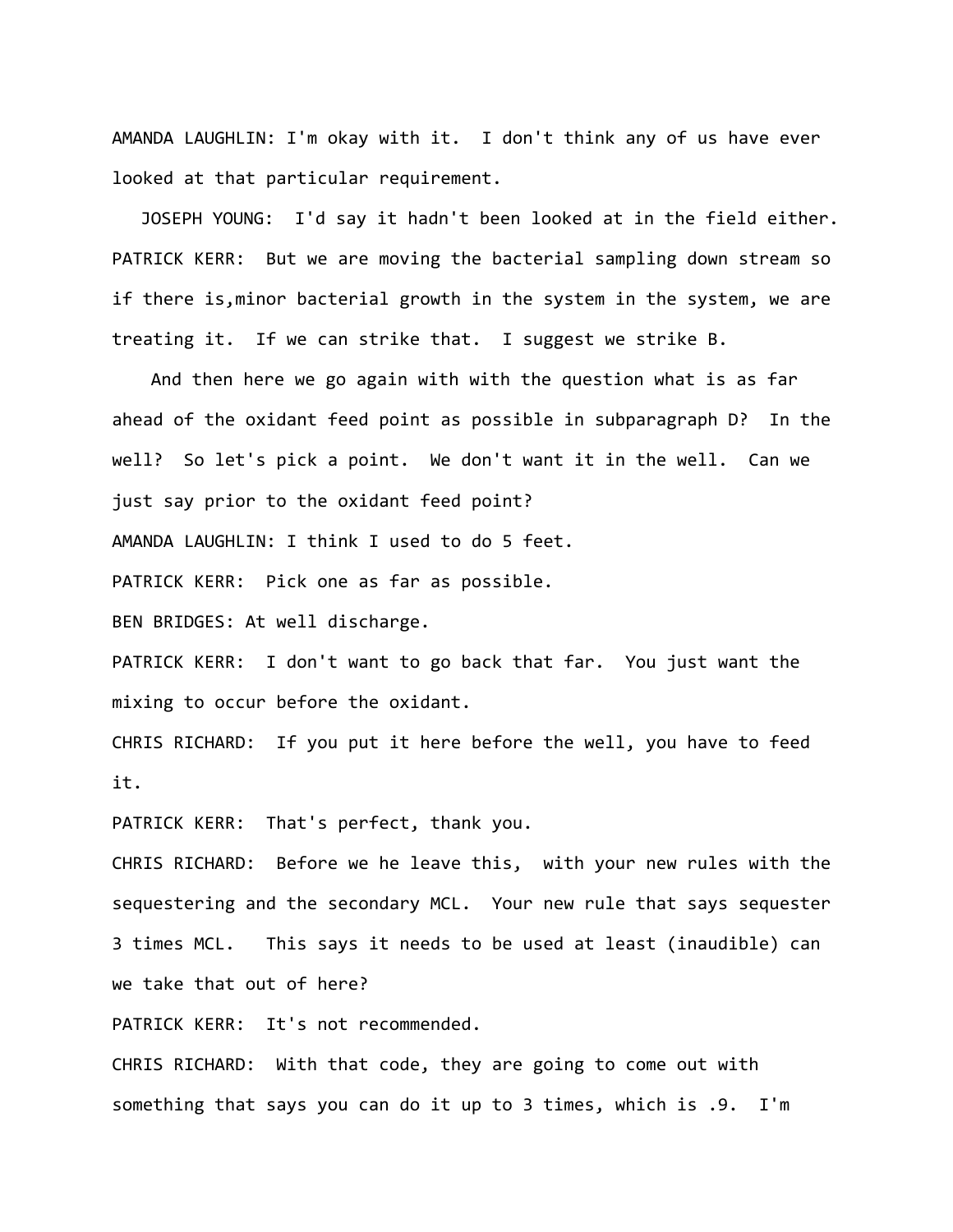saying .9.

PATRICK KERR: If that's in the code why don't we take it out. CHRIS RICHARD: That's what I'm saying. Take it out because it will be addressed else where.

AMANDA LAUGHLIN: That's just recommended anyway.

ROBERT BROU: It says shall not be used.

AMANDA LAUGHLIN: Ours is combined as one well. Wasn't our combined one? (Inaudible) so that's the same.

CHRIS RICHARD: I would just strike it here.

AMANDA LAUGHLIN: You can we are going to address it later.

KAREN: Strike the first sentence?

JIMMY GUIDRY: More suggestions for the language in the rest of the section? Going once?

KAREN: We need to make sure we address all our DHH comments. Hang on. AMANDA LAUGHLIN: That was one thing, for, and that's under aeration, right? Page 44. Am under E, it was removed. And if you are having to utilize that treatment for any primary contaminant you might need to have that in there. We can have language that says when used as a primary contaminant.

RANDY HOLLIS: This section is under another feature that must be supplied should be provided. And it's talking about the design of the unit it's talking about ports, cleaning, talking about towers. AMANDA LAUGHLIN: Taking it out of service I think is what that refers to.

RANDY HOLLIS: Acceptable alternative method of supply. Of air? Of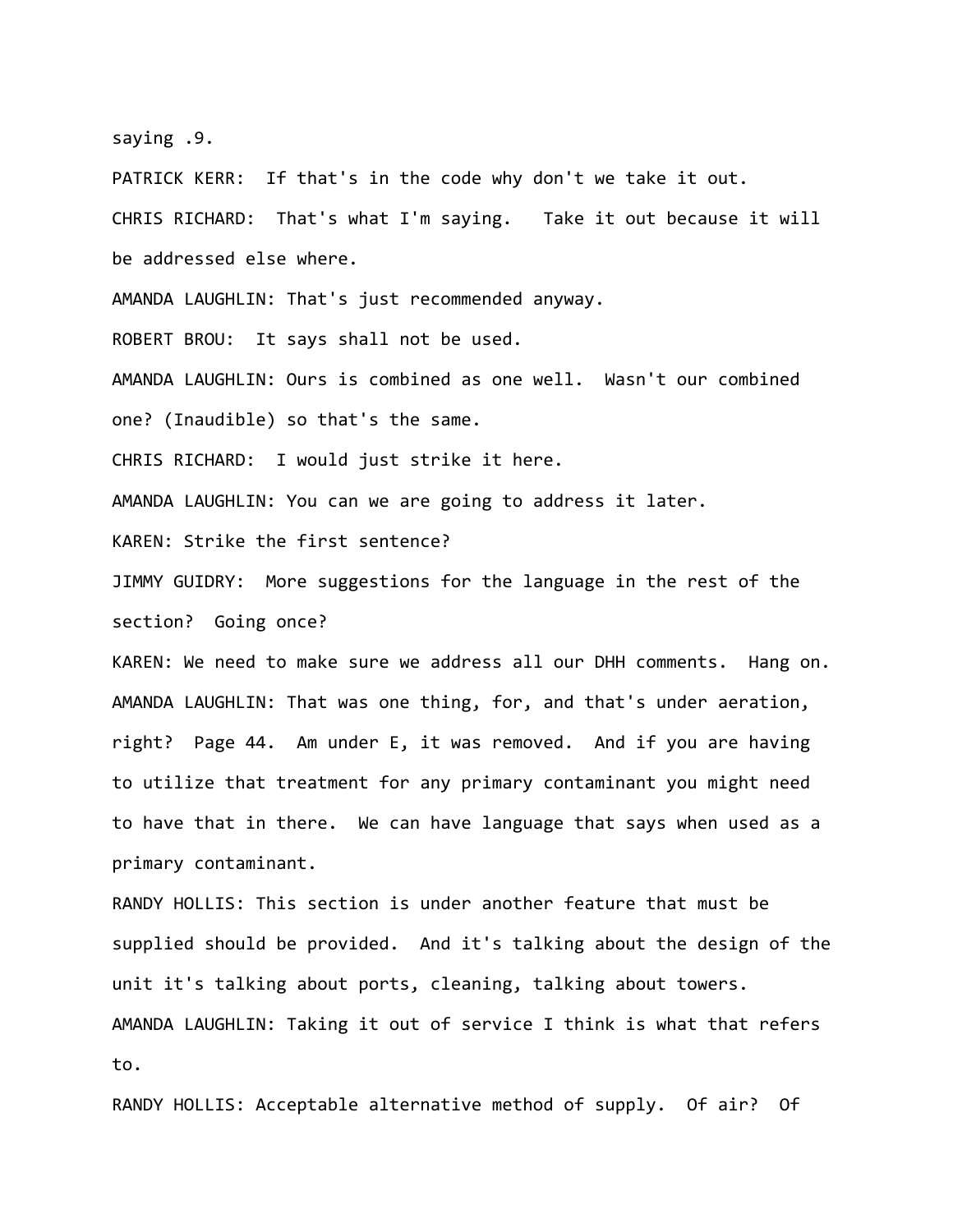## water?

AMANDA LAUGHLIN: I think it's more about the bypass. If you need that unit processed to maintain with some primary contaminant it should be a bypass.

RANDY HOLLIS: But it says no bypass shall be provided.

CHRIS RICHARD: Should it say alternative treatment? Because I don't know what supply means, so it wouldn't be supply, it would be alternative treatment.

RANDY HOLLIS: That's fine, I just didn't know what it meant. That's good.

AMANDA LAUGHLIN: The next comment on page 46 was under 4.8.3.D. It just states normal filtration rate is three gallons per square foot for a manganese coated media filter. So our comment was that it should be based on the manufacturer performance studies. It just matches the rest.

PATRICK KERR: So take out the normal filtration rate should be based on ‐‐ there you go.

AMANDA LAUGHLIN: Right. Normal filtration rate shall be based on manufacturer performance studies.

The next comment we already talked about which was polyphosphates, why we need to remove it.

PATRICK KERR: We didn't talk about it but ‐‐

AMANDA LAUGHLIN: Shall not be applied to iron manganese removal treatment.

PATRICK KERR: Just the first sentence comes out. The other is ‐‐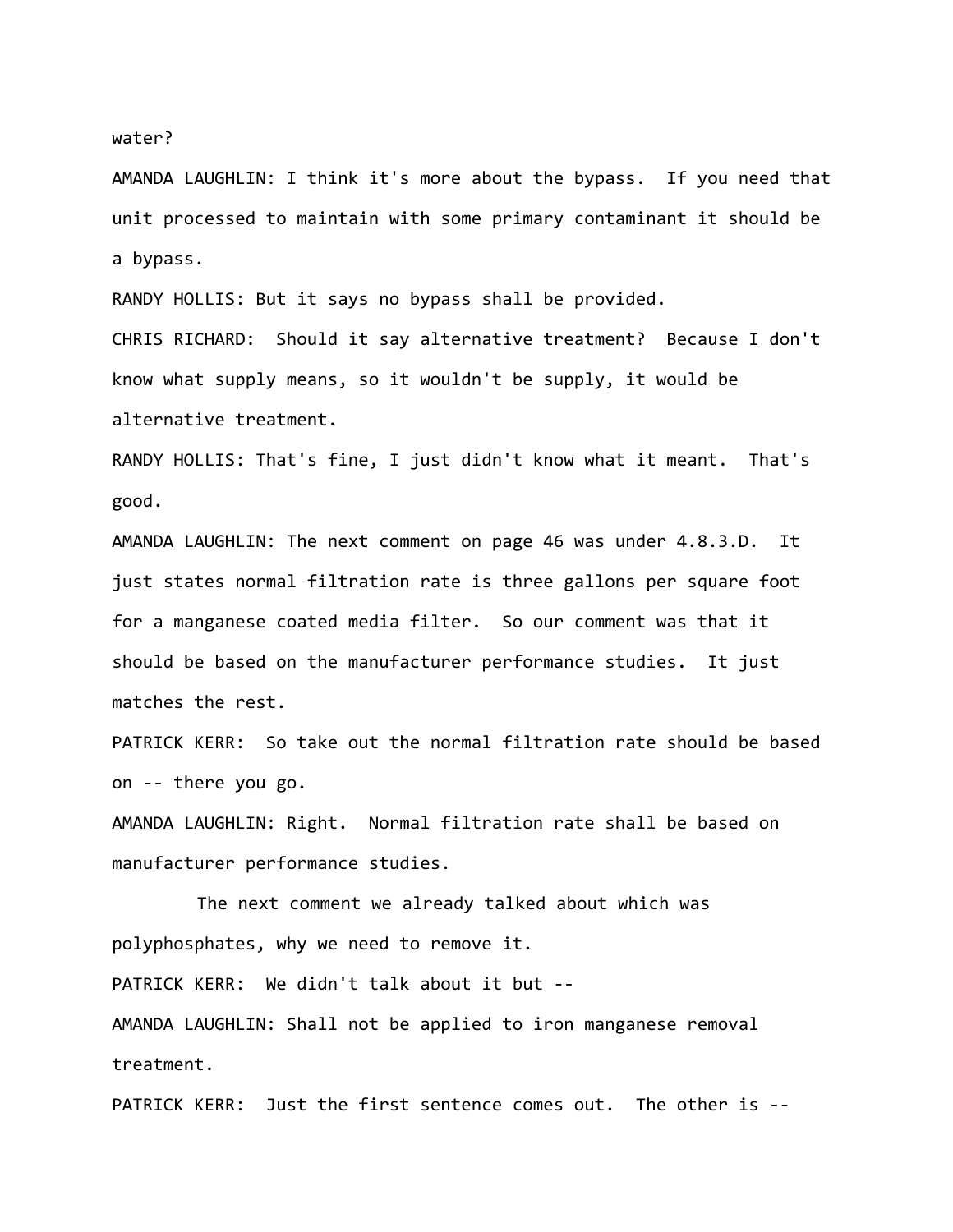CHRIS RICHARD: (Inaudible) The first set stays, right? AMANDA LAUGHLIN: Right. The others are really part ‐‐ that's fine.

I think that was ‐‐ oh. We had under powder activated carbon on page 51. The comment was just to discuss it. It basically states it should be added as early as possible in the treatment process for maximum contact time. Activated carbon should not be applied at the point of chlorine.

DIRK BARRIOS: (Inaudible)

AMANDA LAUGHLIN: I know it says should, but should we add something in replacement of that?

DIRK BARRIOS: If you find yeah.

AMANDA LAUGHLIN: you add yours --

DIRK BARRIOS: The earlier you find the better results you get. SPEAKER: Sore it could say the point of disinfection. The last same is (inaudible).

DIRK BARRIOS: If you read it correctly we said it doesn't shallow must for the most part how to handle it. And I think that's fine. This was a year and a half ago? So that's why. (Inaudible) we don't have a problem with it

AMANDA LAUGHLIN: We managed to go through and some of the stuff that said should, we made it shall. We added language similar.

DIRK BARRIOS: According to whatever treatment facility handles best. I might put it here and it works really good but it doesn't mean other people put it on here. The plant (inaudible) this is the a system and how you apply it. You might have a long run of pipe (inaudible) we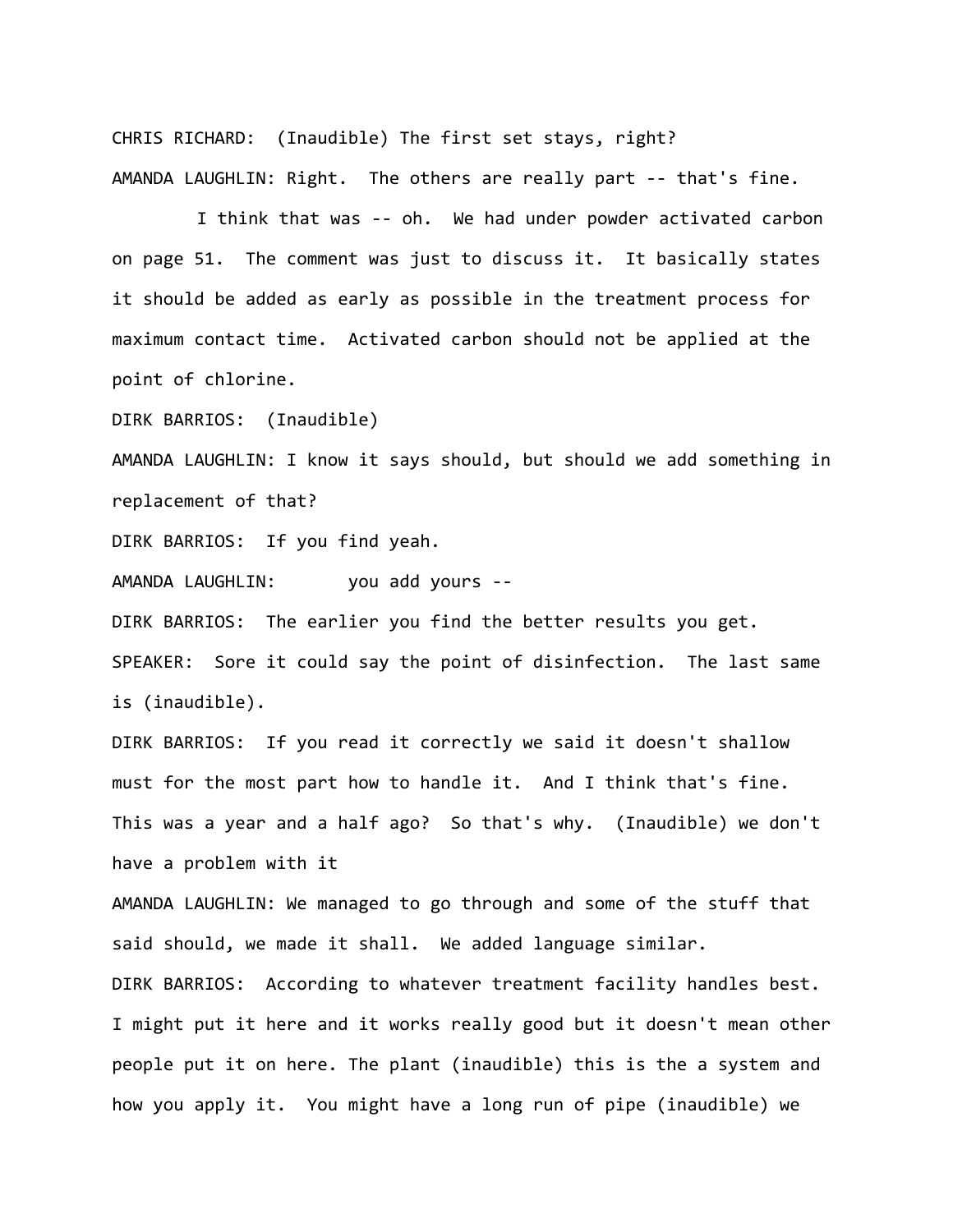don't have that flexibility at the north plant we might south plant we don't. Should is not a problem.

CHRIS RICHARD: Shall is not a problem either because it says as early as possible which is very vague.

DIRK BARRIOS: I think that's the only reason it was taken out. RANDY HOLLIS: You are saying it's okay to feed it with chlorine? CHRIS RICHARD: We are finding out that chlorine dioxide, I am not going to tell you chlorine, but chlorine dioxide is not really affected when you add (inaudible).

RANDY HOLLIS: Chlorine dioxide.

SPEAKER: Neither one of these are effective and it depends on the process you're using. So I can't see that for everything. DIRK BARRIOS: You have to remember we have a service treatment system and carbon attachment first and then they make it attached on the molecules. We do a product test and we get results. RANDY HOLLIS: Did you see a big drop in the residual where the product is being fed? It's not creating a demand?

SPEAKER: You kind of have a unique situation with activating carbon feed. It's not typical. It's with a polychromide mixture, isn't it? DIRK BARRIOS: We are trying, Jared is more involved in that(inaudible) and just to see where we can get a more efficient result with our factory and we are finding out that by using a different kind of we can achieve ‐‐ the water quality is better, to be honest. (Inaudible)

JOSEPH YOUNG: Isn't the activated carbon now blended with polymer?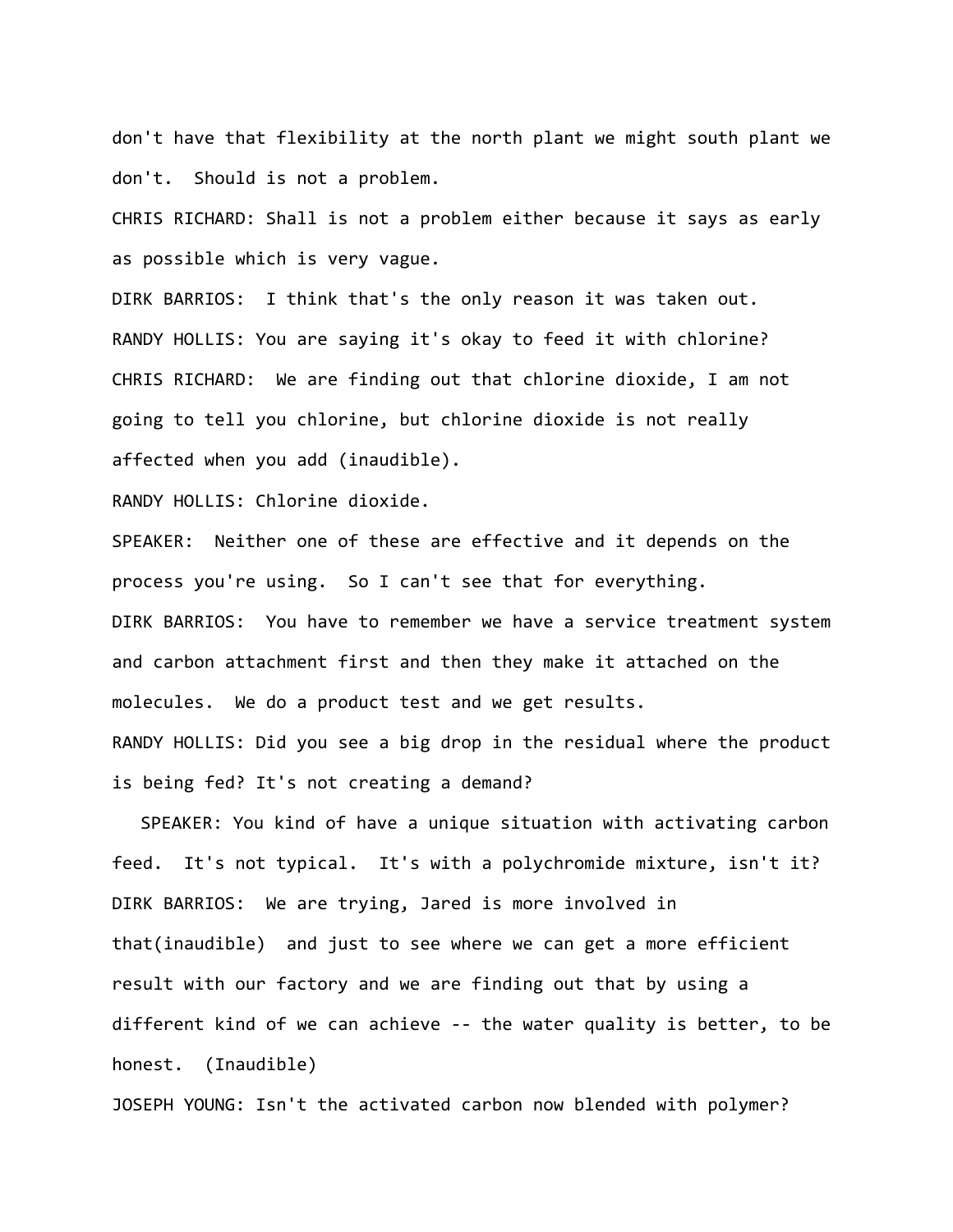SPEAKER: No.

PATRICK KERR: Is this just to tell engineers they may want to think about putting it in early? If that's the case. Just leave it out. JOSEPH YOUNG: They are doing things with it that are different and they are getting good results.

DIRK BARRIOS: The assumption you put carbon close to your disinfectants, it kills it. I'm not saying it's going to be every carbon but it's not really effective. And we're actually getting, from a chemistry standpoint there better quality the (inaudible) that's why we are looking to do an it's the waste water (inaudible) . And stuff like that. We are done. The laptop battery died. RANDY HOLLIS: We have to start over. Did you save it first? PATRICK KERR: That was the last thing I had.

AMANDA LAUGHLIN: I guess you know y'all are doing it differently than the.

DIRK BARRIOS: It's reflective of the type of system and the type of water and where. It works better for us in our location but Robbie might be using the exact same products and the exact same water. You have Mississippi River water, it isn't quite the same but it's not that much different. It just depends on the pack. I think the pack is we are finding that out it really is (inaudible) so many different ways.

AMANDA LAUGHLIN: Your case, I just kind of shows it can be different. It doesn't have to be.

DIRK BARRIOS: That's why I'm saying the reason it was taken out is we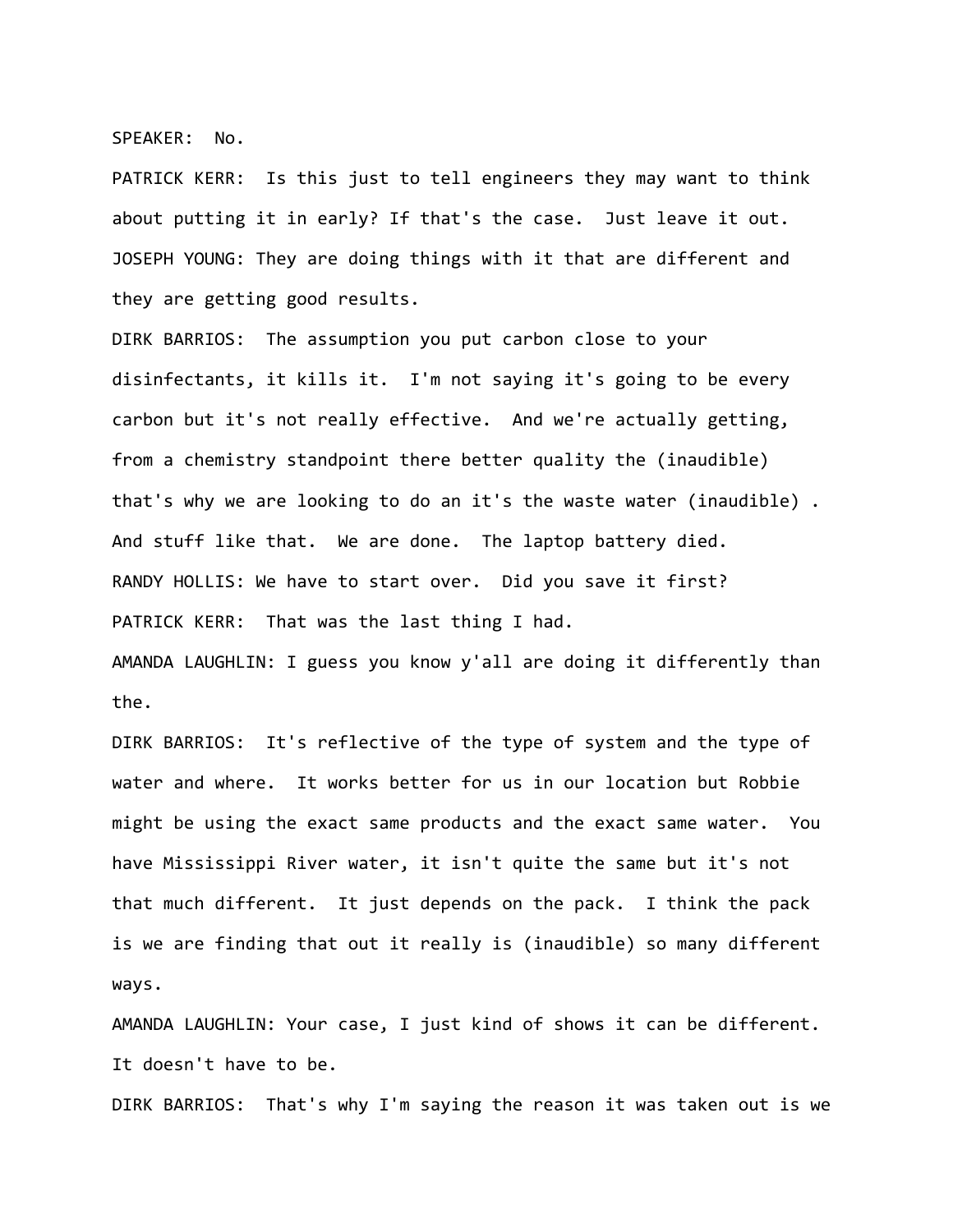kind of -- we talked about getting rid of the should because it's not a regulation.

AMANDA LAUGHLIN: When an engineer goes to design something, they go to the books. It's good to bring attention to certain things. DIRK BARRIOS: We are not against it.

JIMMY GUIDRY: At this point, everything is dying. If we agree we are going to leave it in? And so that's the end of our part. PATRICK KERR: Other than the vote.

JIMMY GUIDRY: That's where I'm going. You are reading my mind. Do I hear a motion to accept the change that suggested and seconded anybody?

Well, folks I never thought we would get here. I didn't think I would live to be old enough.

RANDY HOLLIS: I have a question. I really do. What now? In other words, some of the things we passed in here do affect current operations. We changed from 15 to 20 PSI. We are getting ready to go through a couple of freezes. If the water measure dropped below 20 PSI this Thursday night but above 15 are they in violation now? ROBERT BROU: We still have to go through the whole problem. AMANDA LAUGHLIN: It's going to take time to get all of this into LOC format. Some if it was done but a lot of it still needs to be done, and that will take time. And the rule making process itself is a minimum of 6 months. And if there is any public comment that needs to be addressed or additional changes. You are looking at several months down the road before it's finalized.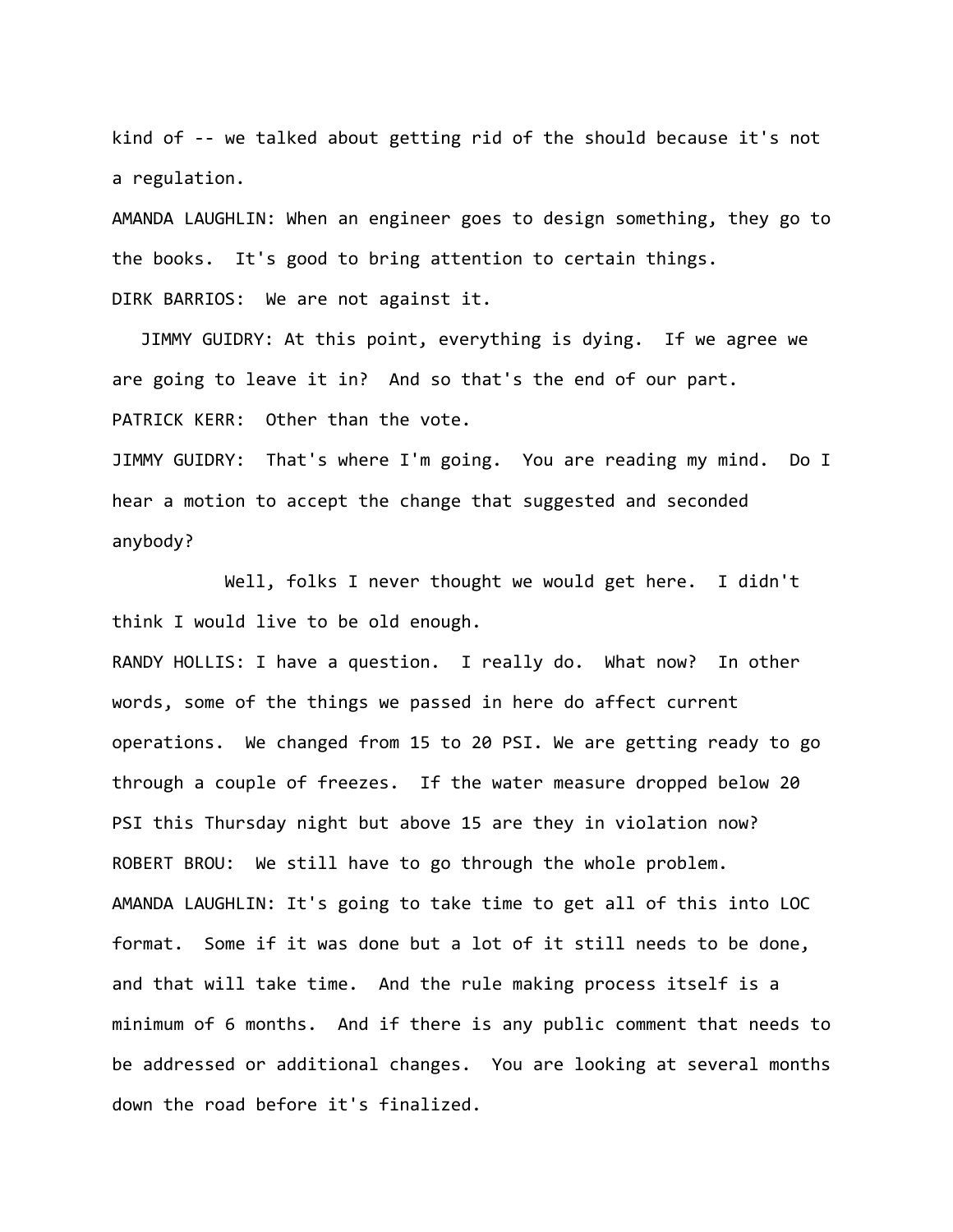PATRICK KERR: Can we do this, what we did with the plumbing? A few years ago there was a notice that said you all have the opportunity to make public comment, you should have come to the meetings. I think it short circuits the rule making process.

AMANDA LAUGHLIN: I don't know about short circuits.

CHRIS RICHARD: My question is on this point moving forward, before the rules take effect, say it takes a year, and when you are reviewing plans, how are you going to review a plan that will change when allowing higher rates? Are you going to approve the rate AMANDA LAUGHLIN: If things have been voted on by the committee and we know it's going to be effective within a year or so, we are going to considering that review.

CHRIS RICHARD: I think the potpourri notice it gives, it's actually a, when you do the regular rule making you have to do a notice of intent comment and public rear I think the potpourri notice gives warning before that of us making the regulation and it may allow us to set the effective date to an earlier date. But it's still, be still have to go through the process. I don't know if it's short circuiting but it can allow us to be more effective.

RANDY HOLLIS: Thank you for the clarifications. Yall have worked I appreciate it. I know some instances with getting into a freeze, is it 20 or 15? Where are we? That's the only thing we think, think of we have not enforced it, that's one thing we haven't enforced was the 20. We told people it was 15 until this is finalized.

JIMMY GUIDRY: Appreciate everyone have some happy holidays. Hauler